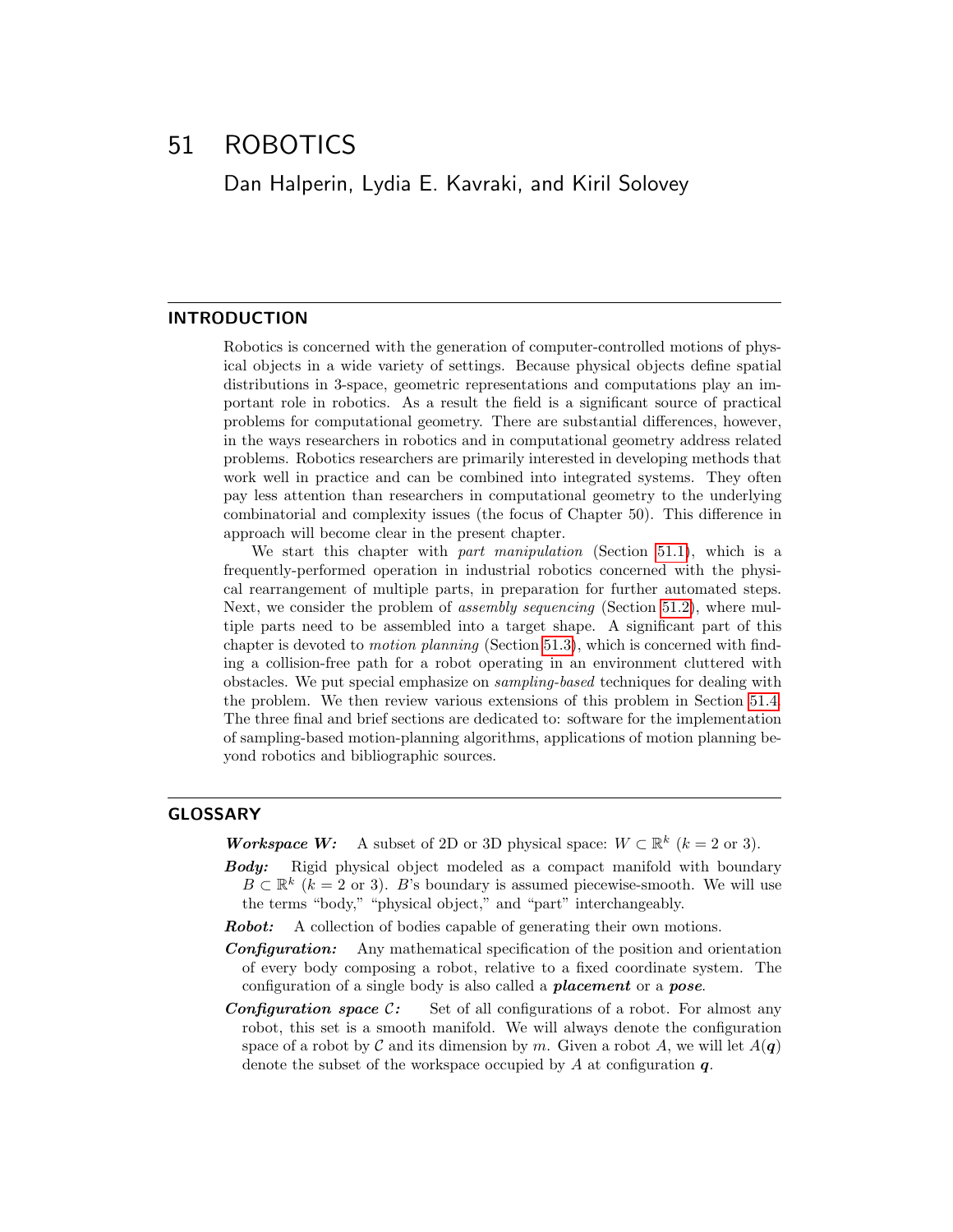**Number of degrees of freedom:** The dimension  $m$  of  $C$ . In the following we will abbreviate "degree of freedom" by *dof.* 

## 51.1 PART MANIPULATION

<span id="page-1-0"></span>Part manipulation is one of the most frequently performed operations in industrial robotics: parts are grasped from conveyor belts, they are oriented prior to feeding assembly workcells, and they are immobilized for machining operations.

## GLOSSARY

**Wrench:** A pair  $[f, p \times f]$ , where p denotes a point in the boundary of a body B, represented by its coordinate vector in a frame attached to  $B$ ,  $f$  designates a force applied to B at p, and  $\times$  is the vector cross-product. If f is a unit vector, the wrench is said to be a  $unit$  wrench.

Finger: A tool that can apply a wrench.

- **Grasp:** A set of unit wrenches  $w_i = [f_i, p_i \times f_i], i = 1, \ldots, p$ , defined on a body B, each created by a finger in contact with the boundary,  $\partial B$ , of B. For each  $w_i$ , if the contact is frictionless,  $f_i$  is normal to  $\partial B$  at  $p_i$ ; otherwise, it can span the friction cone defined by the Coulomb law.
- Force-closure grasp: A grasp  $\{w_i\}_{i=1,\dots,p}$  such that, for any arbitrary wrench w, there exists a set of real values  $\{f_1, \ldots, f_p\}$  achieving  $\Sigma_{i=1}^p f_i \mathbf{w}_i = -\mathbf{w}$ . In other words, a force-closure grasp can resist any external wrenches applied to B. If contacts are nonsticky, we require that  $f_i \geq 0$  for all  $i = 1, \ldots, p$ , and the grasp is called **positive**. In this section we only consider positive grasps.
- Form-closure grasp: A positive force-closure grasp in which all finger-body contacts are frictionless.

### 51.1.1 GRASPING

Grasp analysis and synthesis has been an active research area over the last decade and has contributed to the development of robotic hands and grasping mechanisms. A comprehensive review of robot grasping foundations can be found at [\[LMS14,](#page-27-0) Chapter 2].

#### SIZE OF A FORM/FORCE CLOSURE GRASP

The following results are shown in [\[MLP90,](#page-28-0) [MSS87\]](#page-28-1):

- Bodies with rotational symmetry (e.g., disks in 2-space, spheres and cylinders in 3-space) admit no form-closure grasps.
- All other bodies admit a form-closure grasp with at most four fingers in 2-space and twelve fingers in 3-space.
- All polyhedral bodies have a form-closure grasp with seven fingers.
- With frictional finger-body contacts, all bodies admit a force-closure grasp that consists of three fingers in 2-space and four fingers in 3-space.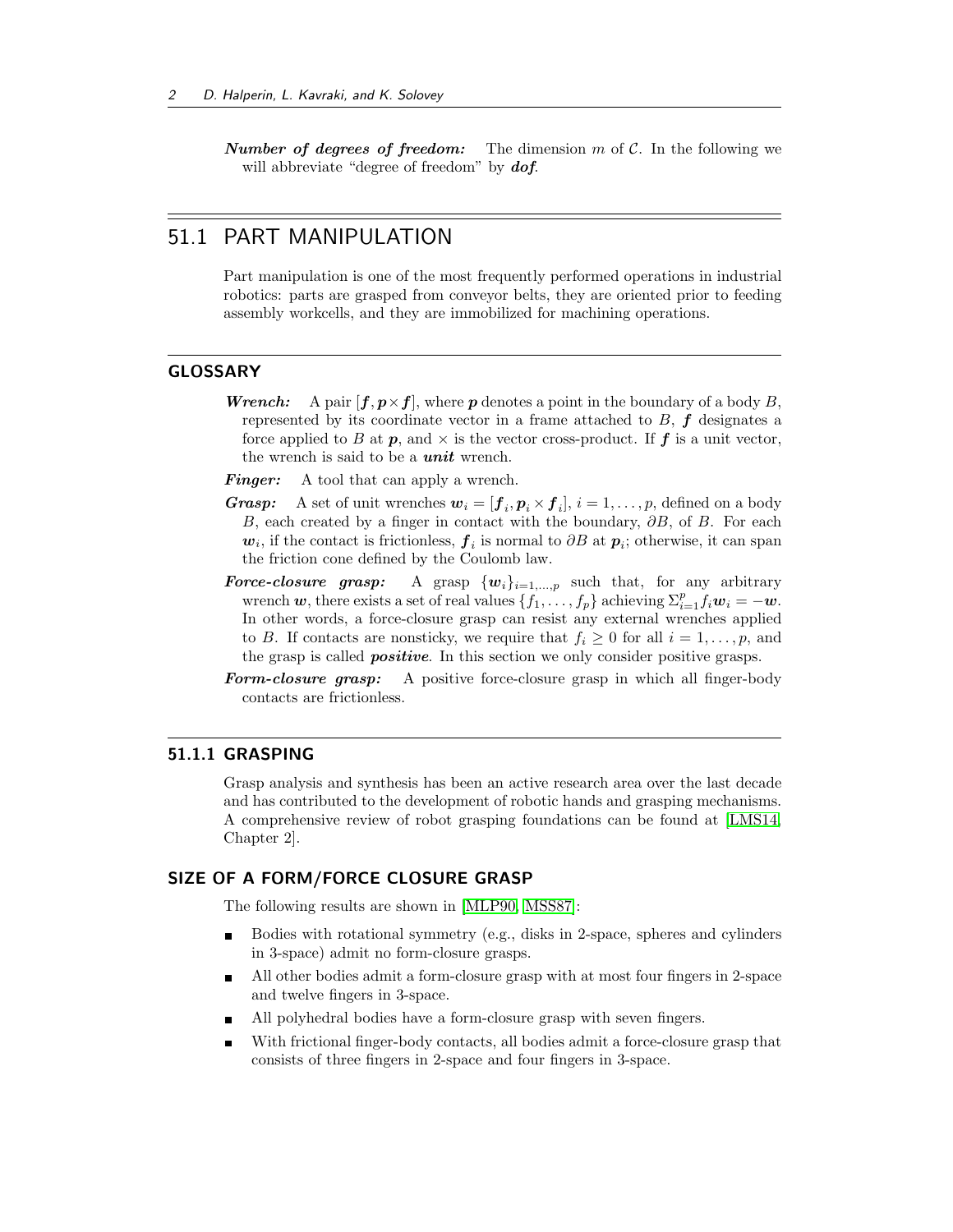## TESTING FOR FORM/FORCE CLOSURE

A necessary and sufficient condition for force closure in 2-space (resp. 3-space) is that the finger wrenches span three (resp. six) dimensions and that a strictly positive linear combination of them be zero. Said otherwise, the null wrench (the origin) should lie in the interior of the convex hull  $H$  of the finger wrenches [\[MSS87\]](#page-28-1). This condition provides an effective test for deciding in constant time whether a given grasp achieves force closure. A related quantitative measure of the quality of a grasp (one among several metrics proposed) is the radius of the maximum ball centered at the origin and contained in the convex hull H [\[KMY92\]](#page-26-0).

### SYNTHESIZING FORM/FORCE CLOSURE GRASPS

Most research has concentrated on computing grasps with two to four nonsticky fingers. Optimization techniques and elementary Euclidean geometry are used in [\[MLP90\]](#page-28-0) to derive an algorithm computing a single force-closure grasp of a polygonal or polyhedral part. This algorithm is linear in the part complexity. Other linear-time techniques using results from combinatorial geometry (Steinitz's theorem) are presented in [\[MSS87,](#page-28-1) [Mis95\]](#page-28-2). Optimal force-closure grasps are synthesized in [\[FC92\]](#page-23-0) by maximizing the set of external wrenches that can be balanced by the contact wrenches.

Finding the maximal regions on a body where fingers can be positioned independently while achieving force closure makes it possible to accommodate errors in finger placement. Geometric algorithms for constructing such regions are proposed in [\[Ngu88\]](#page-28-3) for grasping polygons with two fingers (with friction) and four fingers (without friction), and for grasping polyhedra with three fingers (with frictional contact capable of generating torques) and seven fingers (without friction). Curved obstacles have also been studied [\[PSS](#page-29-0)+97]. The latter paper contains a good overview of work on the effect of curvature at contact points on grasp planning.

## DEXTROUS GRASPING

Reorienting a part by moving fingers on the part's surface is often considered to lie in the broader realm of grasping. Finger gait algorithms [\[Rus99\]](#page-29-1) and nonholonomic rolling contacts [\[HGL](#page-24-0)+97] for fingertips have been explored. A more general approach relying on extrinsic resources to the hand is considered in [\[DRP](#page-23-1)+14].

## 51.1.2 CAGING

The problem of caging is concerned with surrounding an object by the fingers of a robotic hand such that the object may be able to move locally, but cannot escape the cage. This problem was first introduced in [\[RB99\]](#page-29-2) with the motivation of simplifying the challenging task of grasping an object by first caging it. The relation between caging and grasping is studied in [\[RMF12\]](#page-29-3). This work characterizes caging configurations from which the object can be grasped without breaking the cage.

An important parameter of caging is the number of fingers involved in the construction of the cage—caging of complex objects typically requires more fingers than simple ones, and is also more complex to compute. Two-finger cagings were studied in [\[RB99,](#page-29-2) [PS06,](#page-29-4) [PS11,](#page-29-5) [ABR12\]](#page-20-0) for a polygonal object, and in [\[PS11,](#page-29-5) [ARB14\]](#page-20-1) for a polytope; three-finger cagings were the concern of [\[DB98,](#page-22-0) [ETRP07,](#page-23-2) [VS08,](#page-31-0) [ARB15\]](#page-20-2);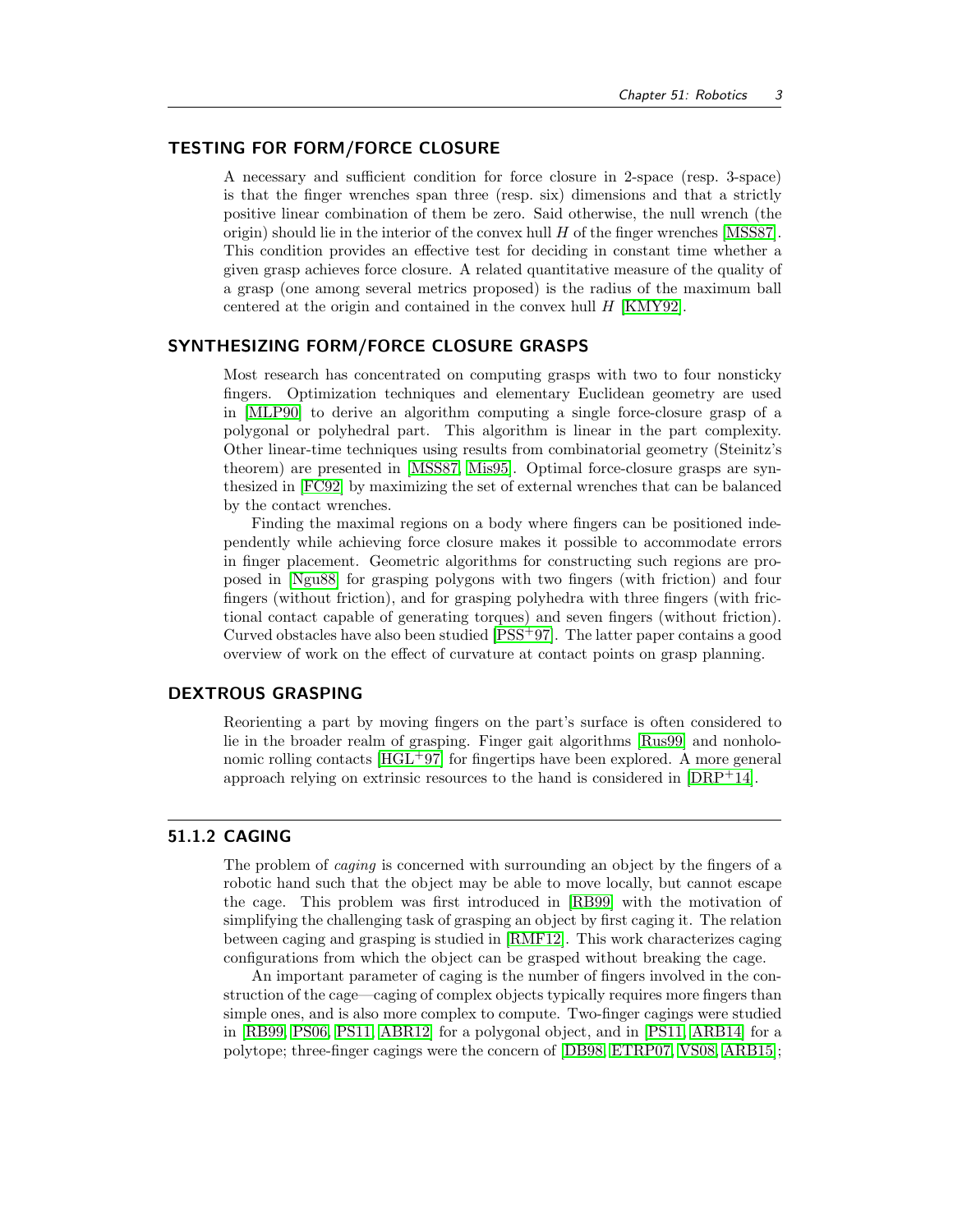more complex settings are studied in [\[PVS08,](#page-29-6) [RMF12\]](#page-29-3). Caging was also used in the context of manipulation (see Section [51.4.](#page-11-0)2), where several robots cage the object in order to manipulate it [\[SRP02,](#page-31-1) [FHK08\]](#page-23-3).

## 51.1.3 FIXTURING

Most manufacturing operations require fixtures to hold parts. To avoid the custom design of fixtures for each part, modular reconfigurable fixtures are often used. A typical modular fixture consists of a workholding surface, usually a plane, that has a lattice of holes where locators, clamps, and edge fixtures can be placed. Locators are simple round pins, while clamps apply pressure on the part.

Contacts between fixture elements and parts are generally assumed to be frictionless. In modular fixturing, contact locations are restricted by the lattice of holes, and form closure cannot always be achieved. In particular, when three locators and one clamp are used on a workholding plane, there exist polygons of arbitrary size for which no fixture design can be achieved [\[ZG96\]](#page-32-0). But if parts are restricted to be rectilinear, a fixture can always be found as long as all edges have length at least four lattice units [\[Mis91\]](#page-28-4). Algorithms for computing all placements of (frictionless) point fingers that put a polygonal part in form closure and all placements of point fingers that achieve "2nd-order immobility" [\[RB98\]](#page-29-7) of a polygonal part are presented in [\[SWO00\]](#page-31-2).

When the fixturing kit consists of a latticed workholding plane, three locators, and one clamp, the algorithm in [\[BG96\]](#page-21-0) finds all possible placements of a given part on the workholding surface where form closure can be achieved, along with the corresponding positions of the locators and the clamp. The algorithm in [\[ORSW95\]](#page-28-5) computes the form-closure fixtures of input polygonal parts using a kit containing one edge fixture, one locator, and one clamp.

An algorithm for fixturing an assembly of parts that are not rigidly fastened together is proposed in [\[Mat95\]](#page-28-6). A large number of fixturing contacts are first scattered at random on the external boundary of the assembly. Redundant contacts are then pruned until the stability of the assembly is no longer guaranteed.

Fixturing is also studied for more complex parts such as sheet metal with holes  $[GGB^+04]$  $[GGB^+04]$ , deformable parts that are modeled as linearly-elastic poly-gons [\[GG05\]](#page-23-5) and polygonal chains  $[CSG<sup>+</sup>07, RS12]$  $[CSG<sup>+</sup>07, RS12]$  $[CSG<sup>+</sup>07, RS12]$ .

## 51.1.4 PART FEEDING

Part feeders account for a large fraction of the cost of a robotic assembly workcell. A typical feeder must bring parts at subsecond rates with high reliability. The problem of part-feeder design is formalized in [\[Nat89\]](#page-28-7) in terms of a set of functions—called transfer functions—which map configurations to configurations. The goal is then to find a composition of these functions that maps each configuration to a unique final configuration (or a small set of final configurations). Given  $k$  transfer functions and n possible configurations, the shortest composition that will result in the smallest number of final configurations can be found in  $O(kn^4)$  [\[Nat89\]](#page-28-7). If the transfer functions are all monotone, the complexity is reduced to  $O(kn^2)$  [\[Epp90\]](#page-23-6).

Part feeding often relies on *nonprehensile manipulation*. Nonprehensile manipulation exploits task mechanics to achieve a goal state without grasping and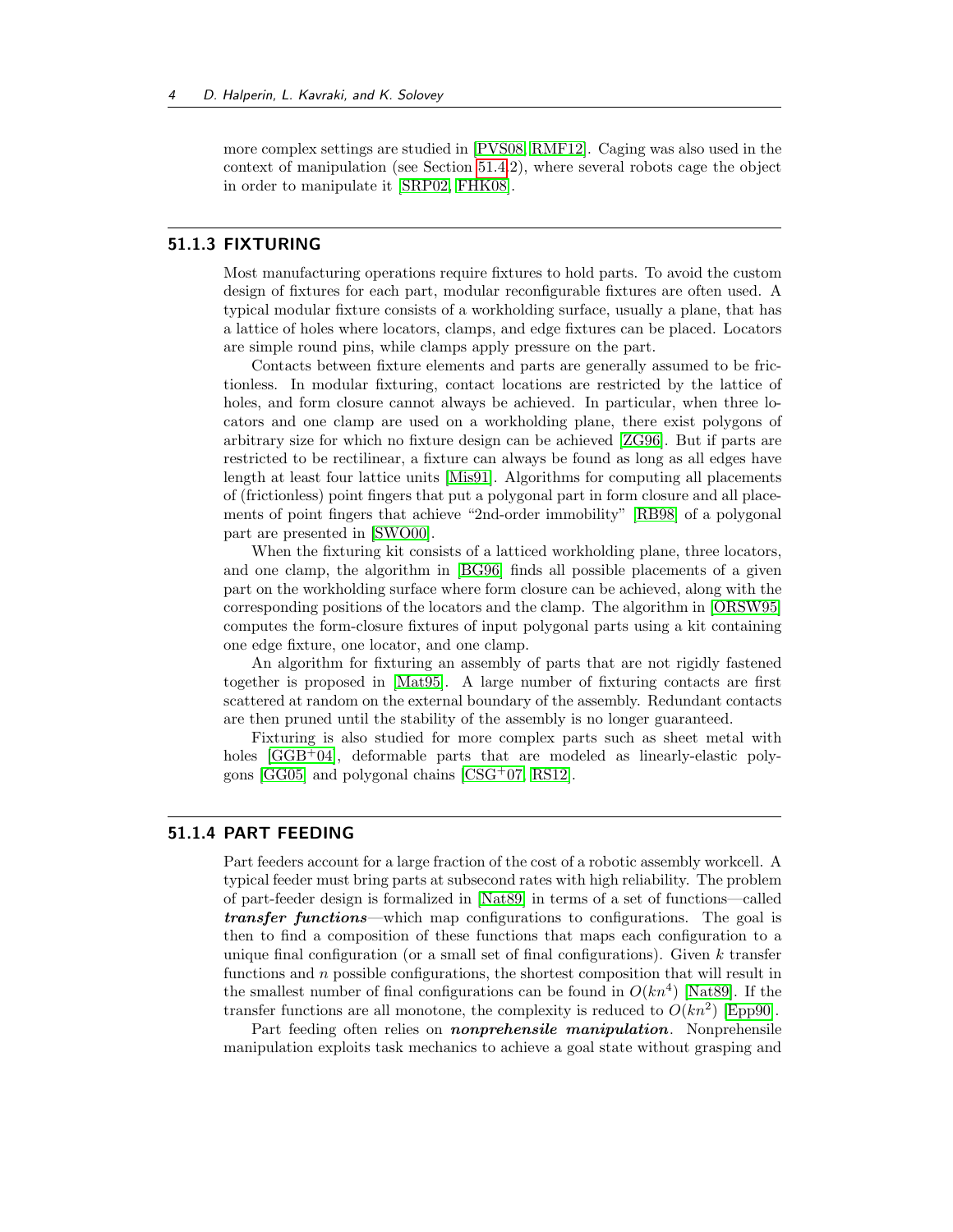frequently allows accomplishing complex feeding tasks with few dofs. It may also enable a robot to move parts that are too large or heavy to be grasped and lifted.

Pushing is one form of nonprehensile manipulation. Work on pushing originated in [\[Mas82\]](#page-28-8) where a simple rule is established to qualitatively determine the motion of a pushed object. This rule makes use of the position of the center of friction of the object on the supporting surface. Given a part we can compute its push transfer function. The push function,  $p_{\alpha}: S_1 \to S_1$ , when given an orientation  $\theta$ returns the orientation of the part  $p_{\alpha}(\theta)$  after it has been pushed from direction  $\alpha$  by a fence orthogonal to the push direction. With a sequence of different push operations it is possible to uniquely orient a part. The push function has been used in several nonprehensile manipulation algorithms:

- A planning algorithm for a robot that tilts a tray containing a planar part of  $\blacksquare$ known shape to orient it to a desired orientation [\[EM88\]](#page-23-7). This algorithm was extended to the polyhedral case in [\[EMJ93\]](#page-23-8).
- An algorithm to compute the design of a sequence of curved fences along a con- $\blacksquare$ veyor belt to reorient a given polygonal part [\[WGPB96\]](#page-32-1). See also [\[BGOvdS98\]](#page-21-1).
- An algorithm that computes a sequence of motions of a single articulated fence  $\blacksquare$ on a conveyor belt that achieves a goal orientation of an object [\[AHLM00\]](#page-20-3).

A frictionless parallel-jaw gripper was used in [\[Gol93\]](#page-24-1) to orient polygonal parts. For any part P having an n-sided convex hull, there exists a sequence of  $2n - 1$ squeezes achieving a single orientation of  $P$  (up to symmetries of the convex hull). This sequence is computed in  $O(n^2)$  time [\[CI95\]](#page-22-2). The result has been generalized to planar parts having a piecewise algebraic convex hull [\[RG95\]](#page-29-9). It was shown [\[SG00\]](#page-30-0) that one could design plans whose length depends on a parameter that describes the part's shape (called geometric eccentricity in [\[SG00\]](#page-30-0)) rather than on the description of the combinatorial complexity of the part. For the parallel-jaw gripper we can define the squeeze transfer function. In [\[MGEF02\]](#page-28-9) another transfer function is defined: the **roll** function. With this function a part is rolled between the jaws by making one jaw slide in the tangential direction. Using a combination of squeeze and roll primitives a polygonal part can be oriented without changing the orientation of the gripper.

Distributed manipulation systems provide another form of nonprehensile manipulation. These systems induce motions on objects through the application of many external forces. The part-orienting algorithm for the parallel-jaw gripper has been adapted for arrays of microelectromechanical actuators which—due to their tiny size—can generate almost continuous fields [\[BDM99\]](#page-21-2). Algorithms that position and orient parts based on identifying a finite number (depending on the number of vertices of the part) of distinct equilibrium configurations were also given in [\[BDM99,](#page-21-2) [BDH99\]](#page-21-3). Subsequent work showed that using a carefully selected actuators field, it is possible to position and orient parts in two stable equilibrium configurations [\[Kav97\]](#page-25-0). Finally, a long standing conjecture was proved, namely that there exists a field that can uniquely position and orient parts in a single step [\[BDKL00\]](#page-21-4). In fact, two different such fields were fully analyzed in [\[LK01b,](#page-27-1) [SK01\]](#page-30-1). On the macroscopic scale it was shown that in-plane vibration can be used for closed-loop manipulation of objects using vision systems for feedback [\[RMC00\]](#page-29-10), that arrays of controllable airjets can manipulate paper [\[YRB00\]](#page-32-2), and that foot-sized discrete actuator arrays can handle heavier objects under various manipulation strategies [\[LMC01\]](#page-27-2). The work [\[BBDG00\]](#page-21-5) describes a sensorless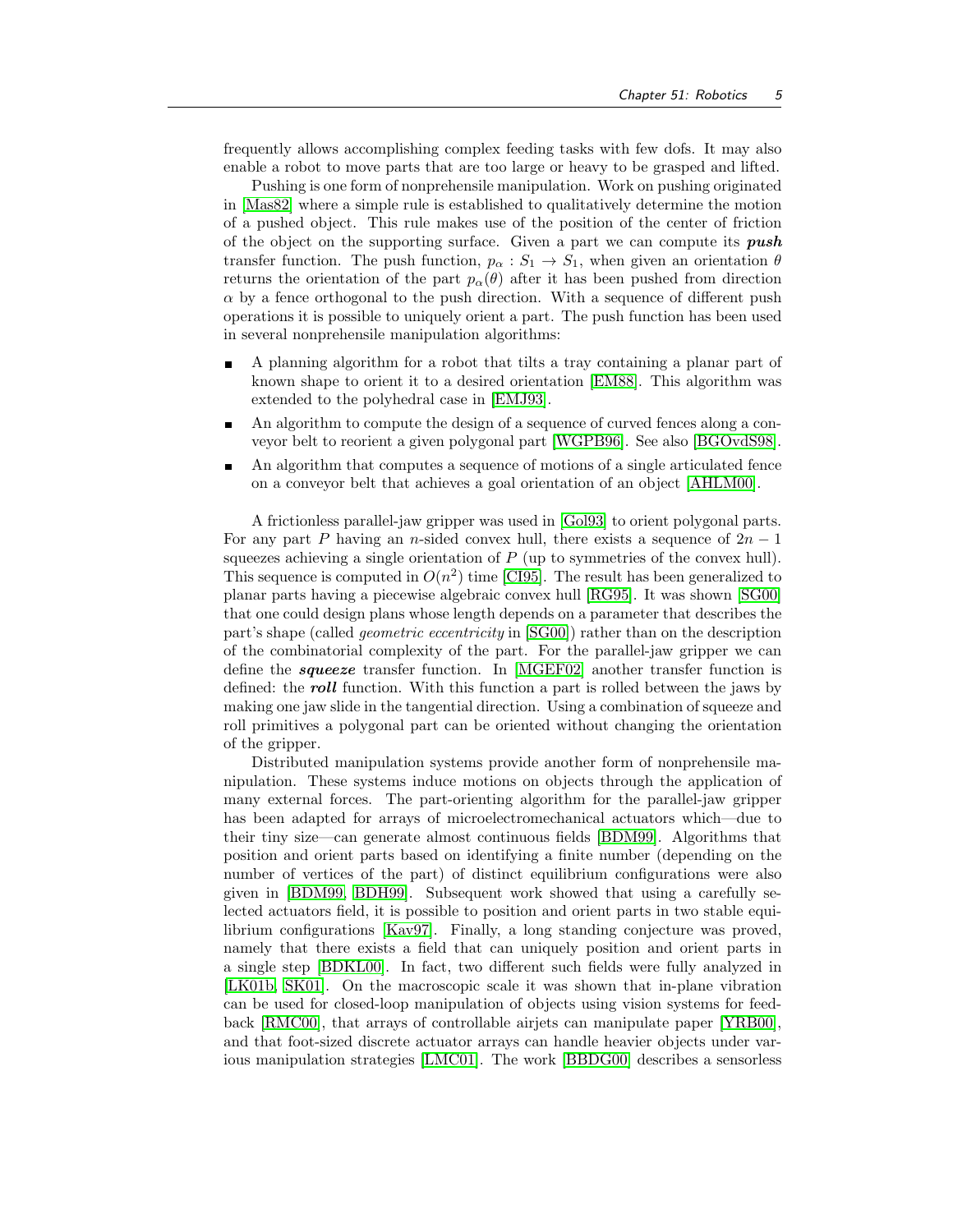technique for manipulating objects using vibrations.

Some research is devoted to the design of a vibratory bowl feeder, which consists of a bowl filled with parts surrounded by a helical metal track. Vibrations cause the parts to advance along the track, where they encounter a sequence of mechanisms, such as traps [\[ACH01,](#page-20-4) [BGOvdS01\]](#page-21-6) or blades [\[GGS06\]](#page-24-2), which are designed to discard parts in improper orientations. Eventually, only parts that are oriented in the desired position reach to the top of the bowl.

## OPEN PROBLEMS

A major open practical problem is to predict feeder throughputs to evaluate alternative feeder designs, given the geometry of the parts to be manipulated. In relation to this problem, simulation algorithms have been proposed to predict the pose of a part dropped on a surface [\[MZG](#page-28-10)+96, [ME02,](#page-28-11) [PS15,](#page-29-11) Vár14]. In distributed manipulation, an open problem is to analyze the effect of discrete arrays of actuators on the positioning and orientation of parts [\[LMC01,](#page-27-2) [LK01b\]](#page-27-1).

## 51.2 ASSEMBLY SEQUENCING

<span id="page-5-0"></span>Most mechanical products consist of multiple parts. The goal of assembly sequencing is to compute both an order in which parts can be assembled and the corresponding required movements of the parts.

#### GLOSSARY

**Assembly:** Collection of bodies in some given relative placements.

- **Subassembly:** Subset of the bodies composing an assembly  $A$  in their relative positions and orientations in A.
- Separated subassemblies: Subassemblies that are arbitrarily far apart from one another.
- **Hand:** A tool that can hold an arbitrary number of bodies in fixed relative placements.
- **Assembly operation:** A motion that merges s pairwise-separated subassemblies  $(s \geq 2)$  into a new subassembly; each subassembly moves as a single body. No overlapping between bodies is allowed during the operation. The parameter  $s$ is called the *number* of hands of the operation. We call the reverse of an assembly operation assembly partitioning.
- Assembly sequence: A total ordering on assembly operations that merge the separated parts composing an assembly into this assembly. The maximum, over all the operations in the sequence, of the number of hands required by an operation is called the number of hands of the sequence.
- **Monotone assembly sequence:** A sequence in which no operation brings a body to an intermediate placement (relative to other bodies), before another operation transfers it to its final placement.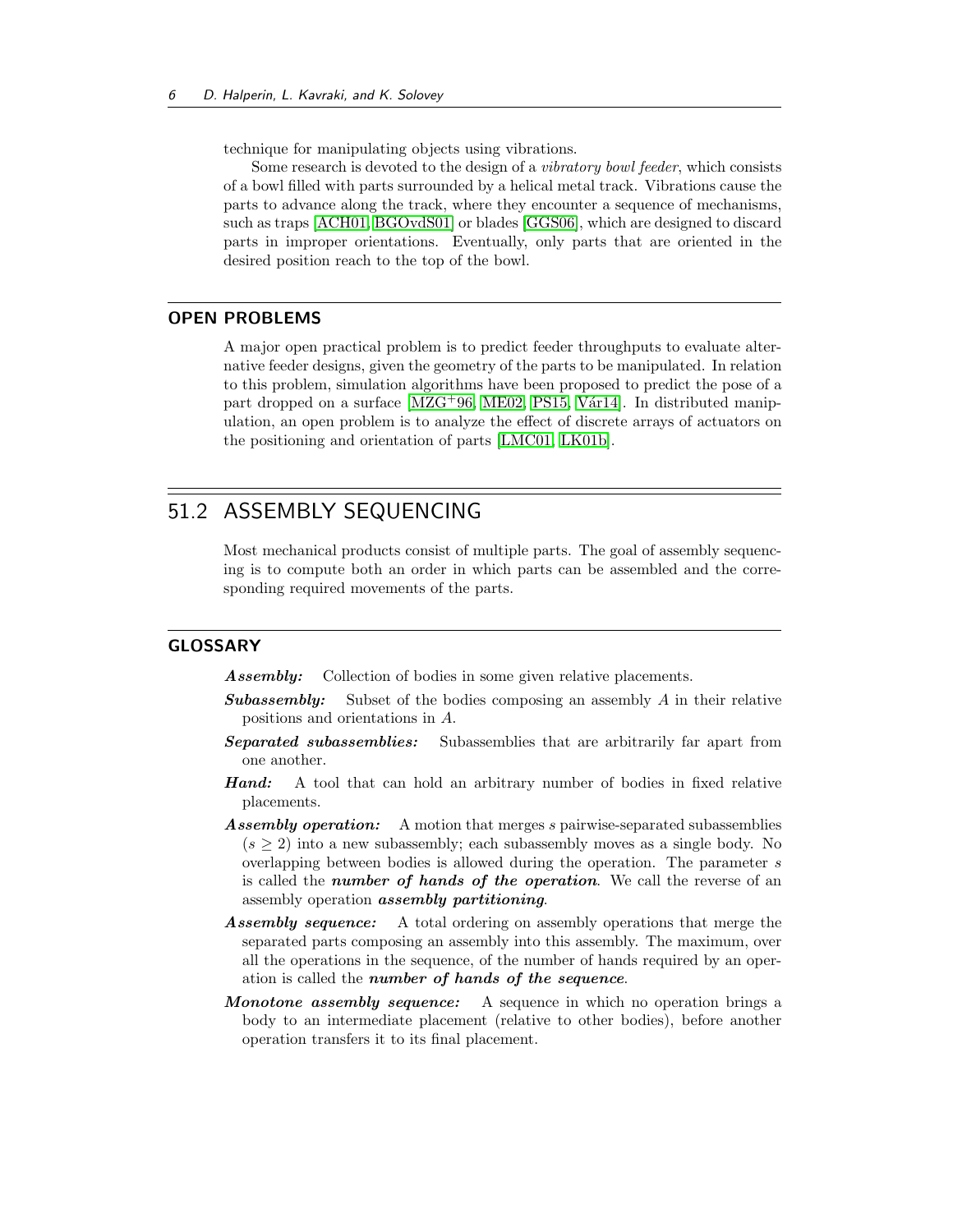#### NUMBER OF HANDS IN ASSEMBLY

Every assembly of convex polygons in the plane has a two-handed assembly sequence of translations. In the worst case, s hands are necessary and sufficient for assemblies of s star-shaped polygons/polyhedra [\[Nat88\]](#page-28-12).

There exists an assembly of six tetrahedra without a two-handed assembly sequence of translations, but with a three-handed sequence of translations. Every assembly of five or fewer convex polyhedra admits a two-handed assembly sequence of translations. There exists an assembly of thirty convex polyhedra that cannot be assembled with two hands [\[SS94\]](#page-31-4).

## COMPLEXITY OF ASSEMBLY SEQUENCING

When arbitrary sequences are allowed, assembly sequencing is PSPACE-hard. The problem remains PSPACE-hard even when the bodies are polygons, each with a constant number of vertices [\[Nat88\]](#page-28-12).

When only two-handed monotone sequences are permitted, deciding if an assembly A can be partitioned into two subassemblies S and  $A\backslash S$  such that they can be separated by an arbitrary motion is NP-complete [\[WKLL95\]](#page-32-3). The problem remains NP-complete when both S and  $A\$ S are required to be connected and motions are restricted to translations [\[KK95\]](#page-25-1).

#### MONOTONE TWO-HANDED ASSEMBLY SEQUENCING

A popular approach to assembly sequencing is disassembly sequencing [\[HdMS91\]](#page-24-3). A sequence that separates an assembly into its individual components is first generated and next reversed. Most existing assembly sequencers can only generate two-handed monotone sequences. Such a sequence is computed by partitioning the assembly and, recursively, the resulting subassemblies into two separated subassemblies.

The nondirectional blocking graph (NDBG) is proposed in [\[WL94\]](#page-32-4) to represent all the blocking relations in an assembly. It is a subdivision of the space of all allowable motions of separation into a finite number of cells such that within each cell the set of blocking relations between all pairs of parts remains fixed. Within each cell this set is represented in the form of a directed graph, called the directional blocking graph (DBG). The NDBG is the collection of the DBGs over all the cells in the subdivision.

We illustrate this approach for polyhedral assemblies when the allowable motions are infinite translations. The partitioning of an assembly consisting of polyhedral parts into two subassemblies is performed as follows. For an ordered pair of parts  $P_i, P_j$ , the 3-vector  $\vec{d}$  is a **blocking direction** if translating  $P_i$  to infinity in direction  $\vec{d}$  will cause  $P_i$  to collide with  $P_j$ . For each ordered pair of parts, the set of blocking directions is constructed on the unit sphere  $S^2$  by drawing the boundary arcs of the union of the blocking directions (each arc is a portion of a great circle). The resulting collection of arcs partitions  $S^2$  into maximal regions such that the blocking relation among the parts is the same for any direction inside such a region.

Next, the blocking graph is computed for one such maximal region. The algorithm then moves to an adjacent region and updates the DBG by the blocking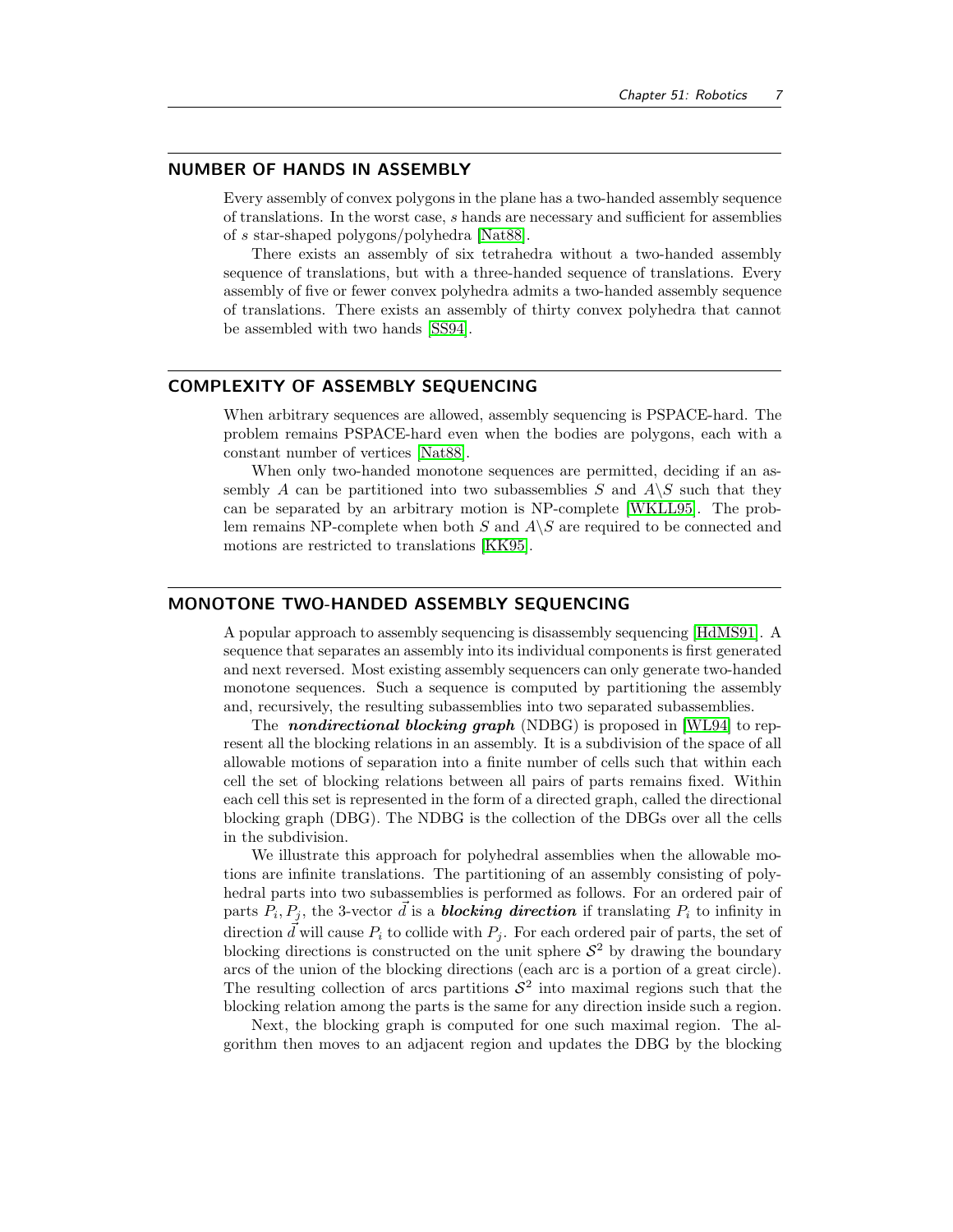relations that change at the boundary between the regions, and so on. After each time the construction of a DBG is completed, this graph is checked for strong connectivity in time linear in its number of edges. The algorithm stops the first time it encounters a DBG that is not strongly connected and it outputs the two subassemblies of the partitioning. The overall sequencing algorithm continues recursively with the resulting subassemblies. If all the DBG's that are produced during a partitioning step are strongly connected, the algorithm reports that the assembly does not admit a two-handed monotone assembly sequence with infinite translations.

Polynomial-time algorithms are proposed in [\[WL94\]](#page-32-4) to compute and exploit NDBG's for restricted families of motions. In particular, the case of partitioning a polyhedral assembly by a single translation to infinity is analyzed in detail, and it is shown that partitioning an assembly of  $m$  polyhedra with a total of  $v$  vertices takes  $O(m^2v^4)$  time. Another case studied in [\[WL94\]](#page-32-4) is where the separating motions are infinitesimal rigid motions. Then partitioning the polyhedral assembly takes  $O(mc^5)$  time, where m is the number of pairs of parts in contact and c is the number of independent point-plane contact constraints. (This result is improved in [\[GHH](#page-24-4)+98] by using the concept of maximally covered cells; see Section 28.6.) Using these algorithms, every feasible disassembly sequence can be generated in polynomial time.

In [\[WL94\]](#page-32-4), NDBG's are defined only for simple families of separating motions (infinitesimal rigid motions and infinite translations). An extension, called the *interference diagram*, is proposed in [\[WKLL95\]](#page-32-3) for more complex motions. In the worst case, however, this diagram yields a partitioning algorithm that is exponential in the number of surfaces describing the assembly. When each separating motion is restricted to be a short sequence of concatenated translations (for example, a finite translation followed by an infinite translation), rather efficient partitioning algorithms are available [\[HW96\]](#page-25-2). A unified and general framework for assembly planning, based on the NDBG, called the motion space approach is presented in [\[HLW00\]](#page-24-5). On the practical side, an exact and robust implementation of this framework for infinite-translation motions is discussed in [\[FH13\]](#page-23-9). We mention the works [\[CJS08,](#page-22-3) [LCS09\]](#page-26-1), which employ sampling-based techniques (see Section [51.3\)](#page-8-0) in order to produce assembly sequences. The reader is referred to a recent review on the subject of assembly sequencing in [\[Jim13\]](#page-25-3).

#### OPEN PROBLEM

- 1. The complexity of the NDBG grows exponentially with the number of parameters that control the allowable motions, making this approach highly time consuming for assembly sequencing with compound motions. For the case of infinitesimal rigid motion it has been observed that only a (relatively small) subset of the NDBG needs to be constructed [\[GHH](#page-24-4)<sup>+</sup>98]. Are there additional types of motion where similar gains can be made? Are there situations where the full NDBG (or a structure of comparable size) must be constructed?
- 2. Most efficient algorithms for assembly planning deal with the two-handed case. Devise efficient algorithms for 3-(and higher)handed assembly planning.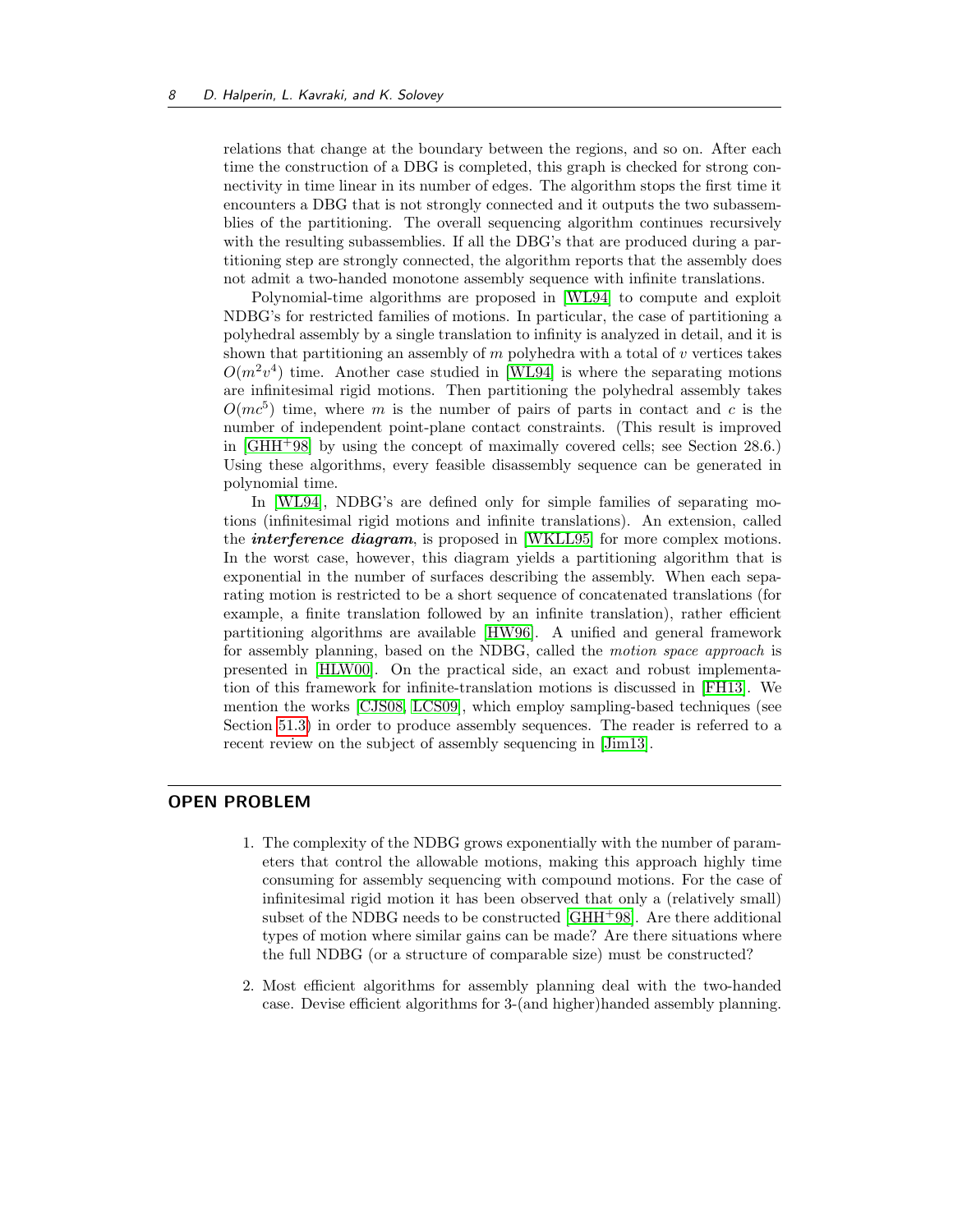## 51.3 MOTION PLANNING

<span id="page-8-0"></span>Motion planning is aimed to provide robots with the capability of deciding automatically which motions to execute in order to achieve goals specified by spatial arrangements of physical objects. It arises in a variety of forms. The simplest form—the basic path-planning problem—requires finding a geometric collision-free path for a single robot in a known static workspace. The path is represented by a curve connecting two points in the robot's configuration space [\[LP83\]](#page-27-3). This curve must not intersect a forbidden region, the C-obstacle region, which is the image of the workspace obstacles. Other motion planning problems require dealing with moving obstacles, multiple robots, movable objects, uncertainty, etc.

In this section we consider the basic motion planning. In the next one we review other motion planning problems. Most of our presentation focuses on practical methods, and in particular, sampling-based algorithms. See Chapter 50 for a more extensive review of theoretical motion planning.

## GLOSSARY

- Forbidden space: The set of configurations  $\mathcal{B} \subset \mathcal{C}$  in which the robot collides with obstacles or violate the mechanical limits of its joints.
- **Free space:** The complement of the forbidden space in region in  $\mathcal{C}, \mathcal{F} = \mathcal{C} \backslash \mathcal{B}.$
- **Path:** A continuous map  $\tau : [0, 1] \to \mathcal{C}$ . A path is also free if it lies entirely in F.
- Motion-planning problem: Compute a free path between two input configurations.
- **Path planning query:** Given two points in configuration space find a free path between them. The term is often used in connection with algorithms that preprocess the configuration space in preparation for many queries.
- **Complete algorithm:** A motion planning algorithm is complete if it is guaranteed to find a free path between two given configurations whenever such a path exists, and report that there is no free path otherwise. Complete algorithms are sometimes referred to as **exact** algorithms. There are weaker variants of completeness, for example, probabilistic completeness.

## SAMPLING-BASED PLANNERS

The complexity of motion planning for robots with many dofs (more than 4 or 5) has led to the development of sampling-based algorithms that trade off completeness against applicability in practical settings. Such techniques avoid computing an explicit geometric representation of the free space. Instead, in their simplest form, they generate a large set of configuration samples and discard samples that represent forbidden configurations of the robot. Then, an attempt is made to connect nearby configurations, given a metric which is defined over the configuration space. This construction induces a graph structure, termed a roadmap, with the property that a path connecting two vertices in the roadmap represents a free path in the configuration space which connects the corresponding configurations. Although such techniques are inherently incomplete, in many cases they can be shown to be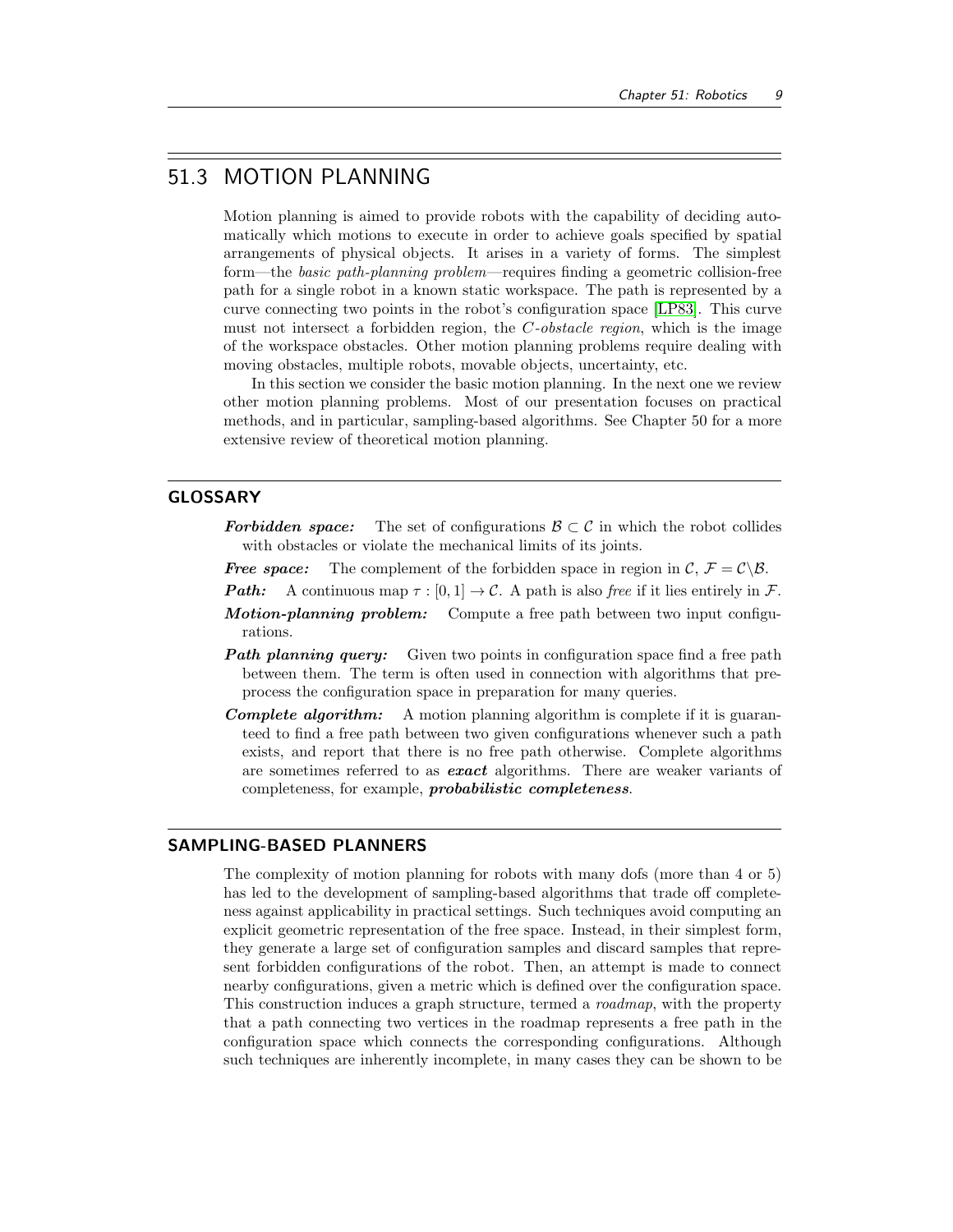probabilistically complete—guaranteed to find a solution with high probability if one exists, given a sufficient number of samples.

The implementation of sampling-based techniques relies on two main geometric components: A collision detector determines whether a given configuration is free or forbidden. Collision-detection calls typically dominate the running time of sampling-based planners. A nearest-neighbor search structure processes a collection of points to efficiently answer queries returning the set of nearest neighbors of a given configuration, or the set of configurations that lie within a certain distance from the given configuration. For further information on these components see Chapter 39 and Chapter 43. We provide references for software implementation of collision detection and nearest-neighbor search in Section [51.5](#page-18-0) below.

A prime example of a sampling-based algorithm is the probabilistic roadmap method  $(PRM)$  [\[KSLO96\]](#page-26-2), which proceeds as follows. A collection of randomlysampled configurations is generated, and the non-free configurations are identified using the collision detector, and consequently discarded. The remaining configurations represent the vertex set of the roadmap. Then, for every sampled configuration a collection of nearby configurations are identified using nearest-neighbor search. Finally, a simple (usually, straight-line) path is generated between pairs of nearby configurations, and the path is checked for collision by dense sampling along the path (or by more costly continuous collision-detection techniques). Paths that are identified as collision free are added as edges to the roadmap. Once a roadmap has been computed, it is used to process an arbitrary number of path-planning queries. The density of sampling can be selectively increased to speedup the roadmap connection.

Other sampling strategies, such as rapidly-exploring random trees (RRT) [\[LK01c\]](#page-27-4) and expansive-space trees (EST) [\[HLM99\]](#page-24-6) assume that the initial and goal configurations are given, and incrementally build a tree structure until these two configurations are connected. In the frequently used RRT, for example, in every step a random configuration is generated and the configuration that is the closest to the sample in the current tree is identified. In the most simplified version of the algorithm, the path between the two configurations is checked for collision. If it is indeed free, the sampled configuration is added as a vertex to the tree, along with the new edge connecting it to the tree. It should also be noted that RRT, EST, and several other sampling-based algorithms have found applications in cases where non-holonomic, dynamic, and other constraints are considered (see [\[KL16\]](#page-26-3) and Section [51.4.](#page-11-0)4).

The results reported in [\[KLMR98,](#page-26-4) [HLM99,](#page-24-6) [LK01c,](#page-27-4) [KKL98,](#page-26-5) [LK04b\]](#page-27-5) provide a probabilistic-completeness analysis of the aforementioned planners.

Some research has focused on designing efficient sampling and connection strategies. For instance, the Gaussian sampling strategy produces a greater density of milestones near the boundary of the free space  $\mathcal{F}$ , whose connectivity is usually more difficult to capture by a roadmap than wide-open areas of  $\mathcal F$ [\[BOS99\]](#page-22-4). Different methods to create milestones near the boundary of  $\mathcal F$  were obtained in [\[YTEA12\]](#page-32-5). A lazy-evaluation of the roadmap has been suggested in [\[BK00,](#page-21-7) [SL03,](#page-30-2) [SL02\]](#page-30-3) while visibility has been exploited in [\[SLN00\]](#page-31-5). Sampling and connection strategies are reviewed in [\[SL02\]](#page-30-3).

Standard sampling-based planners are unable to determine that a given problem has no solution. Several works deal with *disconnection proofs*, which are able to determine, in certain settings, that two given configurations reside in two distinct components of the free space [\[BGHN01,](#page-21-8) [ZKM08,](#page-32-6) [MBH12\]](#page-28-13).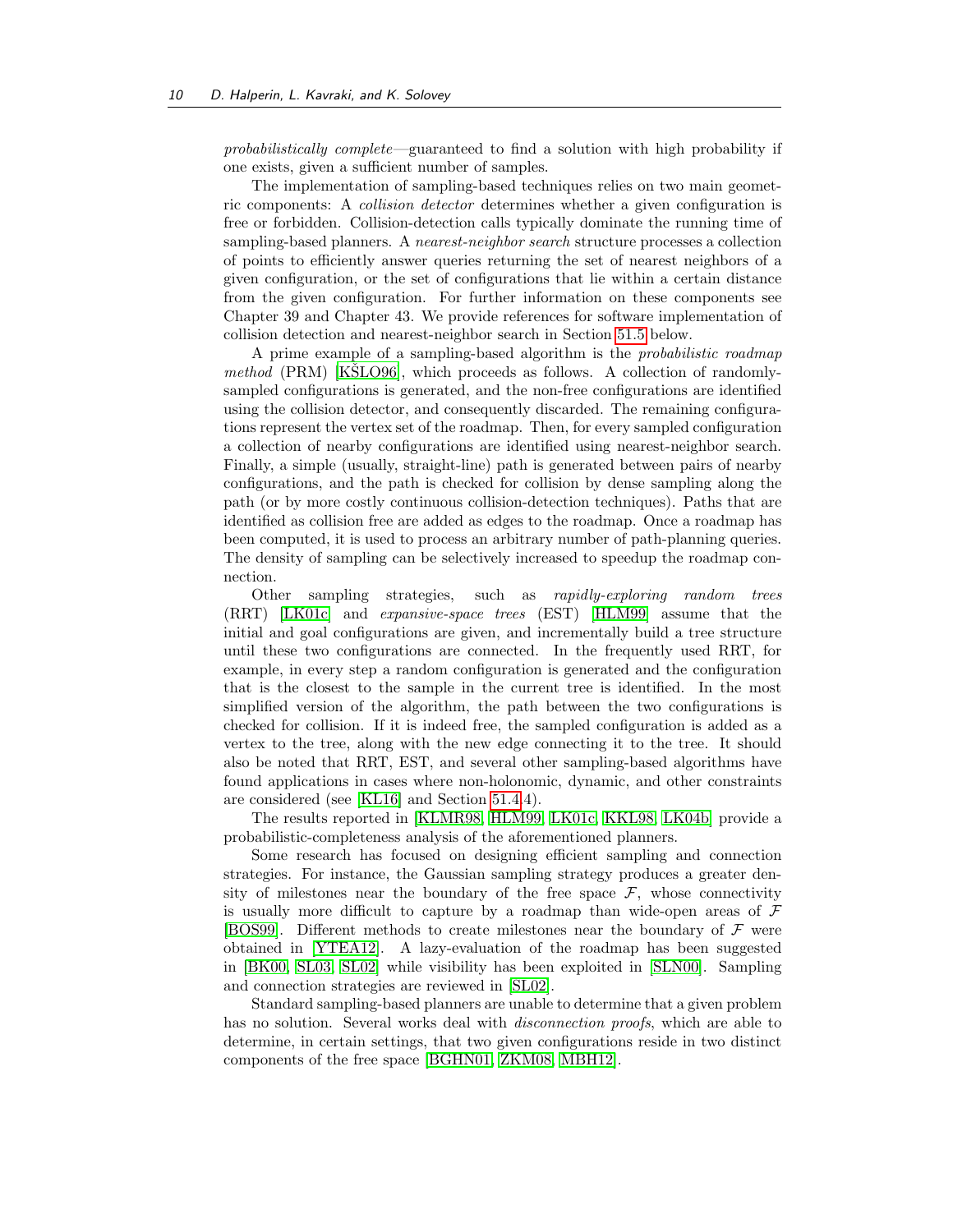There is a large variety of applications beyond robot motion where samplingbased planners are useful. For a survey of few such applications, see Section [51.6.](#page-19-0)

#### OPTIMALITY IN SAMPLING-BASED PLANNING

So far we have been concerned with finding  $\alpha$  solution to a given motion-planning problem. In practical settings one is usually interested in finding a high-quality path, in terms of, for example, the path's length, clearance from obstacles, energy consumption, and so on. Initial efforts in this area include applying shortcuts on the returned solution to improve its quality [\[GO07\]](#page-24-7), merging several solutions to produce an improved one [\[REH11\]](#page-29-12). Some works fine-tune existing sampling-based planners by modifying the sampling strategy [\[LTA03,](#page-27-6) [US03,](#page-31-6) [SLN00\]](#page-31-5), or the connection scheme to new samples [\[US03,](#page-31-6) [SLN00\]](#page-31-5). Other approaches include supplementing edges for shortcuts in existing roadmaps [\[NO04\]](#page-28-14) and random restarts [\[WB08\]](#page-32-7). On the negative side, it was shown that existing methods can produce arbitrarily bad solutions [\[NRH10,](#page-28-15) [KF11\]](#page-25-4).

The breakthrough came in [\[KF11\]](#page-25-4). This work introduced PRM\* and RRT\*, variants of PRM and RRT, and proved that they are asymptotically optimal the solution returned by these algorithms converges to the optimal solution, as the number of samples tends to infinity. This work establishes a bound on the connection radius of PRM, which ensures asymptotic optimality. In particular, the connection radius is a function of the total number of samples  $n$  and results in a roadmap of size  $O(n \log n)$ . The adaptation of RRT to an optimal planner requires to consider additional neighbors for connection and a rewiring scheme, which ensures that the resulting roadmap has a tree structure.

Since then, other asymptotically-optimal planners have been introduced.  $RRT^*$  [\[AT13\]](#page-21-9) extends RRT, but through a different technique than RRT<sup>\*</sup>, and has (empirically) better convergence rates than the latter. Fast marching trees (FMT\*) [\[JSCP15\]](#page-25-5) is another single-query planner which was shown to have faster convergence rates than RRT\*. An improvement of FMT\* is introduced in [\[SH15a\]](#page-30-4). A lazy version of PRM\* is described in [\[Hau15\]](#page-24-8). Finally, we note that by using nearest-neighbor data structures tailored for these algorithms, additional speedup in the running times can be obtained [\[KSH15\]](#page-26-6).

The guarantee of optimality comes at the price of increased space and time consumption of the planners. As a result, several techniques were developed to lower these attributes, by relaxing the optimality guarantees to asymptotic near optimality. This property implies that the cost of the returned solution converges to within a factor of  $(1 + \varepsilon)$  of the cost of the optimal solution. Several methods were introduced to reduce the size of a probabilistic roadmaps via spanners [\[DB14,](#page-22-5) [WBC15\]](#page-32-8) or edge contractions [\[SSAH14\]](#page-31-7). The planner described in [\[SH14a\]](#page-30-5) allows for continuous interpolation between the fast RRT algorithm and the asymptotically-optimal RRT\*. A different approach is taken in [\[LLB14\]](#page-27-7), where an asymptotically nearoptimal algorithm is described, which is also suitable for systems with dynamics.

Most of the analysis for sampling-based algorithms is concerned with asymptotic properties, i.e., those that hold with high probability as the number of samples tends to infinity. A recent work [\[DMB15\]](#page-23-10) provides bounds on the probability of finding a near-optimal solution with PRM\* after a finite number of iterations. We also mention that the work on FMT\* [\[JSCP15\]](#page-25-5) studies a similar setting for this algorithm, albeit for a limited case of an obstacle-free workspace.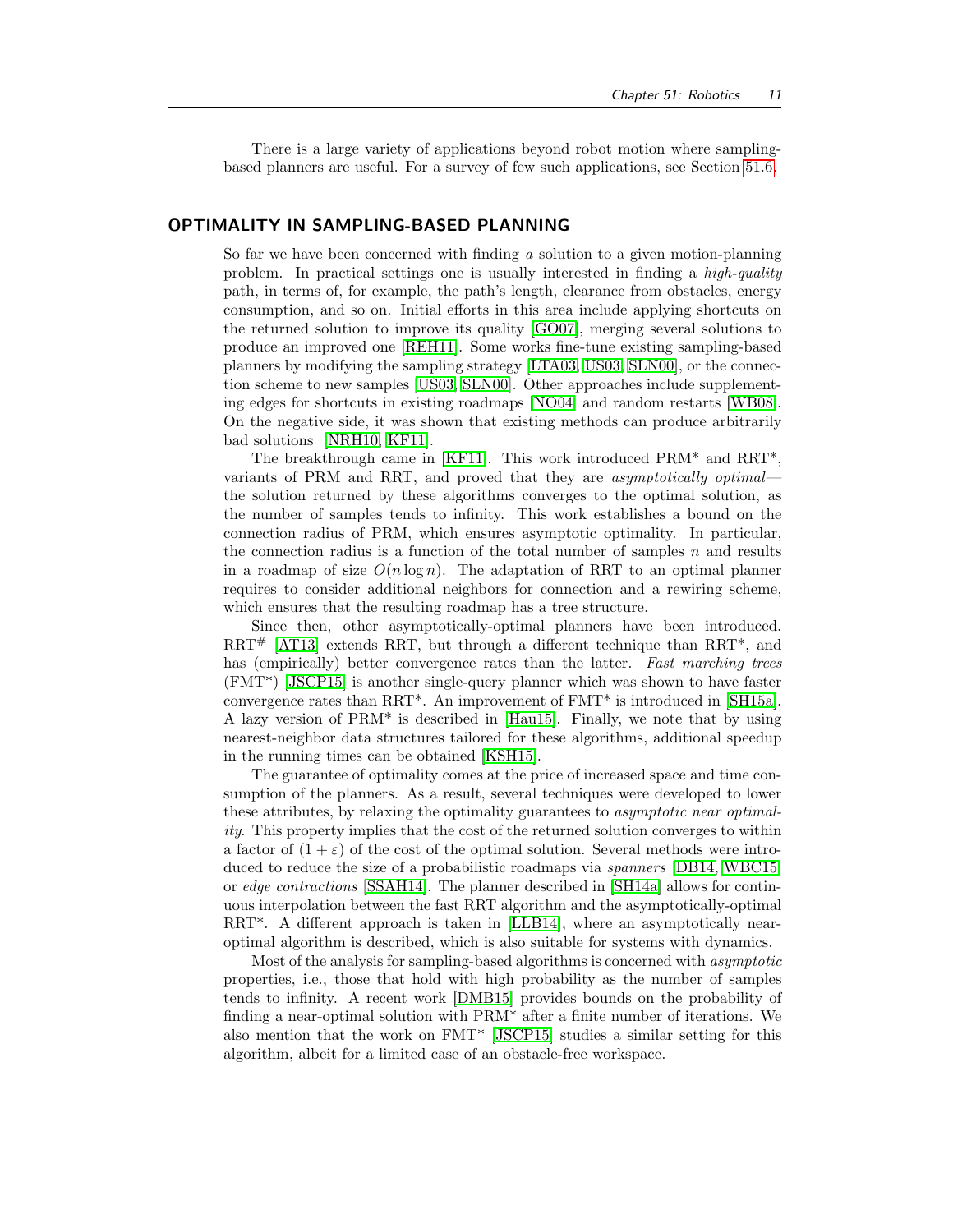#### OTHER ALGORITHMS

Several non-sampling based method have been proposed for path planning. Some of them work well in practice, but they usually offer no performance guarantee.

Heuristic algorithms often search a regular grid defined over the configuration space and generate a path as a sequence of adjacent grid points [\[Don87\]](#page-23-11). Early heuristics employed *potential fields* to guide the grid search. A potential field is a function over the free space that (ideally) has a global minimum at the goal configuration. This function may be constructed as the sum of an attractive and a repulsive field [\[Kha86\]](#page-25-6). More modern approaches use A\*-flavored graph-search techniques that drastically reduce the amount of explored grid vertices, and in some cases can guarantee convergence to an optimal solution (see, e.g., [\[LF09,](#page-27-8) [ASN](#page-20-5)+16]). Other approaches combine discrete search and sampling-based planners. For example, SyCloP [\[PKV10\]](#page-29-13) combines A\*-flavored searched over a grid imposed on the workspace, and the result of the search is used to guide sampling-based planners.

One may also construct grids at variable resolution. Hierarchical space decomposition techniques such as octrees and boxtrees have been used for that purpose [\[BH95\]](#page-21-10). At any decomposition level, each grid cell is labeled empty, full, or  $MIXED$  depending on whether it lies entirely in the free space, lies in the  $C$ -obstacle region, or overlaps both. Only the MIXED cells are decomposed further, until a search algorithm finds a sequence of adjacent free cells connecting the initial and goal configurations. A recent subdivision-based planner [\[WCY15\]](#page-32-9) reduces the computation time by incorporating inexact predicates for checking the property of cells. This planner accepts a resolution parameter and can determine whether a solution determined by this parameter exists or not.

We note that several optimizing planners that are based on optimization meth-ods have been recently developed (e.g., [\[Kob12,](#page-26-7) [SDH](#page-30-6)+14]).

## OPEN PROBLEMS

- 1. Analyze convergence rates for sampling-based algorithms (see [\[DMB15,](#page-23-10) [JSCP15\]](#page-25-5)).
- 2. Given a fixed amount of time, can one decide if it is best to use an optimizing sampling-based planner, or a non-optimizing sampling-based planner and then optimization methods to improve the resulting path?

## 51.4 EXTENSIONS OF THE BASIC MOTION PLANNING PROBLEM

<span id="page-11-0"></span>There are many useful extensions of the basic motion-planning problem. Several are surveyed in Chapter 50, e.g., shortest paths, time-varying workspaces (moving obstacles), and exploratory motion planning. Below we focus on the following extensions: multi-robot motion planning, manipulation planning, task planning, and planning with differential constraints.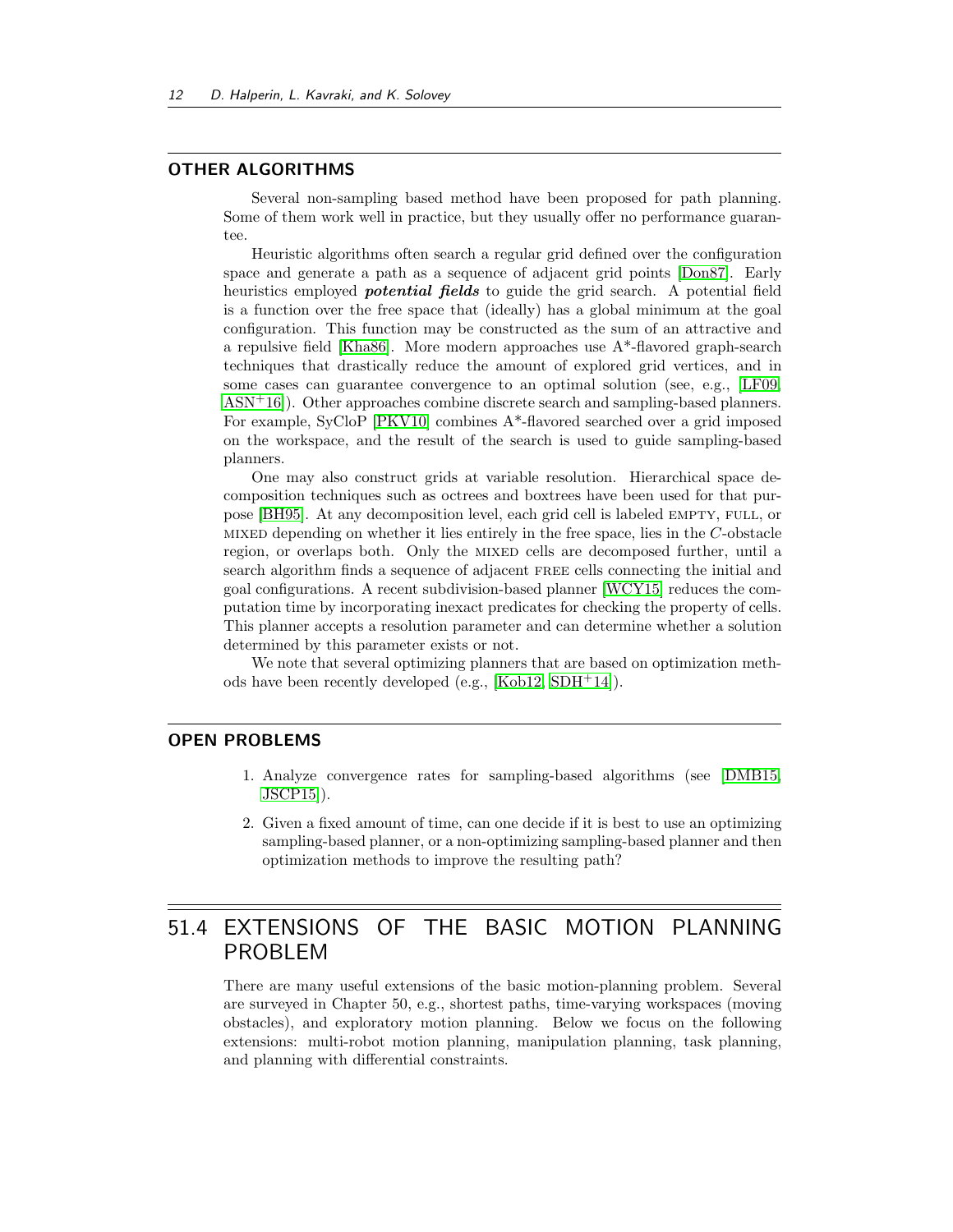#### GLOSSARY

- **Movable object:** Body that can be grasped, pushed, pulled, and moved by a robot.
- **Manipulation planning:** Motion planning with movable objects.
- **Trajectory:** Path parameterized by time.
- **Tangent space:** Given a smooth manifold M and a point  $p \in M$ , the vector space  $T_p(M)$  spanned by the tangents at p to all smooth curves passing through  $p$  and contained in  $M$ . The tangent space has the same dimension as  $M$ .
- **Nonholonomic robot:** Robot whose permissible velocities at every configuration q span a subset  $\Omega(q)$  of the tangent space  $T_q(\mathcal{C})$  of lower dimension.  $\Omega$  is called the set of controls of the robot.
- **Feasible path:** A piecewise differentiable path of a nonholonomic robot whose tangent at every point belongs to the robot's set of controls, i.e., satisfies the nonholonomic velocity constraints.
- **Locally controllable robot:** A nonholonomic robot is locally controllable if for every configuration  $\boldsymbol{q}_0$  and any configuration  $\boldsymbol{q}_1$  in a neighborhood  $U$  of  $\boldsymbol{q}_0$ , there exists a feasible path connecting  $q_0$  to  $q_1$  which is entirely contained in U.
- **Kinodynamic planning:** Find a minimal-time trajectory between two given configurations of a robot, given the robot's dynamic equation of motion.

#### 51.4.1 MULTI-ROBOT MOTION PLANNING

In *multi-robot motion planning* several robots operate in a shared workspace. The goal is to move the robots to their assigned target positions, while avoiding collisions with obstacles, as well as with each other. The problem can be viewed as an instance of the single-robot case in which the robot consists of several independent parts (robots). In particular, suppose the problem consists of planning the motion of m robots, and denote by  $C_i$  the configuration space of the *i*th robot. Then it can be restated as planning the motion of a single robot whose configuration space is defined to be  $C_1 \times \ldots \times C_m$ . This observation allows to apply single-robot tools directly to the multi-robot case. However, such a naive approach overlooks the special characteristics of the problem at hand and tends to be inefficient both in theory and practice. Various techniques were specifically designed for this problem. Complete algorithms are covered in Chapter 50.2.3 ("coordinated motion planning"). Here we focus on heuristics and sampling-based techniques.

We start with the *decentralized* approach, which asserts that conflicts between robots should be resolved locally and without central coordination. In the recip-rocal method [\[SBGM11,](#page-30-7) [BB15\]](#page-21-11), the individual robots take into consideration the current position and the velocity of other robots to compute their future trajectories in order to avoid collisions. The work in [\[KEK10\]](#page-25-7) takes a game-theoretic approach and develops a reward function that reduces time and resources which are spent on coordination, and maximizes the time between conflicts. Several works [\[KR12,](#page-26-8) [GGGDC12\]](#page-24-9) develop collision-avoidance heuristics based on the sociology of pedestrian interaction.

Centralized planners produce a global plan, which the individual robots need to execute. Such planners fall into the two categories of coupled and decoupled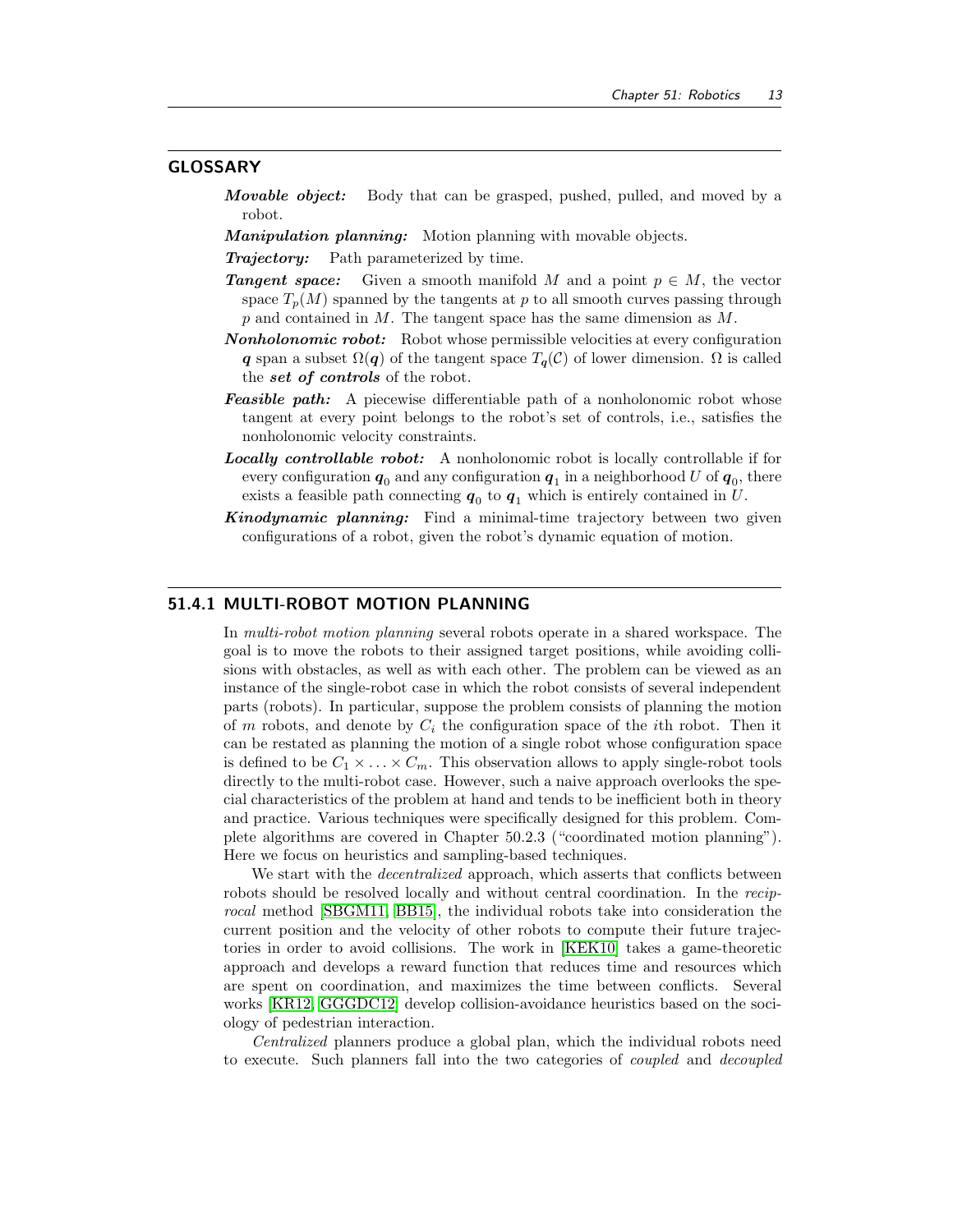planners, which indicate whether the planners account for all the possible robotrobot interactions or only partially do so, respectively. Coupled planners typically operate in the combined configuration space of the problem, and as a result can usually guarantee probabilistic completeness. Due to the high dimensionality of the combined configuration space, decoupled planners typically solve separate problems for the individual robots and combine the sub-solutions into one for the entire problem [\[LLS99,](#page-27-9) [BBT02,](#page-21-12) [BO05,](#page-22-6) [BSLM09,](#page-22-7) [BGMK12\]](#page-21-13).

We proceed to describe coupled planners. In [\[SL02\]](#page-30-3) an evaluation of singlerobot sampling-based algorithms is given, when directly applied to the multi-robot case. The works [\[HH02,](#page-24-10) [SHH15\]](#page-30-8) exploit the geometric properties of the two-robot setting and develop techniques that combine sampling-based methods and geometric tools. The work in  $\left[5098\right]$  introduces a sampling-based technique, which was exploited in two recent works to solve complex settings of the multi-robot problem involving many more robots than the original method could. The algorithm described in  $\left[5098\right]$  produces probabilistic roadmaps for the individual robots and combines them into a composite roadmap embedded in the joint configuration space. Due to the size of this roadmap it can be explicitly constructed only for settings in which the number of robots is very small. In particular, the number of its vertices and the number of neighbors each vertex has are exponential in the number of robots. In [\[WC15\]](#page-32-10) a search-based method, termed M\*, is developed to traverse this enormous roadmap while representing it implicitly.  $M^*$  can efficiently solve problems involving multiple robots, as long as the solution requires only mild coordination between the robots. Otherwise, it is forced to consider all the neighbors of explored vertices, which is prohibitively costly. In [\[SSH16\]](#page-31-9) a different traversal technique, termed *discrete-RRT* (dRRT) was introduced. It is an adaptation of RRT for the exploration of a geometrically-embedded graphs; it can cope with more tight settings of the problem as it does not require to consider all the neighbors of a given vertex in order to make progress.

In [\[SH14b\]](#page-30-9) a centralized algorithm is described for a generalized problem termed k-color multi-robot motion planning—the robots are partitioned into  $k$ groups (colors) such that within each group the robots are interchangeable. Every robot is required to move to one of the target positions that are assigned to its group, such that at the end of the motion each target position is occupied by exactly one robot. This work exploits a connection between the *continuous* multirobot problem and a discrete variant of it called *pebble motion on graphs* (see, e.g., [\[KMS84,](#page-26-9) [GH10,](#page-24-11) [KLB13,](#page-26-10) [YL13\]](#page-32-11)), which consists of moving a collection of pebbles from one set of vertices to another while abiding by a certain set of rules. The algorithm reduces the k-color problem into several pebble problems such that the solution to the latter can be transformed back into a solution to the continuous problem.

The special case of the k-color problem with  $k = 1$  is usually termed unlabeled multi-robot motion planning. It was first studied in [\[KH06\]](#page-25-8), where a samplingbased algorithm was introduced. Very recently, efficient and complete algorithms for the unlabeled problem were introduced [\[TMMK14,](#page-31-10) [ABHS15,](#page-20-6) [SYZH15\]](#page-31-11). These algorithms make several simplifying assumptions concerning the separation between start and target positions, without which the problem was shown to be PSPACE-hard [\[SH15b\]](#page-30-10). See additional information in Chapter 50.2.3.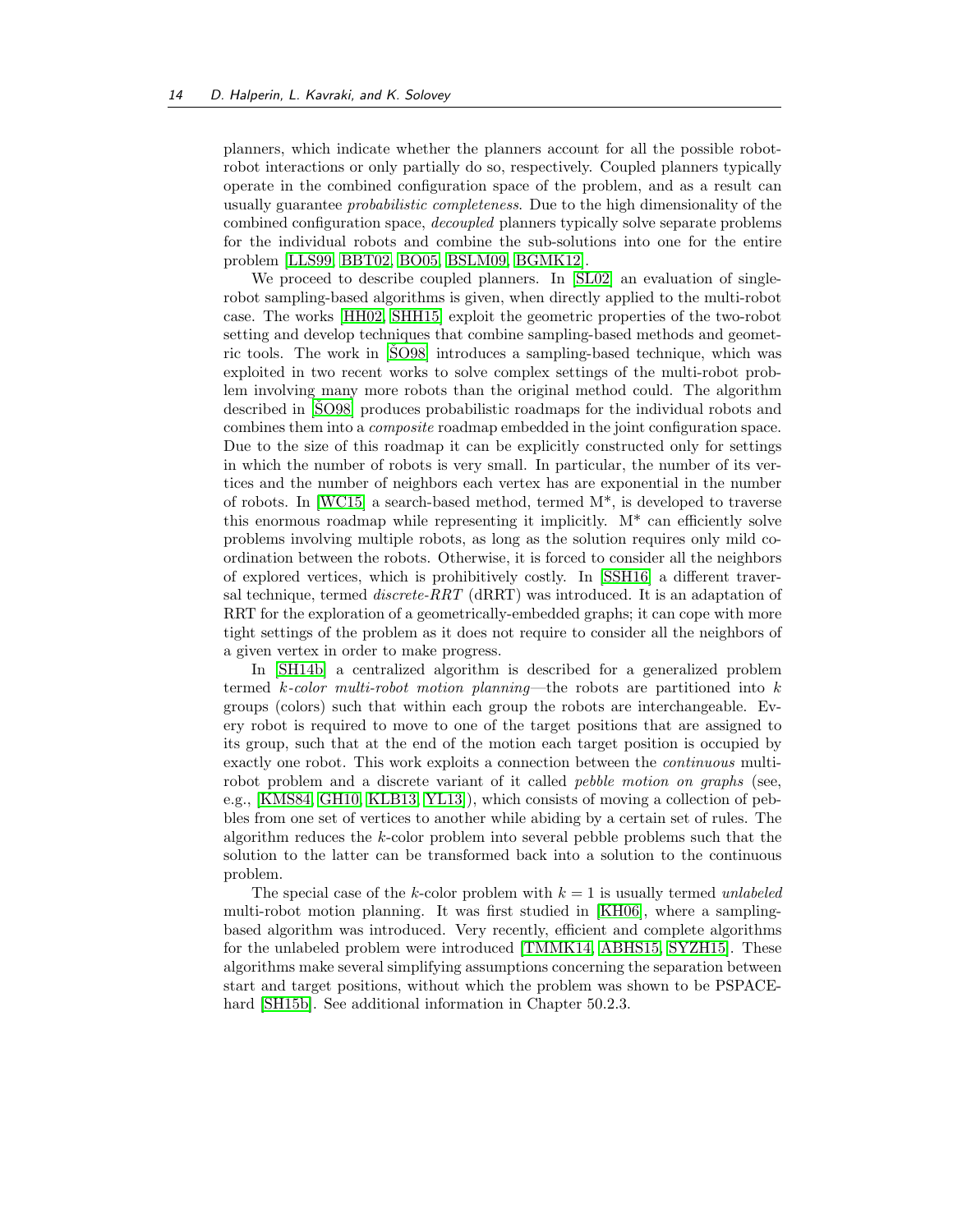#### 51.4.2 MANIPULATION PLANNING

Many robot tasks consist of achieving arrangements of physical objects. Such objects, called movable objects, cannot move autonomously; they must be grasped by a robot. Planning with movable objects is called manipulation planning. The problem is considered to be very challenging as one has to reason in a prohibitively large search space, which encompasses the various positions of the robot and the objects. In contrast with Section [51.1,](#page-1-0) here we take the viewpoint of the manipulator, rather than that of the manipulated objects.

Different instances of the problem that consist of a single robot and a single movable objects with relatively simple geometry can be solved rather efficiently in a complete manner [\[Wil91,](#page-32-12) [ALS95,](#page-20-7) [BG13\]](#page-21-14). However, the problem becomes computationally intractable when multiple movable objects come into play [\[Wil91\]](#page-32-12). The problem of manipulation planning of multiple objects also relates to the popular SOKOBAN game, which was shown to be hard to solve on several occasions (see, e.g., [\[HD05\]](#page-24-12)). Navigation Among Moveable Obstacles (NAMO) considers the path planning problem where obstacles can be moved out of the way [\[SK05\]](#page-30-11). Sampling-based technique were developed to tackle more general and challenging instances of manipulation planning involving several manipulators and ob-jects [\[NSO07,](#page-28-16) [NSO08,](#page-28-17)  $BSK<sup>+</sup>08$ ].

With the growing demand for robotic manipulators that can perform tasks in cluttered human environments an additional level of complexity was added. In rearrangement planning, a robotic manipulator with complex kinodynamic constraints is required to rearrange a set of objects. In [\[SSKA07\]](#page-31-12) a technique for monotone instances of the problem, in which it is assumed that each object can move at most once, is described. A more recent work  $[KSD+14]$  $[KSD+14]$  which can cope also with non-monotone instances draws upon a relation between the problem at hand and multi-robot motion planning. The technique described in [\[KB15\]](#page-25-9) extends previous work for monotone settings to the non-monotone case.

Finally, we mention that recent advances in the area of machine learning have led to the development of highly effective techniques for dealing with various complex manipulation tasks. See, e.g., [\[LWA15,](#page-27-10) [LLG](#page-27-11)+15, [SEBK15\]](#page-30-12).

## 51.4.3 TASK PLANNING

Thus far the focus was on tasks with relatively simple specifications for the robot to follow. For instance, in motion planning the robot was required to "move from s to t while avoiding collision with obstacles." Real-world problems usually require to perform much more complex operations that force the robot to make decisions while performing a task. In some cases, a richer task specification can assist in performing a given task. Consider for example a robotic arm that needs to collect several books from a desk and place them on a shelf. A human operator can assist by specifying that the manipulator should first remove objects placed on top of the books before proceeding to the actual books.

Such complex problems, which are often grouped under the umbrella term task planning, usually require the combination of tools from motion planning, AI, control, and model checking. The predominant methods for task planning are heuristic search [\[HN01\]](#page-25-10) and constraint satisfaction [\[KS92\]](#page-26-12). We mention that a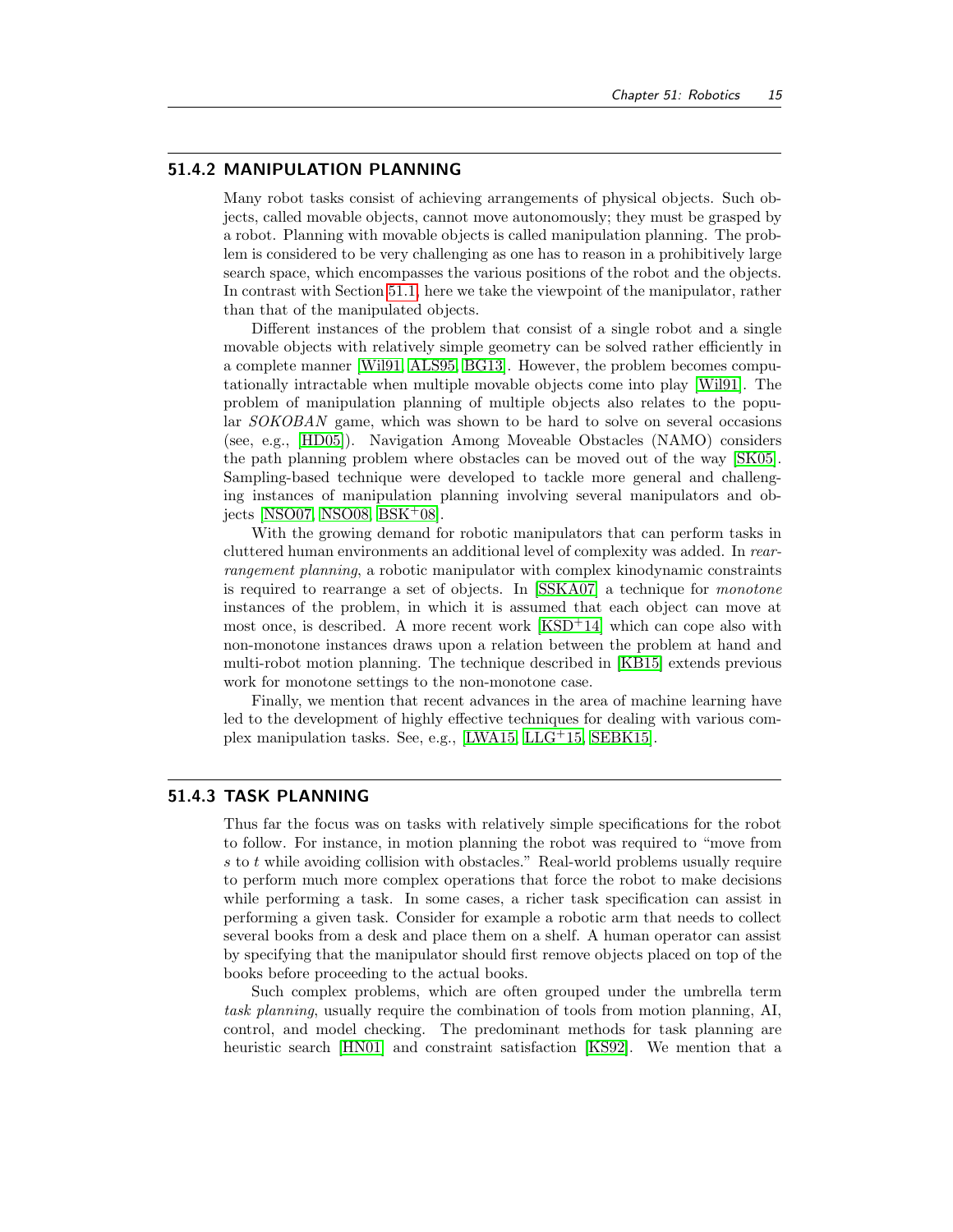recent workshop was devoted to the subject<sup>[1](#page-15-0)</sup>.

A prevalent approach for task planning in the context of motion planning is to supplement the basic input with a boolean logical expression, usually in the form of linear temporal logic [\[Pnu77\]](#page-29-14), which has to be satisfied in order to achieve the goal. The workspace is decomposed into regions and the expression describes the conditions on the order of visitation of regions. For instance, "the robot has to first visit A, then B, and C afterwards; it cannot pass through D, unless B has been reached". Many of the approaches in this area implement a two layer architecture: a discrete planner generates a high-level plan that the robot has to fulfill ("the robot should move from B to D"), whereas a low-level continuous planner needs to plan a path that executes the high-level plan. Earlier works integrated potential-field methods for the low-level plans (see, e.g., [\[KB08,](#page-25-11) [FGKP09\]](#page-23-12)). More recent efforts rely on sampling-based techniques for the continuous planning (see, e.g., [\[BKV10,](#page-21-15) [BMKV11,](#page-22-9) [KF12,](#page-25-12) [VB13\]](#page-31-13)). A recent work [\[LAF](#page-26-13)+15] explores a setting in which every satisfying assignment is associated with a value and the goal is to find the "best" satisfying plan. Besides using logics, the combination of Satisfiability Modulo Theories (SMT) solvers and sampling-based planners for problems involving tasks that include manipulation is presented in [\[DKCK16\]](#page-23-13).

Task planning has also earned some attention in the context of multi-robot systems [\[KDB11,](#page-25-13) [WUB](#page-32-13)<sup>+</sup>13, [USD](#page-31-14)<sup>+</sup>13, [IS15\]](#page-25-14) and manipulation [\[SK11,](#page-30-13) [SFR](#page-30-14)<sup>+</sup>14].

## 51.4.4 MOTION PLANNING WITH CONSTRAINTS

In robotics, there is a need to satisfy both global constraints and local constraints. One could consider the avoidance of obstacles as a global constraint. Often local constraints are modeled with differential equations and are called differential constraints. Some of the first such constraints considered in the robotics community were nonholonomic constraints, which raise very interesting geometric problems. They are discussed in this section. However planning under constraints includes planning with velocity and acceleration considerations (the problem is often called kinodynamic planning) and other variations that are also discussed below.

#### PLANNING FOR NONHOLONOMIC ROBOTS

The trajectories of a nonholonomic robot are constrained by  $p \geq 1$  nonintegrable scalar equality constraints:

$$
G(\bm{q}(t),\dot{\bm{q}}(t)) = (G^{1}(\bm{q}(t),\dot{\bm{q}}(t)),\cdots,G^{p}(\bm{q}(t),\dot{\bm{q}}(t))) = (0,\ldots,0),
$$

where  $\dot{\boldsymbol{q}}(t) \in T_{\boldsymbol{q}(t)}(\mathcal{C})$  designates the velocity vector along the trajectory  $\boldsymbol{q}(t)$ . At every q, the function  $G_q = G(q,.)$  maps the tangent space  $T_q(\mathcal{C})$  into  $\mathbb{R}^p$ . If  $G_q$ is smooth and its Jacobian has full rank (two conditions that are often satisfied), the constraint  $G_q(\dot{q}) = (0, \ldots, 0)$  constrains  $\dot{q}$  to be in a linear subspace of  $T_q(\mathcal{C})$  of dimension  $m-p$ . The nonholonomic robot may also be subject to scalar inequality constraints of the form  $H^j(q, \dot{q}) > 0$ . The subset of  $T_q(\mathcal{C})$  that satisfies all the constraints on  $\dot{q}$  is called the set  $\Omega(q)$  of controls at q. A feasible path is a piecewise differentiable path whose tangent lies everywhere in the control set.

A car-like robot is a classical example of a nonholonomic robot. It is constrained by one equality constraint (the linear velocity points along the car's main axis).

<span id="page-15-0"></span><sup>1</sup>See <http://www.kavrakilab.org/2016-rss-workshop/>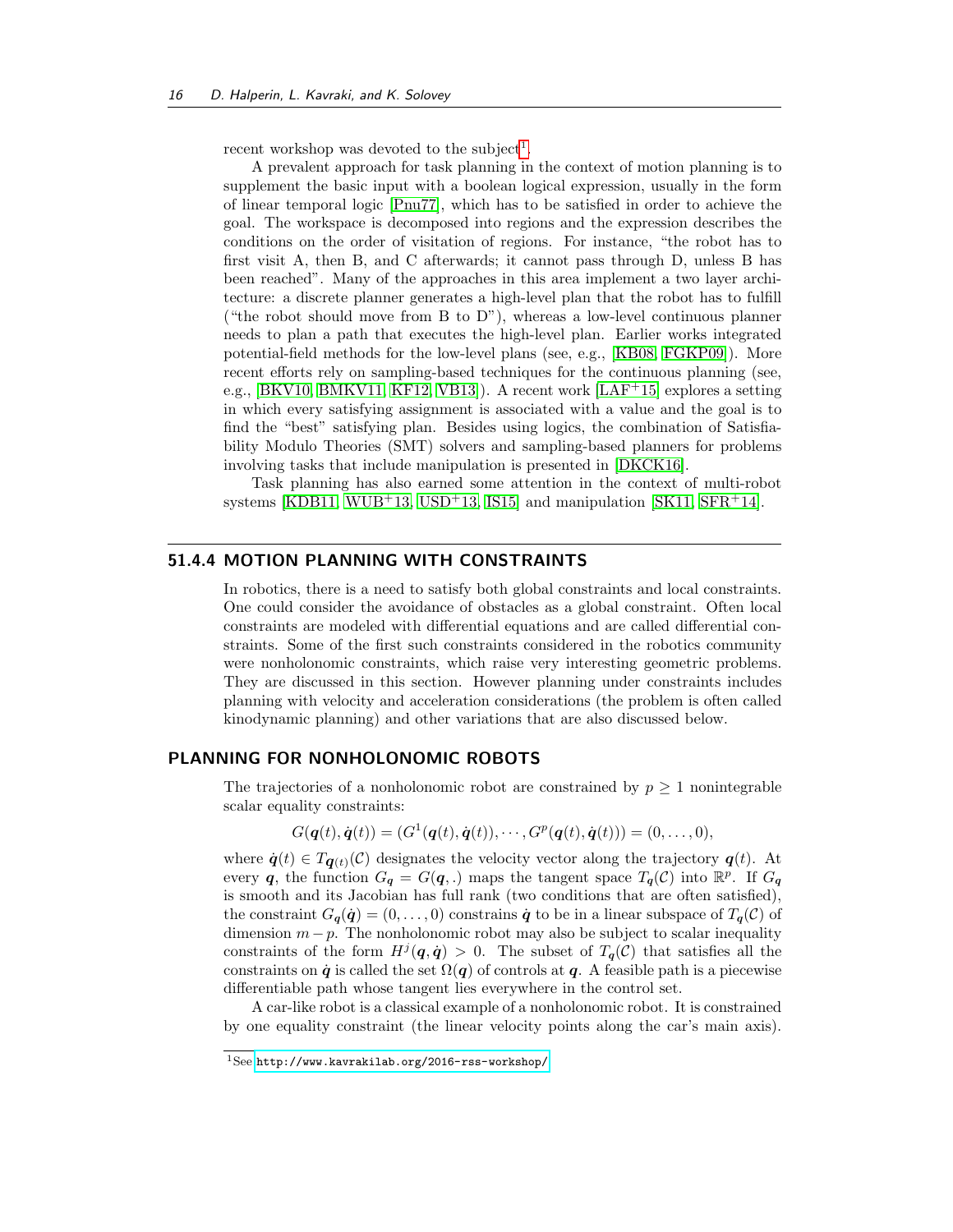Limits on the steering angle impose two inequality constraints. Other nonholonomic robots include tractor-trailers, airplanes, and satellites.

Given an arbitrary subset  $U \subset \mathcal{C}$ , the configuration  $q_1 \in U$  is said to be U-accessible from  $q_0 \in U$  if there exists a piecewise constant control  $\dot{q}(t)$  in the control set whose integral is a trajectory joining  $q_0$  to  $q_1$  that lies fully in U. Let  $A_U(\mathbf{q}_0)$  be the set of configurations U-accessible from  $\mathbf{q}_0$ . The robot is said to be *locally controllable* at  $q_0$  iff for every neighborhood U of  $q_0$ ,  $A_U(q_0)$  is also a neighborhood of  $q_0$ . It is locally controllable iff this is true for all  $q_0 \in \mathcal{C}$ . Car-like robots and tractor-trailers that can go forward and backward are locally controllable [\[BL93\]](#page-21-16).

Let X and Y be two smooth vector fields on  $\mathcal{C}$ . The Lie bracket of X and Y, denoted by  $[X, Y]$ , is the smooth vector field on C defined by  $[X, Y] = dY \cdot X - dX \cdot Y$ , where  $dX$  and  $dY$ , respectively, denote the  $m \times m$  matrices of the partial derivatives of the components of  $X$  and  $Y$  w.r.t. the configuration coordinates in a chart placed on C. To get a better intuition of the Lie bracket, imagine a trajectory starting at an arbitrary configuration  $q_s$  and obtained by concatenating four subtrajectories: the first is the integral curve of X during time  $\delta t$ ; the second, third, and fourth are the integral curves of Y,  $-X$ , and  $-Y$ , respectively, each during the same  $\delta t$ . Let  $q_f$  be the final configuration reached. A Taylor expansion yields:

$$
\lim_{\delta t \to 0} \frac{\mathbf{q}_f - \mathbf{q}_s}{\delta t^2} = [X, Y].
$$

Hence, if  $[X, Y]$  is not a linear combination of X and Y, the above trajectory allows the robot to move away from  $q_s$  in a direction that is not contained in the vector subspace defined by  $X(\mathbf{q}_s)$  and  $Y(\mathbf{q}_s)$ . But the motion along this new direction is an order of magnitude slower than along any direction  $\alpha X(\mathbf{q}_s) + \beta Y(\mathbf{q}_s)$ .

The **control Lie algebra** associated with the control set  $\Omega$ , denoted by  $L(\Omega)$ , is the space of all linear combinations of vector fields in  $\Omega$  closed by the Lie bracket operation. The following result derives from the Controllability Rank Condition Theorem [\[BL93\]](#page-21-16):

A robot is locally controllable if, for every  $q \in \mathcal{C}$ ,  $\Omega(q)$  is symmetric with respect to the origin of  $T_q(\mathcal{C})$  and the set  $\{X(q) | X \in L(\Omega(q))\}$  has dimension m.

The minimal length of the Lie brackets required to construct  $L(\Omega)$ , when these brackets are expressed with vectors in  $\Omega$ , is called the **degree of nonholonomy** of the robot. The degree of nonholonomy of a car-like robot is 2. Except at some singular configurations, the degree of nonholonomy of a tractor towing a chain of s trailers is  $2 + s$  [\[LR96\]](#page-27-12). Intuitively, the higher the degree of nonholonomy, the more complex (and the slower) the robot's maneuvers to perform some motions.

Nonholonomic motion planning was also studied in a purely-geometric setting, where one is interested in finding a path of *bounded curvature* (see e.g., [\[KKP11,](#page-26-14) [KC13\]](#page-25-15)). The reader is referred to Chapter 50 for further information.

#### PLANNING FOR CONTROLLABLE NONHOLONOMIC ROBOTS

Let A be a locally controllable nonholonomic robot. A necessary and sufficient condition for the existence of a feasible free path of A between two given configurations is that they lie in the same connected component of the open free space. Indeed, local controllability guarantees that a possibly nonfeasible path can be decomposed into a finite number of subpaths, each short enough to be replaced by a feasible free subpath. Hence, deciding if there exists a free path for a locally controllable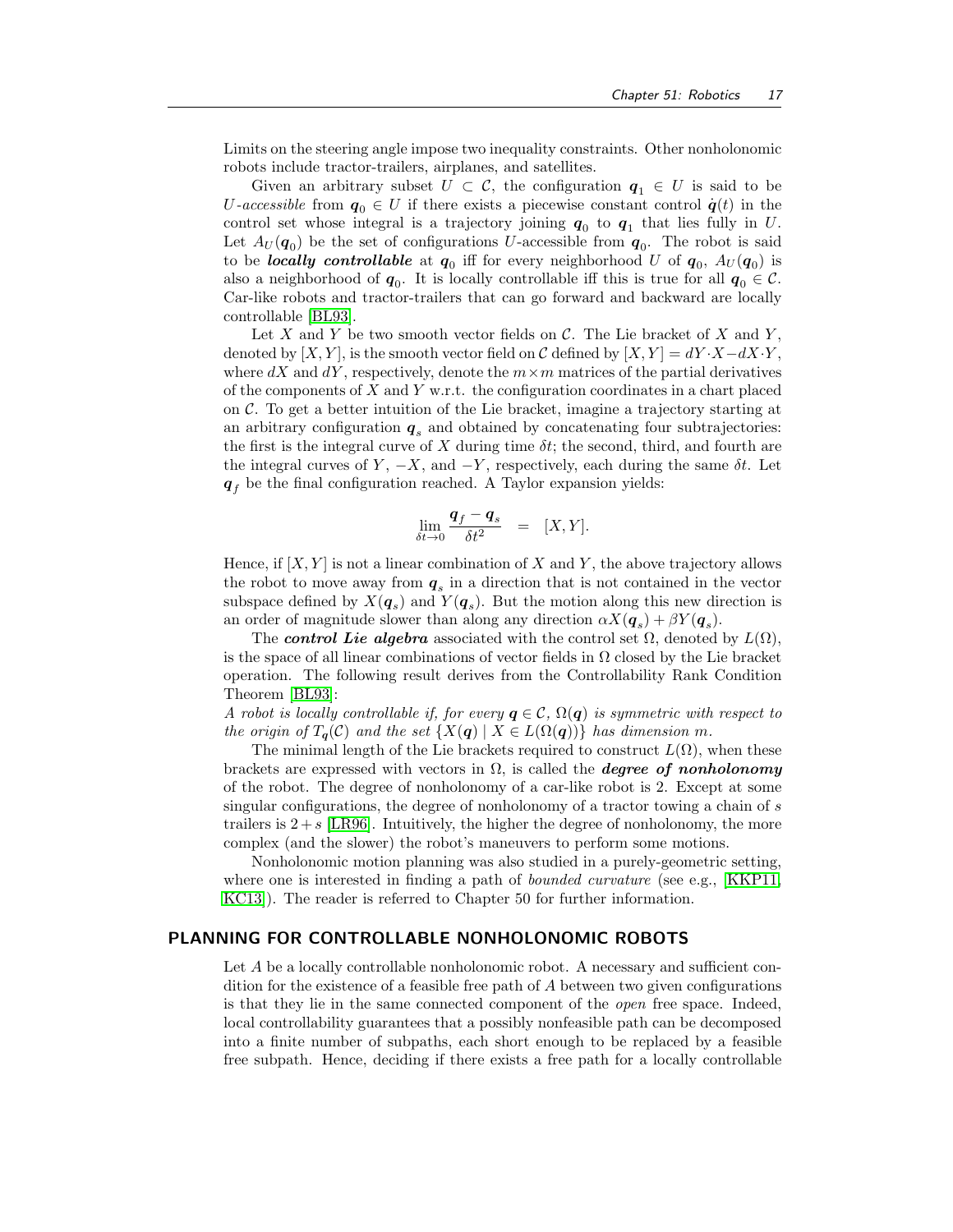nonholonomic robot has the same complexity as deciding if there exists a path for the holonomic robot having the same geometry.

Transforming a nonfeasible free path  $\tau$  into a feasible one can be done by recursively decomposing  $\tau$  into subpaths. The recursion halts at every subpath that can be replaced by a feasible free subpath. Specific substitution rules (e.g., Reeds and Shepp curves) have been defined for car-like robots [\[LJTM94\]](#page-27-13). The complexity of transforming a nonfeasible free path  $\tau$  into a feasible one is of the form  $O(\epsilon^d)$ , where  $\epsilon$  is the smallest clearance between the robot and the obstacles along  $\tau$  and d is the degree of nonholonomy of the robot (see [\[LJTM94\]](#page-27-13) for the case  $d = 2$ ).

The algorithm in [\[BL93\]](#page-21-16) directly constructs a nonholonomic path for a carlike or a tractor-trailer robot by searching a tree obtained by concatenating short feasible paths, starting at the robot's initial configuration. The planner is asymptotically complete, i.e., it is guaranteed to find a path if one exists, provided that the lengths of the short feasible paths are small enough. It can also find paths that minimize the number of cusps (changes of sign of the linear velocity).

#### PLANNING FOR NONCONTROLLABLE ROBOTS

Motion planning for nonholonomic robots that are not locally controllable is much less understood. Research has almost exclusively focused on car-like robots that can only move forward. Results include:

- No obstacles: A complete synthesis of the shortest, no-cusp path for a point moving with a lower-bounded turning radius [\[BSBL94\]](#page-22-10).
- Polygonal obstacles: An algorithm to decide whether there exists such a path between two configurations; it runs in time exponential in obstacle complexity [\[FW91\]](#page-23-14).
- Convex obstacles: The algorithm in [\[ART95\]](#page-20-8) computes a path in polynomial  $\blacksquare$ time under the assumptions that all obstacles are convex and their boundaries have a curvature radius greater than the minimum turning radius of the point.
- Other polynomial algorithms (e.g., [\[BL93\]](#page-21-16)) require some sort of discretization and are only asymptotically complete.

### PLANNING UNDER DIFFERENTIAL CONSTRAINTS

If a planning problem involves constraints on at least velocity and acceleration the problem is often referred to as kinodynamic planning. Typically nonholonomic constraints are kinematic and arise from wheels in contact. But nonholonomic constraints may arise from dynamics. Trajectory planning refers to the problem of planning for both a path and a velocity function. Recently, the term planning under differential constraints is used as a catch-all term that includes nonholonomic, kinodynamic and sometimes trajectory planning. Planning under differential constraints may involve discretization of constraints and decoupled approaches where some constraints are ignored at the beginning but are then gradually introduced (see [\[KL16\]](#page-26-3)).

Sampling-based planners were initially developed for the "geometric," i.e., holonomic, setting of the problem, but it was not long before similar techniques for planning under differential constraints started to emerge. However, even in the randomized setting of sampling-based planners, planning under differential con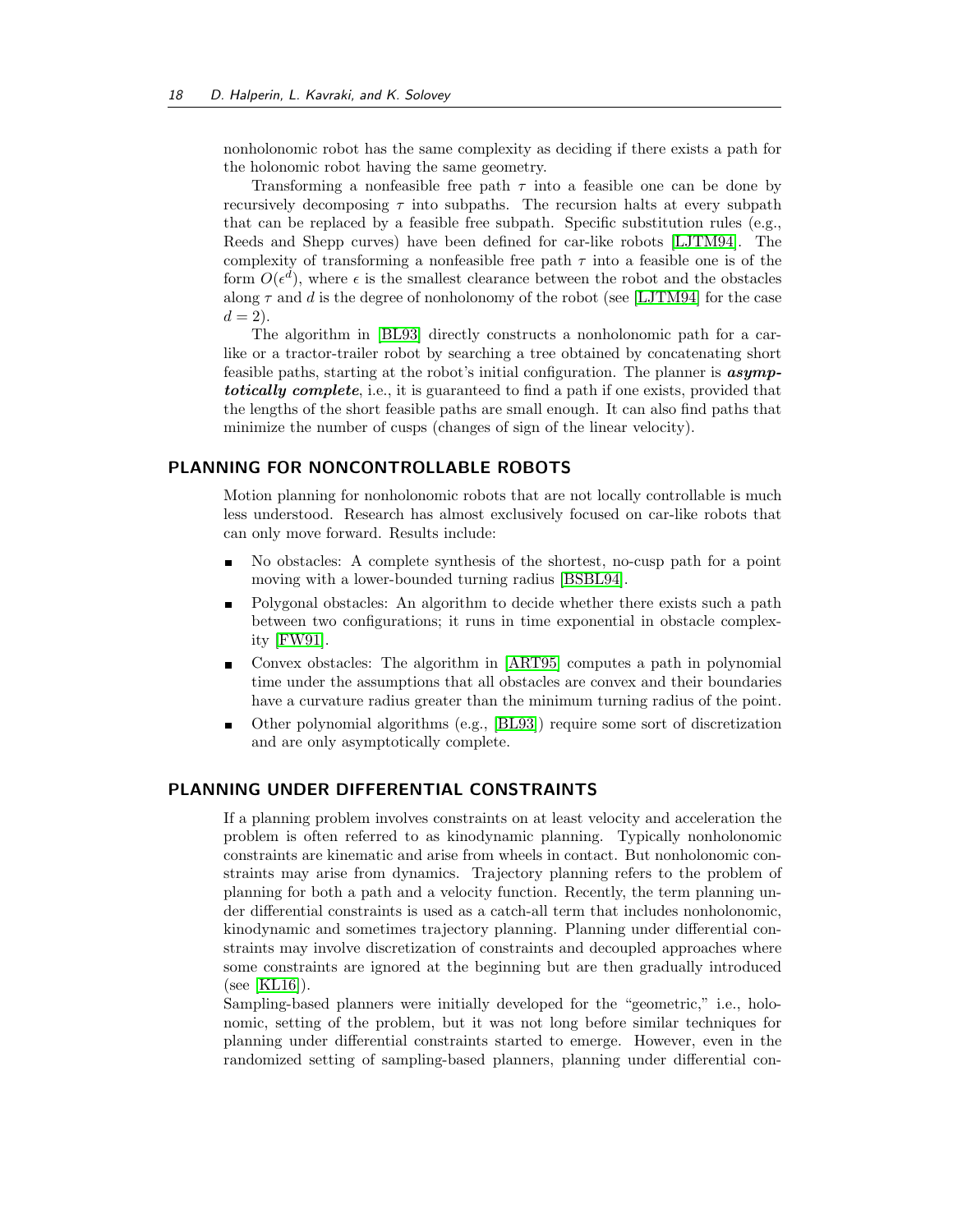straints remains to be very challenging and the design of such planners usually involves much more than straightforward extensions of existing geometric planners.

Sampling-based planners for problems with differential constraints operate in the *state space*  $\mathcal{X}$ . Typically, every *state* represents a pairing of a configuration and a velocity vector. An inherent difficulty of the problem involves the connection of two given states in the absence of obstacles—an operation called steering, or the two-point boundary-value problem (BVP).

For robotic systems in which steering can be quickly performed (see, e.g.,  $\left[ \text{SO}97, \text{C} \right]$ [LSL99,](#page-27-14) [KF10,](#page-25-16) [WB13,](#page-32-14) [PPK](#page-29-15)+12, [XBPA15\]](#page-32-15)) holonomic sampling-based planners, or their extensions, can be applied.

Sampling-based algorithms that build trees avoid steering. They simply attempt to move in the direction of sampled states and do not require to precisely reach them (see, e.g., [\[HKLR02,](#page-24-13) [LK01c,](#page-27-4) [PKV10,](#page-29-13) [SK12,](#page-30-15) [LLB14\]](#page-27-7) and many others). As one of many examples, the planner described in [\[LK04a\]](#page-27-15) samples robot actions, which consist of a velocity vector and time duration, in order to avoid steering. The idea of avoiding steering has been proven very powerful in the context of samplingbased planners and has led to the solution of complex problems with differential constraints.

Finally, a number of related works exist that augment sampling-based algorithms for instances of whole-body manipulation for humanoids  $[KKN<sup>+</sup>02,$  $[KKN<sup>+</sup>02,$  $HBL+08$  $HBL+08$ ,  $YPL+10$ ,  $BSK11$ ,  $BHB13$ ,  $Hau14a$ . The primary concern in these works is the generation of dynamically-stable motions for high-dimensional bipedal robots.

#### PLANNING UNDER OTHER TYPES OF CONSTRAINTS

Some robotic systems are subjected to constraints for particular tasks, restricting the set of valid configurations to a manifold, which has measure zero with respect to the ambient space. Naturally, sampling in the ambient space can no longer effectively produce valid configurations. Some approaches target specific kinds of constraint problems, such as open- or closed-loop kinematic linkage constraints  $[TTCA10, CS05]$  $[TTCA10, CS05]$ , end-effector pose constraints  $[BS10]$ , or *n*-point contact constraints [\[Hau14b\]](#page-24-16). Some approaches project invalid samples through gradient descent [\[YLK01\]](#page-32-17) or by more robust means  $[KBV+12]$  $[KBV+12]$ . Recent successful algorithms for planning under abstract constraints are CBiRRT2 [\[BSK11\]](#page-22-11)—which like RRT steps toward sampled points, but after every step it projects the current point back to the manifold—as well as AtlasRRT [\[JP13\]](#page-25-18) and [\[KTSP16\]](#page-26-16). AtlasRRT constructs a piecewise-linear approximation of the manifold by computing tangent spaces. This approximation allows the planner to reason about a difficult, implicitly-defined space by projecting regions onto simpler spaces.

## 51.5 SOFTWARE FOR SAMPLING-BASED PLANNERS

<span id="page-18-0"></span>Robot motion planning requires the integration of numerous software components, and several existing packages address this goal. The Open Motion Planning Library (OMPL) [\[SMK12\]](#page-31-17) includes abstract implementations of many planning algorithms discussed in this chapter. The robot modeling—loading 3D meshes, kinematics, visualization, etc.—necessary to apply OMPL is handled by external packages such as MoveIt! [\[SC15\]](#page-30-16), which integrates with the ROS framework  $[QGC^+0.9]$  $[QGC^+0.9]$ , and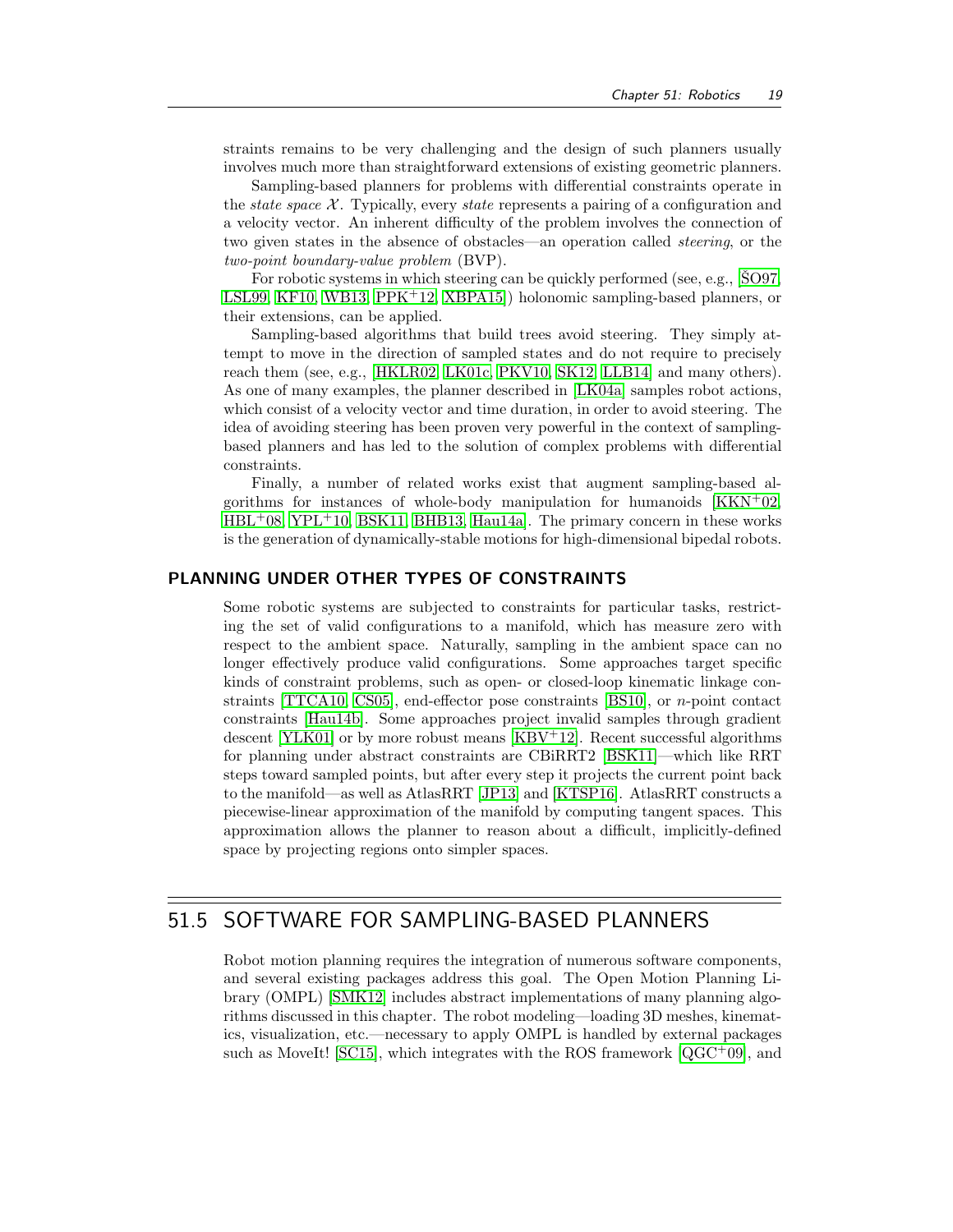Amino [\[Dan16\]](#page-22-14) which provides capabilities to support task planning and real-time control.

Software packages performing nearest-neighbor search include E2LSH [\[AI06\]](#page-20-9), ANN [\[MA10\]](#page-27-16), FLANN [\[ML10\]](#page-28-18) and RTG [\[KSH15\]](#page-26-6). Collision checking is typically handled by specialized packages such as the Flexible Collision Library [\[PCM12\]](#page-29-17) and libccd [\[Fis16\]](#page-23-15). The Orocos Kinematics and Dynamics Library (KDL) [\[Smi\]](#page-31-18) is widely used for basic kinematics and dynamics computations. Several dedicated packages provide more advanced capabilities for dynamic simulation  $[S^+05, LG^+16,$  $[S^+05, LG^+16,$  $[S^+05, LG^+16,$  $[S^+05, LG^+16,$ C <sup>+</sup>[16,](#page-22-15) [SSD11\]](#page-31-19). Other all-in-one robotics packages include OpenRAVE [\[Dia10\]](#page-23-16) and Klamp't [\[Hau16\]](#page-24-17).

## 51.6 APPLICATIONS BEYOND ROBOTICS

<span id="page-19-0"></span>Although the focus of this chapter was restricted to applications of motion planning in robotics, we mention that the problem naturally arises in many other settings  $[Lat99]$ . For instance, in computer games<sup>[2](#page-19-1)</sup> motion planning is used for determining the motion of single or multiple agents. In structural bioninformatics motion-planning tools are employed in order to study the motion of molecules such a proteins, which can be modeled as highly-complex robots. This is one application domain where sampling-based tools enable motion planning with hundreds of degrees of freedom [\[LK01a,](#page-27-18) [RESH09,](#page-29-18) [GMK13,](#page-24-18) [ETA15,](#page-23-17) [ADS03,](#page-20-10) [ABG](#page-20-11)+03] . In Computer-Aided-Design (CAD) motion planning has been used to find intricate separation paths to take out parts for maintenance out of a complex and cluttered environment [\[CL95,](#page-22-16) [FL04\]](#page-23-18).

## 51.7 SOURCES AND RELATED MATERIAL

Craig's book [\[Cra05\]](#page-22-17) provides an introduction to robot arm kinematics, dynamics, and control. The mechanics of robotic manipulation is covered in Mason's book [\[Mas01\]](#page-28-19). The book by Siciliano and Khatib [\[SK16\]](#page-30-18) provides a comprehensive overview of the field of robotics.

Robot motion planning and its variants are discussed in Latombe's book [\[Lat91\]](#page-26-18). This book takes an algorithmic approach to a variety of advanced issues in robotics. The books by LaValle  $[LaV06]$  and Choset et al.  $[CLS<sup>+</sup>05]$  $[CLS<sup>+</sup>05]$  provide a more current overview of motion planning, and also include detailed description of several sampling-based approaches.

Algorithmic issues in robotics are covered in several conferences including the Workshop on Algorithmic Foundations of Rootics (WAFR), Robotics: Science and Systems (RSS), and the broader IEEE International Conference on Robotics and Automation (ICRA) and the IEEE/RSJ International Conference on Intelligent Robots and Systems (IROS).

Several computational-geometry books contain sections on robotics or motion planning [\[O'R98,](#page-28-20) [SA95,](#page-30-19) [BKOC08\]](#page-22-19). The book by Fogel et al. [\[FHW12\]](#page-23-19) includes implementation details for basic geometric constructions useful in motion planning, such as Minkowski sums.

<span id="page-19-1"></span><sup>2</sup>See the Motion in Games conference: <http://www.motioningames.org/>.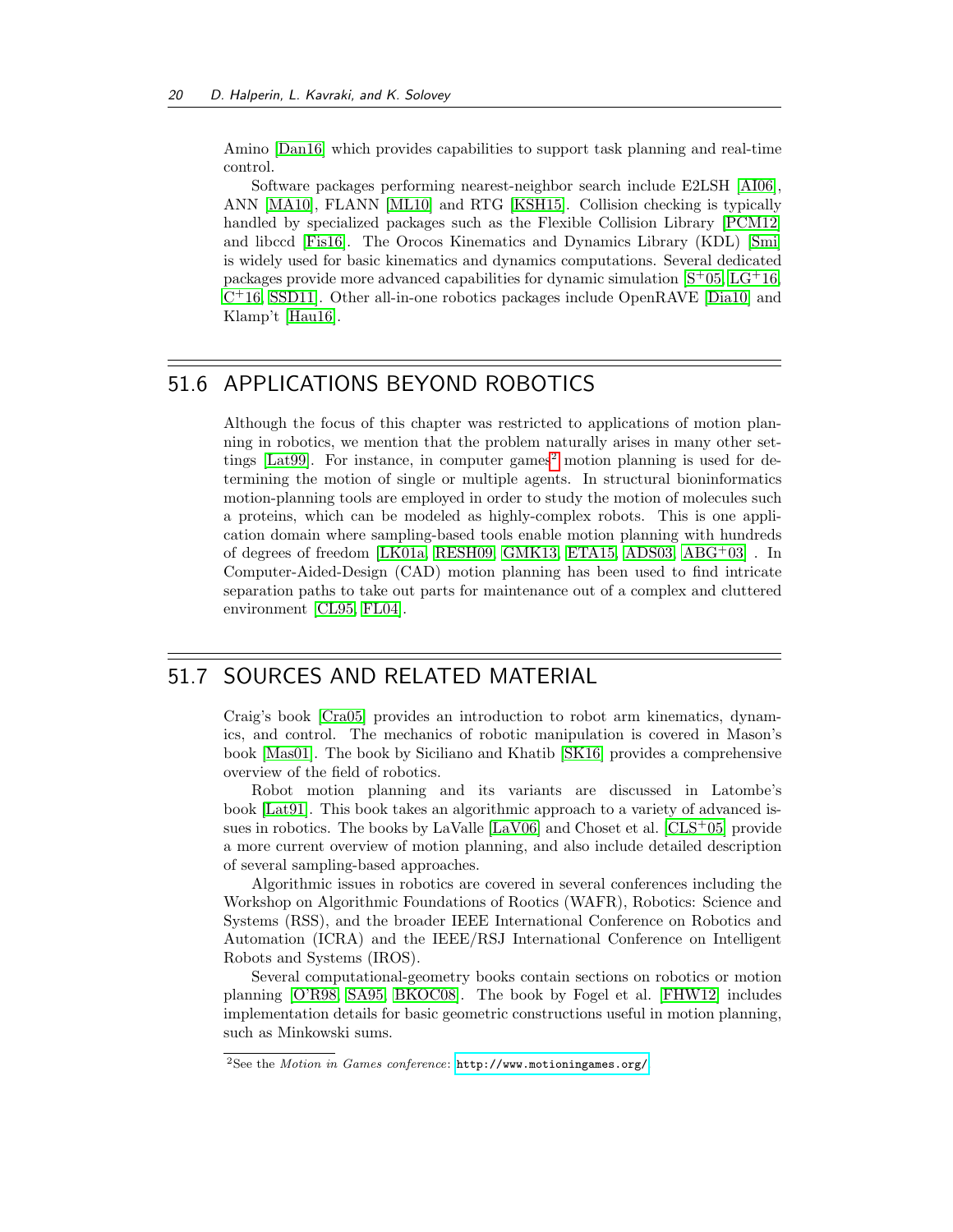## RELATED CHAPTERS

- Chapter 28: Arrangements
- Chapter 31: Shortest paths and networks
- Chapter 33: Visibility
- Chapter 34: Geometric reconstruction problems
- Chapter 37: Computational and quantitative real algebraic geometry
- Chapter 39: Collision and proximity queries
- Chapter 50: Algorithmic motion planning
- Chapter 53: Modeling motion
- Chapter 61: Geometric applications of the Grassmann-Cayley algebra
- Chapter 69: Two computational geometry libraries: LEDA and CGAL

## REFERENCES

<span id="page-20-11"></span><span id="page-20-10"></span><span id="page-20-9"></span><span id="page-20-8"></span><span id="page-20-7"></span><span id="page-20-6"></span><span id="page-20-5"></span><span id="page-20-4"></span><span id="page-20-3"></span><span id="page-20-2"></span><span id="page-20-1"></span><span id="page-20-0"></span>[ABG<sup>+</sup>03] M.S. Apaydin, D.L. Brutlag, C. Guestrin, D. Hsu, J.-C. Latombe, and C. Varma. Stochastic roadmap simulation: An efficient representation and algorithm for analyzing molecular motion. J. Comput. Biol., 10:257–281, 2003. [ABHS15] A. Adler, M. de Berg, D. Halperin, and K. Solovey. Efficient multi-robot motion planning for unlabeled discs in simple polygons. IEEE Trans. Autom. Sci. Eng., 12:1309–1317, 2015. [ABR12] T.F. Allen, J.W. Burdick, and E. Rimon. Two-fingered caging of polygons via contact-space graph search. In Proc. IEEE Int. Conf. Robot. Autom., pages 4183– 4189, 2012. [ACH01] P.K. Agarwal, A.D. Collins, and J. Harer. Minimal trap design. In Proc. IEEE Int. Conf. Robot. Autom., pages 2243–2248, 2001. [ADS03] N.M. Amato, K.A. Dill, and G. Song. Using motion planning to map protein folding landscapes and analyze folding kinetics of known native structures. J. Comput. Biol., 10:239–255, 2003. [AHLM00] S. Akella, W.H. Huang, K.M. Lynch, and M.T. Mason. Parts feeding on a conveyor with a one joint robot. Algorithmica, 26:313–344, 2000. [AI06] A. Andoni and P. Indyk. LSH algorithm and implementation. [http://web.mit.](http://web.mit.edu/andoni/www/LSH/) [edu/andoni/www/LSH/](http://web.mit.edu/andoni/www/LSH/), 2006. [ALS95] R. Alami, J.-P. Laumond, and T. Siméon. Two manipulation planning algorithms. In Algorithmic Foundations of Robotics, pages 109–125, A.K. Peters, Natick, 1995. [ARB14] T.F. Allen, E. Rimon, and J.W. Burdick. Two-finger caging of 3D polyhedra using contact space search. In Proc. IEEE Int. Conf. Robot. Autom., pages 2005–2012, 2014. [ARB15] T.F. Allen, E. Rimon, and J.W. Burdick. Robust three-finger three-parameter caging of convex polygons. In Proc. IEEE Int. Conf. Robot. Autom., pages 4318– 4325, 2015. [ART95] P.K. Agarwal, P. Raghavan, and H. Tamaki. Motion planning for a steeringconstrained robot through moderate obstacles. In 27th ACM Sympos. Theory Comput., pages 343–352, 1995. [ASN<sup>+</sup>16] S. Aine, S. Swaminathan, V. Narayanan, V. Hwang, and M. Likhachev. Multiheuristic A\*. I. J. Robotics Res., 35:224–243, 2016.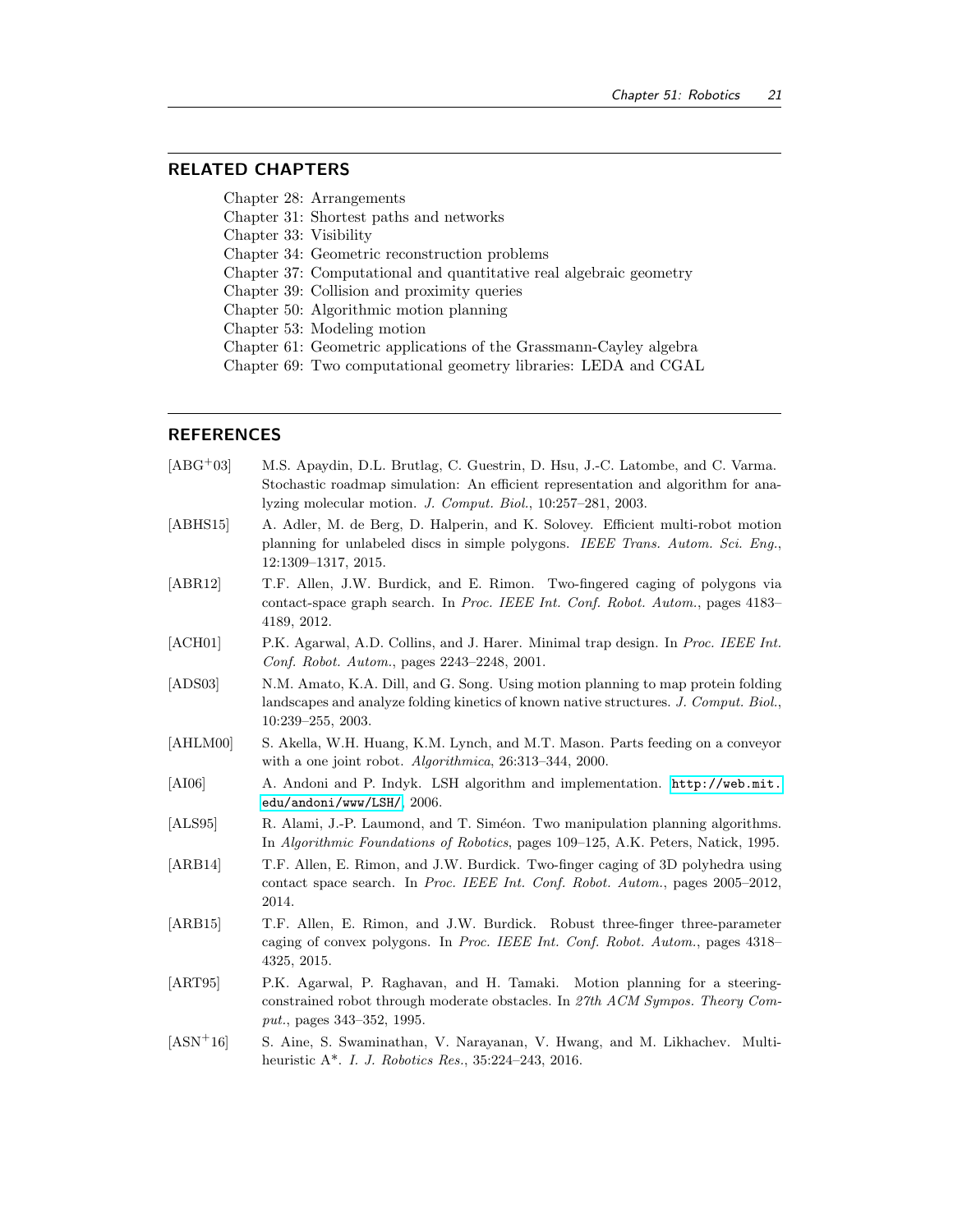<span id="page-21-17"></span><span id="page-21-16"></span><span id="page-21-15"></span><span id="page-21-14"></span><span id="page-21-13"></span><span id="page-21-12"></span><span id="page-21-11"></span><span id="page-21-10"></span><span id="page-21-9"></span><span id="page-21-8"></span><span id="page-21-7"></span><span id="page-21-6"></span><span id="page-21-5"></span><span id="page-21-4"></span><span id="page-21-3"></span><span id="page-21-2"></span><span id="page-21-1"></span><span id="page-21-0"></span>

| [AT13]          | O. Arslan and P. Tsiotras. Use of relaxation methods in sampling-based algorithms<br>for optimal motion planning. In Proc. IEEE Int. Conf. Robot. Autom., pages 2421-<br>2428, 2013.                                         |
|-----------------|------------------------------------------------------------------------------------------------------------------------------------------------------------------------------------------------------------------------------|
| [BB15]          | D. Bareiss and J.P. van den Berg. Generalized reciprocal collision avoidance. I. J.<br><i>Robotics Res.</i> , 34:1501-1514, 2015.                                                                                            |
| [BBDG00]        | K.-F. Böhringer, V. Bhatt, B.R. Donald, and K.Y. Goldberg. Algorithms for sen-<br>sorless manipulation using a vibrating surface. Algorithmica, 26:389-429, 2000.                                                            |
| [ <b>B</b> T02] | M. Bennewitz, W. Burgard, and S. Thrun. Finding and optimizing solvable priority<br>schemes for decoupled path planning techniques for teams of mobile robots. Robotics<br>Autonomous Systems, 41:89-99, 2002.               |
| [BDH99]         | K.-F. Böhringer, B.R. Donald, and D. Halperin. On the area bisectors of a polygon.<br>Discrete Comput. Geom., 22:269-285, 1999.                                                                                              |
| [BDKL00]        | K.-F. Böhringer, B.R. Donald, L.E. Kavraki, and F. Lamiraux. Part orientation<br>with one or two stable equilibria using programmable force fields. IEEE Trans.<br><i>Robot. Autom.</i> , 16:157-170, 2000.                  |
| [BDM99]         | K.F. Böhringer, B.R. Donald, and N.C. MacDonald. Programmable force fields for<br>distributed manipulation, with applications to MEMS actuator arrays and vibratory<br>parts feeders. I. J. Robotics Res., 18:168-200, 1999. |
| [BG96]          | R.C. Brost and K.Y. Goldberg. A complete algorithm for designing planar fixtures<br>using modular components. IEEE Trans. Robot. Autom., 12:31-46, 1996.                                                                     |
| $[{\rm BG13}]$  | M. de Berg and D.H.P. Gerrits. Computing push plans for disk-shaped robots.<br>Internat. J. Comput. Geom. Appl., 23:29–48, 2013.                                                                                             |
| [BGHN01]        | J. Basch, L.J. Guibas, D. Hsu, and A.T. Nguyen. Disconnection proofs for motion<br>planning. In Proc. IEEE Int. Conf. Robot. Autom., pages 1765–1772, 2001.                                                                  |
| [BGMK12]        | K.E. Bekris, D.K. Grady, M. Moll, and L.E. Kavraki. Safe distributed motion<br>coordination for second-order systems with different planning cycles. I. J. Robotics<br>$Res., 31:129-150, 2012.$                             |
| [BGOvdS98]      | R.-P. Berretty, K.Y. Goldberg, M.H. Overmars, and A.F. van der Stappen. Com-<br>puting fence designs for orienting parts. Comput. Geom., 10:249-262, 1998.                                                                   |
| [BGOvdS01]      | R.-P. Berretty, K.Y. Goldberg, M.H. Overmars, and A.F. van der Stappen. Trap<br>design for vibratory bowl feeders. I. J. Robotics Res., 20:891-908, 2001.                                                                    |
| [BH95]          | M. Barbehenn and S. Hutchinson. Efficient search and hierarchical motion planning<br>by dynamically maintaining single-source shortest paths trees. IEEE Trans. Robot.<br>Autom., $11:198-214$ , 1995.                       |
| [BHB13]         | F. Burget, A. Hornung, and M. Bennewitz. Whole-body motion planning for ma-<br>nipulation of articulated objects. In Proc. IEEE Int. Conf. Robot. Autom., pages<br>$1656 - 1662$ , 2013.                                     |
| $[{\rm BK00}]$  | R. Bohlin and L.E. Kavraki. Path planning using lazy PRM. In <i>Proc. IEEE Int.</i><br>Conf. Robot. Autom., pages 521–528, 2000.                                                                                             |
| $[{\rm BKV10}]$ | A. Bhatia, L.E. Kavraki, and M.Y. Vardi. Motion planning with hybrid dynamics<br>and temporal goals. In <i>Proc. IEEE Conf. Decision and Control</i> , pages 1108–1115,<br>2010.                                             |
| [BL93]          | J. Barraquand and J.-C. Latombe. Nonholonomic multibody mobile robots: Con-<br>trollability and motion planning in the presence of obstacles. Algorithmica, 10:121–<br>155, 1993.                                            |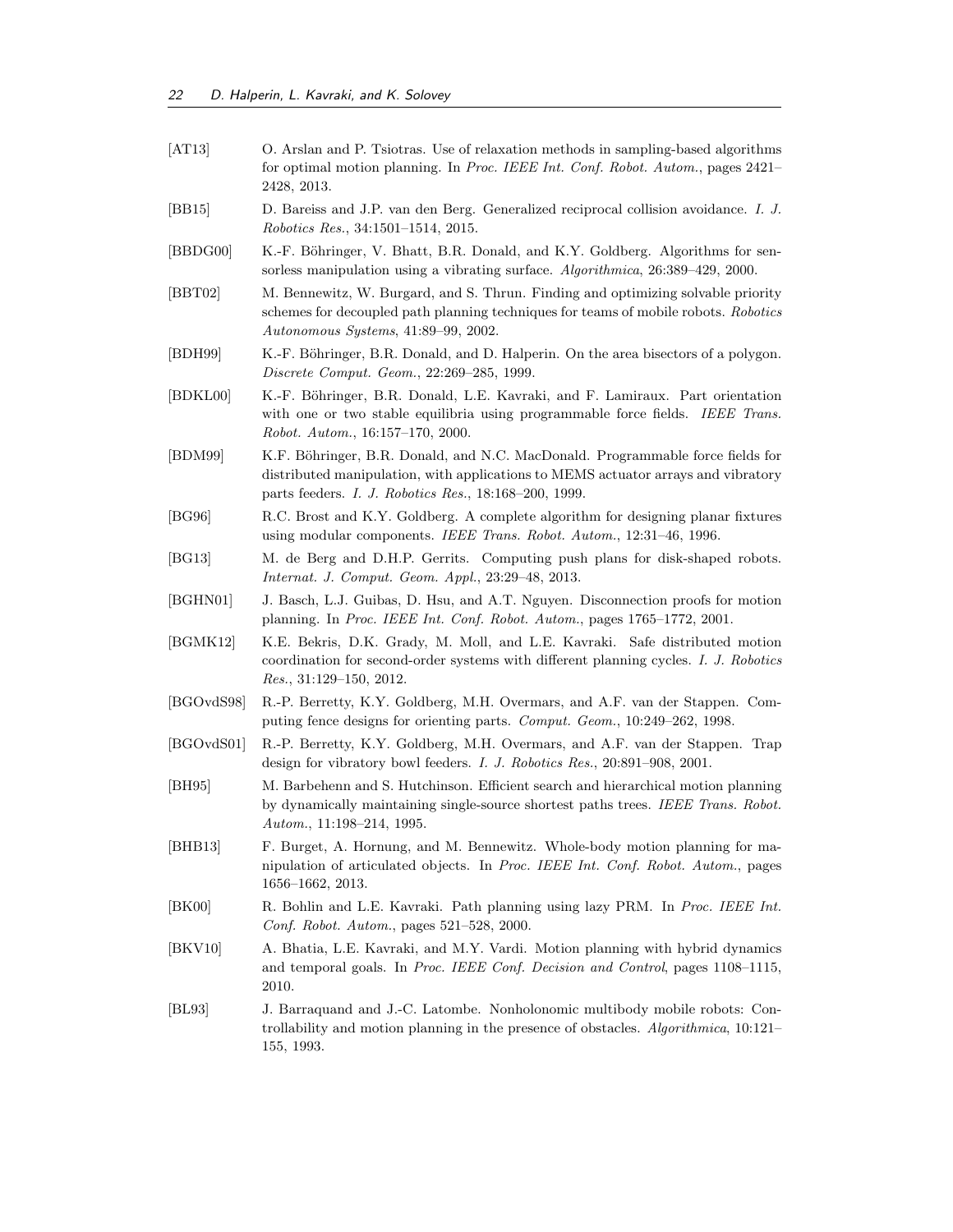- <span id="page-22-9"></span>[BMKV11] A. Bhatia, M.R. Maly, L.E. Kavraki, and M.Y. Vardi. Motion planning with complex goals. IEEE Robot. Autom. Mag., 18:55–64, 2011.
- <span id="page-22-6"></span>[BO05] J.P. van den Berg and M.H. Overmars. Prioritized motion planning for multiple robots. In Proc. IEEE/RSJ Int. Conf. Intelligent Robots and Systems, pages 430– 435, 2005.
- <span id="page-22-4"></span>[BOS99] V. Boor, M.H. Overmars, and A.F. van der Stappen. The Gaussian sampling strategy for probabilistic roadmap planners. In Proc. IEEE Int. Conf. Robot. Autom., pages 1018–1023, 1999.
- <span id="page-22-13"></span>[BS10] D. Berenson and S. Srinivasa. Probabilistically complete planning with end-effector pose constraints. In Proc. IEEE Int. Conf. Robot. Autom., pages 2724–2730, 2010.
- <span id="page-22-10"></span>[BSBL94] X.N. Bui, P. Souères, J.-D. Boissonnat, and J.-P. Laumond. Shortest path synthesis for dubins non-holonomic robot. In Proc. IEEE Int. Conf. Robot. Autom., pages 2–7, 1994.
- <span id="page-22-8"></span>[BSK<sup>+</sup>08] J. van den Berg, M. Stilman, J. Kuffner, M.C. Lin, and D. Manocha. Path planning among movable obstacles: A probabilistically complete approach. In Algorithmic Foundations of Robotics VIII, pages 599–614, Springer, Berlin, 2008.
- <span id="page-22-11"></span>[BSK11] D. Berenson, S. Srinivasa, and J.J. Kuffner. Task space regions: A framework for pose-constrained manipulation planning. I. J. Robotics Res., 30:1435–1460, 2011.
- <span id="page-22-7"></span>[BSLM09] J.P. van den Berg, J. Snoeyink, M.C. Lin, and D. Manocha. Centralized path planning for multiple robots: Optimal decoupling into sequential plans. In Robotics: Science and Systems, 2009.
- <span id="page-22-15"></span> $[C+16]$  E. Coumans et al. Bullet physics library. <http://bulletphysics.org/>, 2016.
- <span id="page-22-2"></span>[CI95] Y.B. Chen and D. Ierardi. The complexity of oblivious plans for orienting and distinguishing polygonal parts. Algorithmica, 14:367–397, 1995.
- <span id="page-22-3"></span>[CJS08] J. Cortés, L. Jaillet, and T. Siméon. Disassembly path planning for complex articulated objects. IEEE Trans. Robot., 24:475–481, 2008.
- <span id="page-22-16"></span>[CL95] H. Chang and T.-Y. Li. Assembly maintainability study with motion planning. In Proc. IEEE Int. Conf. Robot. Autom., pages 1012–1019, 1995.
- <span id="page-22-18"></span>[CLS<sup>+</sup>05] H. Choset, K.M. Lynch, S.Hutchinson, G.A. Kantor, W. Burgard, L.E. Kavraki, and S. Thrun. Principles of Robot Motion: Theory, Algorithms, and Implementations. MIT Press, Cambridge, 2005.
- <span id="page-22-17"></span>[Cra05] J.J. Craig. Introduction to Robotics: Mechanics and Control, 3rd edition. Pearson Prentice Hall, Upper Saddle River, 2005.
- <span id="page-22-12"></span>[CS05] J. Cortés and T. Siméon. Sampling-based motion planning under kinematic loopclosure constraints. In Algorithmic Foundations of Robotics VI, pages 75–90, Springer, Berlin, 2005.
- <span id="page-22-1"></span>[CSG<sup>+</sup>07] J.-S. Cheong, A.F. van der Stappen, K.Y. Goldberg, M.H. Overmars, and E. Rimon. Immobilizing hinged polygons. Internat. J. Comput. Geom. Appl., 17:45–70, 2007.
- <span id="page-22-14"></span>[Dan16] N.T. Dantam. Amino. <http://amino.golems.org>, 2016.
- <span id="page-22-0"></span>[DB98] C. Davidson and A. Blake. Caging planar objects with a three-finger one-parameter gripper. In Proc. IEEE Int. Conf. Robot. Autom., vol. 3, pages 2722–2727, 1998.
- <span id="page-22-5"></span>[DB14] A. Dobson and K.E. Bekris. Sparse roadmap spanners for asymptotically nearoptimal motion planning. I. J. Robotics Res., 33:18–47, 2014.

<span id="page-22-19"></span>[BKOC08] M. de Berg, M. van Kreveld, M. Overmars, and O. Cheong. Computational Geometry: Algorithms and Applications, 3rd edition. Springer-Verlag, Berlin, 2008.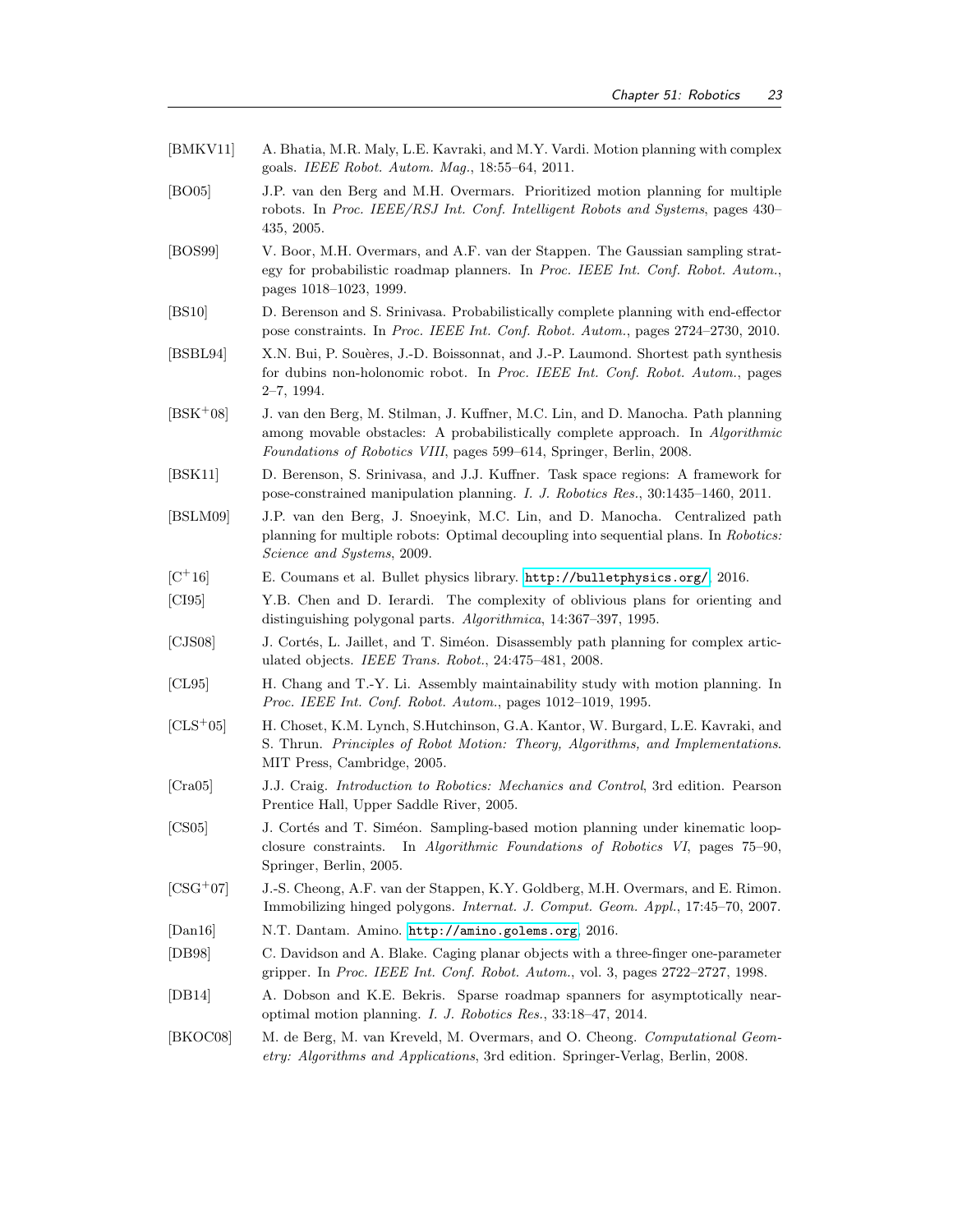<span id="page-23-19"></span><span id="page-23-18"></span><span id="page-23-17"></span><span id="page-23-16"></span><span id="page-23-15"></span><span id="page-23-14"></span><span id="page-23-13"></span><span id="page-23-12"></span><span id="page-23-11"></span><span id="page-23-10"></span><span id="page-23-9"></span><span id="page-23-8"></span><span id="page-23-7"></span><span id="page-23-6"></span><span id="page-23-5"></span><span id="page-23-4"></span><span id="page-23-3"></span><span id="page-23-2"></span><span id="page-23-1"></span><span id="page-23-0"></span>

| [Dia10]           | R. Diankov. Automated Construction of Robotic Manipulation Programs. PhD<br>thesis, Carnegie Mellon University, Robotics Institute, August 2010.                                                                                                                         |
|-------------------|--------------------------------------------------------------------------------------------------------------------------------------------------------------------------------------------------------------------------------------------------------------------------|
| [DKCK16]          | N.T. Dantam, Z.K. Kingston, S. Chaudhuri, and L.E. Kavraki. Incremental task and<br>motion planning: A constraint-based approach. In Robotics: Science and Systems,<br>2016.                                                                                             |
| [DMB15]           | A. Dobson, G.V. Moustakides, and K.E. Bekris. Geometric probability results for<br>bounding path quality in sampling-based roadmaps after finite computation. In<br>Proc. IEEE Int. Conf. Robot. Autom., pages 4180-4186, 2015.                                          |
| [Don 87]          | B.R. Donald. A search algorithm for motion planning with six degrees of freedom.<br>Artif. Intell., 31(3):295-353, 1987.                                                                                                                                                 |
| $[DRP^+14]$       | N.C. Dafle, A. Rodriguez, R. Paolini, B. Tang, S.S. Srinivasa, M. Erdmann, M.T.<br>Mason, I. Lundberg, H. Staab, and T. Fuhlbrigge. Extrinsic dexterity: In-hand<br>manipulation with external forces. In Proc. IEEE Int. Conf. Robot. Autom., pages<br>1578-1585, 2014. |
| [EM88]            | M.A. Erdmann and M.T. Mason. An exploration of sensorless manipulation. IEEE<br>J. Robot. Autom., 4:369–379, 1988.                                                                                                                                                       |
| [EMJ93]           | M.A. Erdmann, M.T. Mason, and G. Vaněček Jr. Mechanical parts orienting: The<br>case of a polyhedron on a table. Algorithmica, 10:226-247, 1993.                                                                                                                         |
| [Epp90]           | D. Eppstein. Reset sequences for monotonic automata. SIAM J. Comput., 19:500-<br>510, 1990.                                                                                                                                                                              |
| [ETA15]           | C. Ekenna, S. Thomas, and N.M. Amato. Adaptive local learning in sampling based<br>motion planning for protein folding. In Proc. IEEE Intl. Conf. Bioinf. Biomed.,<br>pages 61–68, 2015.                                                                                 |
| ETRP07            | J. Erickson, S. Thite, F. Rothganger, and J. Ponce. Capturing a convex object with<br>three discs. IEEE Trans. Robot., 23:1133-1140, 2007.                                                                                                                               |
| $[{\rm FC92}]$    | C. Ferrari and J. Canny. Planning optimal grasps. In <i>Proc. IEEE Int. Conf. Robot.</i><br>Autom., vol. 3, pages 2290–2295, 1992.                                                                                                                                       |
| [FGKP09]          | G.E. Fainekos, A. Girard, H. Kress-Gazit, and G.J. Pappas. Temporal logic motion<br>planning for dynamic robots. Automatica, 45:343-352, 2009.                                                                                                                           |
| [FH13]            | E. Fogel and D. Halperin. Polyhedral assembly partitioning with infinite translations<br>or the importance of being exact. IEEE Trans. Autom. Sci. Eng., 10:227-241, 2013.                                                                                               |
| [FHK08]           | J. Fink, M.A. Hsieh, and V. Kumar. Multi-robot manipulation via caging in envi-<br>ronments with obstacles. In <i>Proc. IEEE Int. Conf. Robot. Autom.</i> , pages 1471–1476,<br>2008.                                                                                    |
| [FHW12]           | E. Fogel, D. Halperin, and R. Wein. CGAL Arrangements and Their Applications:<br>A Step-by-Step Guide. Vol 7 of Geometry and Computing, Springer, Berlin, 2012.                                                                                                          |
| $[{\rm Fis16}]$   | D. Fiser. libccd. http://libccd.danfis.cz/, 2016.                                                                                                                                                                                                                        |
| [FL04]            | E. Ferre and J.-P. Laumond. An iterative diffusion algorithm for part disassembly.<br>In Proc. IEEE Int. Conf. Robot. Autom., pages 3149–3154, 2004.                                                                                                                     |
| $[\mathrm{FW91}]$ | S. Fortune and G.T. Wilfong. Planning constrained motion. Ann. Math. Artif.<br>$Intell., 3:21-82, 1991.$                                                                                                                                                                 |
| $[\mathrm{GG05}]$ | K. Gopalakrishnan and K.Y. Goldberg. D-space and deform closure grasps of de-<br>formable parts. I. J. Robotics Res., 24:899-910, 2005.                                                                                                                                  |
| $[GGB+04]$        | K. Gopalakrishnan, K.Y. Goldberg, G.M. Bone, M. Zaluzec, R. Koganti, R. Pearson,<br>and P. Deneszczuk. Unilateral fixtures for sheet-metal parts with holes. IEEE Trans.<br>Autom. Sci. Eng., 1:110-120, 2004.                                                           |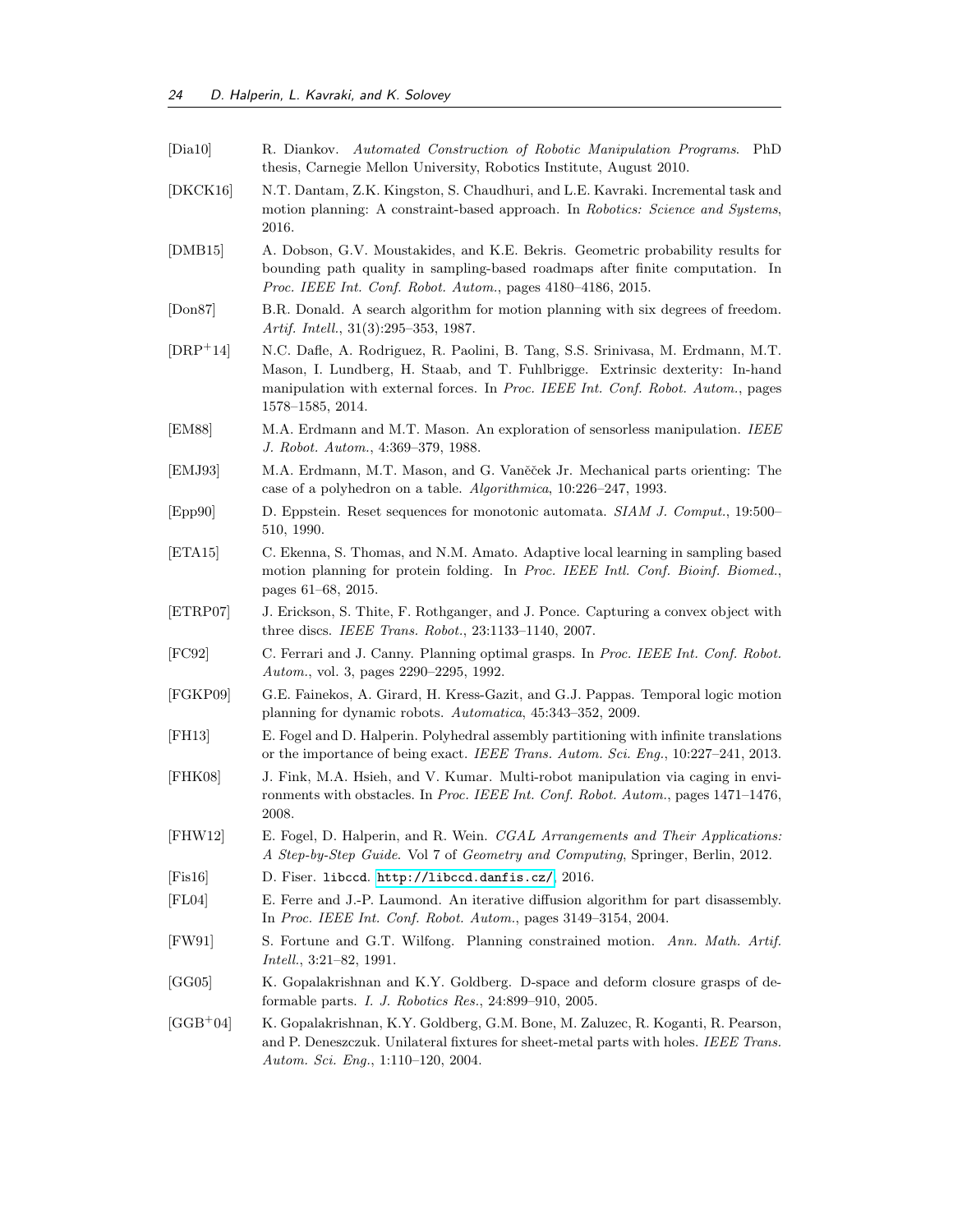<span id="page-24-18"></span><span id="page-24-17"></span><span id="page-24-16"></span><span id="page-24-15"></span><span id="page-24-14"></span><span id="page-24-13"></span><span id="page-24-12"></span><span id="page-24-11"></span><span id="page-24-10"></span><span id="page-24-9"></span><span id="page-24-8"></span><span id="page-24-7"></span><span id="page-24-6"></span><span id="page-24-5"></span><span id="page-24-4"></span><span id="page-24-3"></span><span id="page-24-2"></span><span id="page-24-1"></span><span id="page-24-0"></span>[GGGDC12] J. Guzzi, A. Giusti, L.M. Gambardella, and G.A. Di Caro. Bioinspired obstacle avoidance algorithms for robot swarms. In Bio-Inspired Models of Network, Information, and Computing Systems, pages 120–134, Springer, Berlin, 2012. [GGS06] O.C. Goemans, K.Y. Goldberg, and A.F. van der Stappen. Blades: a new class of geometric primitives for feeding 3D parts on vibratory tracks. In Proc. IEEE Int. Conf. Robot. Autom., pages 1730–1736, 2006. [GH10] G. Goraly and R. Hassin. Multi-color pebble motion on graphs. Algorithmica, 58:610–636, 2010. [GHH<sup>+</sup>98] L.J. Guibas, D. Halperin, H. Hirukawa, J.-C. Latombe, and R.H. Wilson. Polyhedral assembly partitioning using maximally covered cells in arrangements of convex polytopes. Internat. J. Comput. Geom. Appl., 8:179–200, 1998. [GMK13] B. Gipson, M. Moll, and L.E. Kavraki. SIMS: A hybrid method for rapid conformational analysis. PLoS ONE, 8:e68826, 2013. [GO07] R. Geraerts and M.H. Overmars. Creating high-quality paths for motion planning. I. J. Robotics Res., 26:845–863, 2007. [Gol93] K.Y. Goldberg. Orienting polygonal parts without sensors. Algorithmica, 10:210– 225, 1993. [Hau14a] K. Hauser. Fast interpolation and time-optimization with contact. I. J. Robotics Res., 33(9):1231–1250, 2014. [Hau14b] K. Hauser. Fast interpolation and time-optimization with contact. I. J. Robotics Res., 33:1231–1250, 2014. [Hau15] K. Hauser. Lazy collision checking in asymptotically-optimal motion planning. In proc. IEEE Int. Conf. Robot. Autom., pages 2951–2957, 2015. [Hau16] K. Hauser. Robust contact generation for robot simulation with unstructured meshes. In Robotics Research, pages 357–373, Springer, Berlin, 2016. [http:](http://motion.pratt.duke.edu/klampt/) [//motion.pratt.duke.edu/klampt/](http://motion.pratt.duke.edu/klampt/). [HBL<sup>+</sup>08] K. Hauser, T. Bretl, J.-C. Latombe, K. Harada, and B. Wilcox. Motion planning for legged robots on varied terrain. I. J. Robotics Res., 27:1325–1349, 2008. [HD05] R.A. Hearn and E.D. Demaine. PSPACE-completeness of sliding-block puzzles and other problems through the nondeterministic constraint logic model of computation. Theor. Comput. Sci., 343:72–96, 2005. [HdMS91] L.S. Homem de Mello and A.C. Sanderson. A correct and complete algorithm for the generation of mechanical assembly sequences. IEEE Trans. Robot. Autom., 7:228–240, 1991. [HGL<sup>+</sup>97] L. Han, Y.S. Guan, Z.X. Li, Q. Shi, and J.C. Trinkle. Dextrous manipulation with rolling contacts. In Proc. IEEE Int. Conf. Robot. Autom., vol. 2, pages 992–997, 1997. [HH02] S. Hirsch and D. Halperin. Hybrid motion planning: Coordinating two discs moving among polygonal obstacles in the plane. In Algorithmic Foundations of Robotics V, pages 239–256, Springer, Berlin, 2002. [HKLR02] D. Hsu, R. Kindel, J.-C. Latombe, and S.M. Rock. Randomized kinodynamic motion planning with moving obstacles. I. J. Robotics Res., 21:233–256, 2002. [HLM99] D. Hsu, J.-C. Latombe, and R. Motwani. Path planning in expansive configuration spaces. Internat. J. Comput. Geom. Appl., 9:495–512, 1999. [HLW00] D. Halperin, J.-C. Latombe, and R.H. Wilson. A general framework for assembly planning: The motion space approach. Algorithmica, 26:577–601, 2000.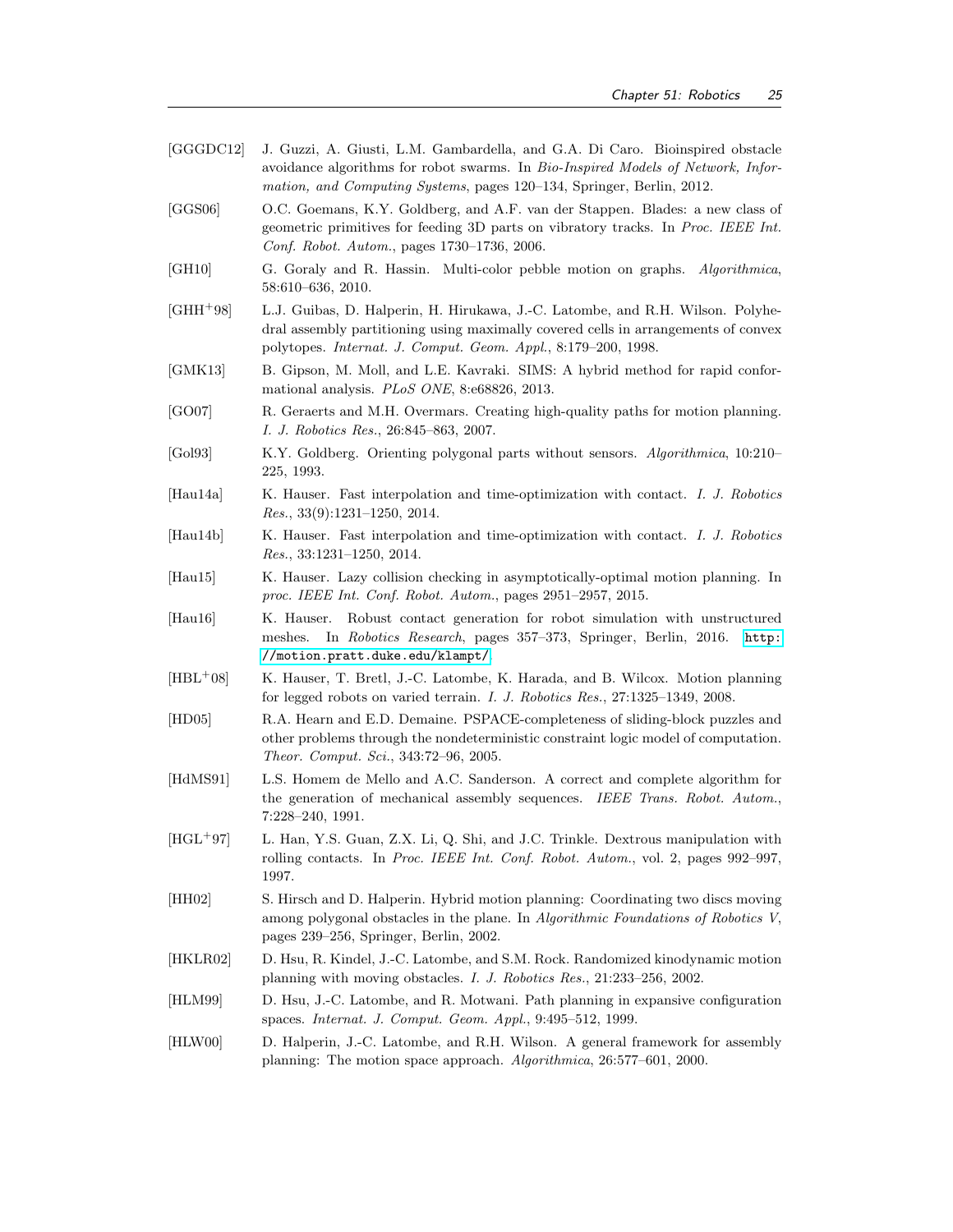<span id="page-25-18"></span><span id="page-25-17"></span><span id="page-25-16"></span><span id="page-25-15"></span><span id="page-25-14"></span><span id="page-25-13"></span><span id="page-25-12"></span><span id="page-25-11"></span><span id="page-25-10"></span><span id="page-25-9"></span><span id="page-25-8"></span><span id="page-25-7"></span><span id="page-25-6"></span><span id="page-25-5"></span><span id="page-25-4"></span><span id="page-25-3"></span><span id="page-25-2"></span><span id="page-25-1"></span><span id="page-25-0"></span>

| [HM01]           | J. Hoffmann and B. Nebel. The FF planning system: Fast plan generation through<br>heuristic search. J. Artif. Int. Res., 14:253-302, 2001.                                                                                                         |
|------------------|----------------------------------------------------------------------------------------------------------------------------------------------------------------------------------------------------------------------------------------------------|
| [HW96]           | D. Halperin and R.H. Wilson. Assembly partitioning along simple paths: the case<br>of multiple translations. Advanced Robotics, 11:127-145, 1996.                                                                                                  |
| [IS15]           | F. Imeson and S.L. Smith. Multi-robot task planning and sequencing using the<br>SAT-TSP language. In <i>Proc. IEEE Int. Conf. Robot. Autom.</i> , pages 5397–5402,<br>2015.                                                                        |
| $[\text{Jim}13]$ | P. Jiménez. Survey on assembly sequencing: a combinatorial and geometrical per-<br>spective. J. Intell. Manufacturing, 24:235-250, 2013.                                                                                                           |
| [JP13]           | L. Jaillet and J.M. Porta. Path planning under kinematic constraints by rapidly<br>exploring manifolds. IEEE Trans. Robot., 29:105-117, 2013.                                                                                                      |
| [JSCP15]         | L. Janson, E. Schmerling, A.A. Clark, and M. Pavone. Fast marching tree: A fast<br>marching sampling-based method for optimal motion planning in many dimensions.<br><i>I. J. Robotics Res.</i> , 34:883-921, 2015.                                |
| [Kav97]          | L.E. Kavraki. Part orientation with programmable vector fields: two stable equi-<br>libria for most parts. In <i>Proc. IEEE Int. Conf. Robot. Autom.</i> , pages 2446–2451,<br>1997.                                                               |
| [KB08]           | M. Kloetzer and C. Belta. A fully automated framework for control of linear systems<br>from temporal logic specifications. IEEE Trans. Autom. Control, 53:287-297, 2008.                                                                           |
| [KB15]           | A. Krontiris and K.E. Bekris. Dealing with difficult instances of object rearrange-<br>ment. In Proc. Robotics: Science and Systems, 2015.                                                                                                         |
| $[KBV+12]$       | P. Kaiser, D. Berenson, N. Vahrenkamp, T. Asfour, R. Dillmann, and S. Srinivasa.<br>Constellation—An algorithm for finding robot configurations that satisfy multiple<br>constraints. In Proc. IEEE Int. Conf. Robot. Autom., pages 436–443, 2012. |
| [KC13]           | H.S. Kim and O. Cheong. The cost of bounded curvature. Comput. Geom., 46:648–<br>672, 2013.                                                                                                                                                        |
| [KDB11]          | M. Kloetzer, X.C. Ding, and C. Belta. Multi-robot deployment from LTL specifi-<br>cations with reduced communication. In Proc. IEEE Conf. Decision and Control,<br>pages 4867-4872, 2011.                                                          |
| KEK10            | G.A. Kaminka, D. Erusalimchik, and S. Kraus. Adaptive multi-robot coordination:<br>A game-theoretic perspective. In Proc. IEEE Int. Conf. Robot. Autom., pages 328–<br>334, 2010.                                                                  |
| [KF10]           | S. Karaman and E. Frazzoli. Optimal kinodynamic motion planning using incre-<br>mental sampling-based methods. In Proc. IEEE Conf. Decision and Control, pages<br>7681–7687, 2010.                                                                 |
| [KF11]           | S. Karaman and E. Frazzoli. Sampling-based algorithms for optimal motion plan-<br>ning. I. J. Robotics Res., 30:846-894, 2011.                                                                                                                     |
| [KF12]           | S. Karaman and E. Frazzoli. Sampling-based algorithms for optimal motion planning<br>with deterministic $\mu$ -calculus specifications. In <i>Proc. American Control Conference</i> ,<br>pages 735–742, 2012.                                      |
| [KH06]           | S. Kloder and S. Hutchinson. Path planning for permutation-invariant multirobot<br>formations. IEEE Trans. Robot., 22:650-665, 2006.                                                                                                               |
| [Kha $86$ ]      | O. Khatib. Real-time obstacle avoidance for manipulators and mobile robots. I. J.<br><i>Robotics Res.</i> , 5:90–98, 1986.                                                                                                                         |
| [KK95]           | L.E. Kavraki and M.N. Kolountzakis. Partitioning a planar assembly into two<br>connected parts is np-complete. <i>Inform. Process. Lett.</i> , 55:159–165, 1995.                                                                                   |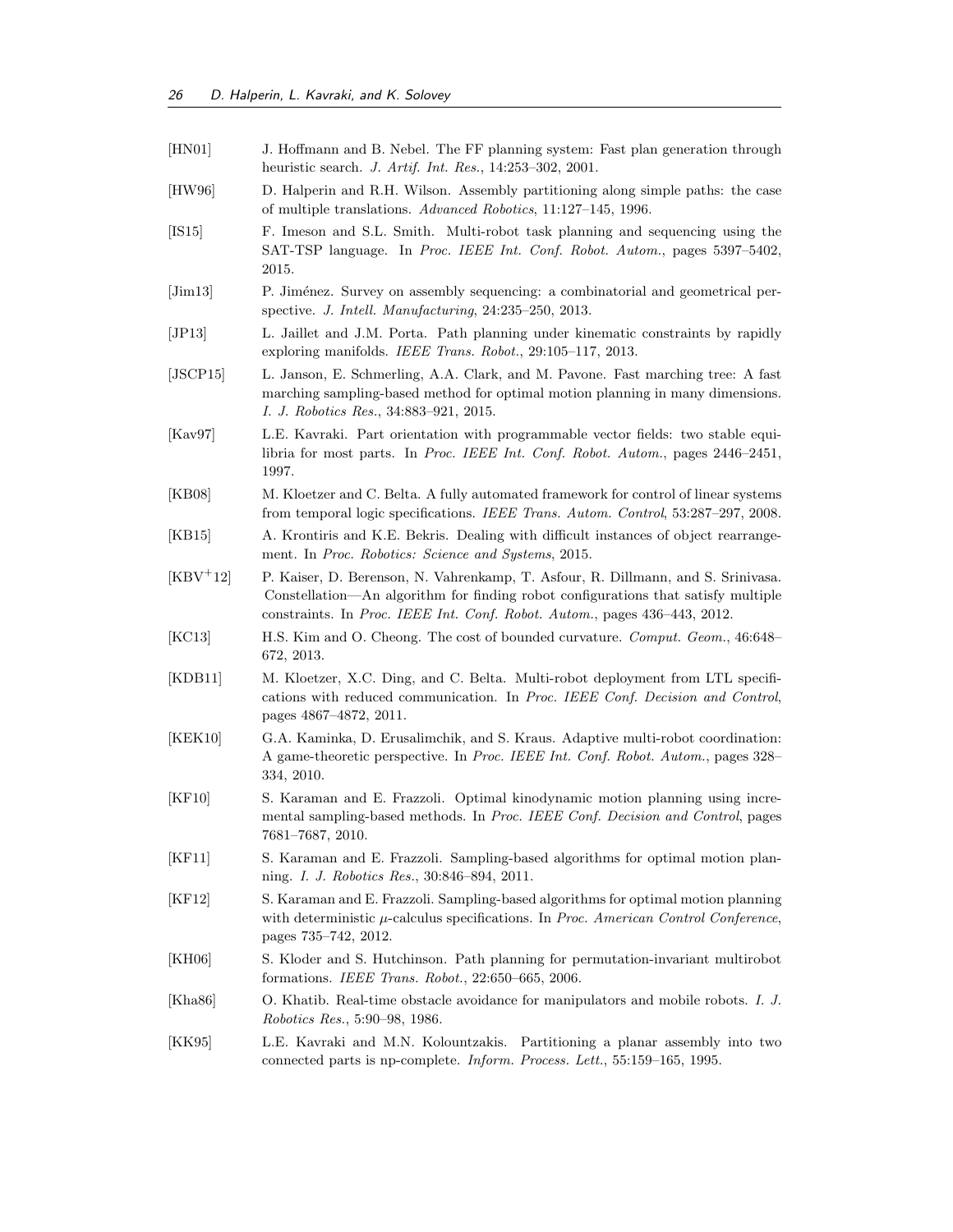- <span id="page-26-5"></span>[KKL98] L.E. Kavraki, M.N. Kolountzakis, and J.-C. Latombe. Analysis of probabilistic roadmaps for path planning. IEEE Trans. Robot. Autom., 14:166–171, 1998.
- <span id="page-26-15"></span>[KKN<sup>+</sup>02] J.J. Kuffner, S. Kagami, K. Nishiwaki, M. Inaba, and H. Inoue. Dynamically-stable motion planning for humanoid robots. Autonomous Robots, 12:105–118, 2002.
- <span id="page-26-14"></span>[KKP11] D. Kirkpatrick, I. Kostitsyna, and V. Polishchuk. Hardness results for twodimensional curvature-constrained motion planning. In Proc. 23rd Canad. Conf. Comput. Geom., Toronto, 2011.
- <span id="page-26-3"></span>[KL16] L.E. Kavraki and S.M. Lavalle. Motion planning. Chap. 7 in B. Siciliano and O. Khatib, editors, Springer Handbook of Robotics, 2nd edition, pages 139–158, Springer, Berlin, 2016.
- <span id="page-26-10"></span>[KLB13] A. Krontiris, R. Luna, and K.E. Bekris. From feasibility tests to path planners for multi-agent pathfinding. In Proc. 6th AAAI Int. Sympos. Combin. Search, 2013.
- <span id="page-26-4"></span>[KLMR98] L.E. Kavraki, J.-C. Latombe, R. Motwani, and P. Raghavan. Randomized query processing in robot path planning. J. Comput. Syst. Sci., 57:50–66, 1998.
- <span id="page-26-9"></span>[KMS84] D. Kornhauser, G. Miller, and P. Spirakis. Coordinating pebble motion on graphs, the diameter of permutation groups, and applications. In Proc. 54th IEEE Sympos. Found. Comp. Sci., pages 241–250, 1984.
- <span id="page-26-0"></span>[KMY92] D. Kirkpatrick, B. Mishra, and C.-K. Yap. Quantitative Steinitz's theorems applications to multifingered grasping. Discrete Comput. Geom., 7:295–318, 1992.
- <span id="page-26-7"></span>[Kob12] M. Kobilarov. Cross-entropy motion planning. I. J. Robotics Res., 31:855–871, 2012.
- <span id="page-26-8"></span>[KR12] R.A. Knepper and D. Rus. Pedestrian-inspired sampling-based multi-robot collision avoidance. In Proc. IEEE Int. Sympos. Robot Human Interactive Comm., pages 94– 100, 2012.
- <span id="page-26-12"></span>[KS92] H.A. Kautz and B. Selman. Planning as satisfiability. proc. 10th European Conf. Artif. Intell., pages 359–363, Wiley, New York, 1992.
- <span id="page-26-11"></span> $[KSD<sup>+</sup>14]$  A. Krontiris, R. Shome, A. Dobson, A. Kimmel, and K.E. Bekris. Rearranging similar objects with a manipulator using pebble graphs. In Proc. IEEE/RAS Int. Conf. Humanoid Robots, pages 1081–1087, 2014.
- <span id="page-26-6"></span>[KSH15] M. Kleinbort, O. Salzman, and D. Halperin. Efficient high-quality motion planning by fast all-pairs r-nearest-neighbors. In IEEE Int. Conf. Robot. Autom., pages 2985– 2990, 2015.
- <span id="page-26-2"></span>[KŠLO96] L.E. Kavraki, P. Švestka, J.-C. Latombe, and M.H. Overmars. Probabilistic roadmaps for path planning in high-dimensional configuration spaces. IEEE Trans. Robot. Autom., 12:566–580, 1996.
- <span id="page-26-16"></span>[KTSP16] B. Kim, T.U. Taewoong, C. Suh, and F.C. Park. Tangent bundle RRT: A randomized algorithm for constrained motion planning. Robotica, 34:202–225, 2016.
- <span id="page-26-13"></span>[LAF<sup>+</sup>15] M. Lahijanian, S. Almagor, D. Fried, L.E. Kavraki, and M.Y. Vardi. This time the robot settles for a cost: A quantitative approach to temporal logic planning with partial satisfaction. In AAAI Conf. Artif. Intell., pages 3664–3671, 2015.
- <span id="page-26-18"></span>[Lat91] J.-C. Latombe. Robot Motion Planning. Volume 124 of Int. Ser. Engin. Comp. Sci., Kluwer, Boston, 1991.
- <span id="page-26-17"></span>[Lat99] J.-C. Latombe. Motion planning: A journey of robots, molecules, digital actors, and other artifacts. I. J. Robotics Res., 18:1119–1128, 1999.
- <span id="page-26-19"></span>[LaV06] S.M. LaValle. Planning Algorithms. Cambridge University Press, 2006.
- <span id="page-26-1"></span>[LCS09] D.T. Le, J. Cortés, and T. Siméon. A path planning approach to (dis)assembly sequencing. In Proc. IEEE Int. Conf. Autom. Sci. Eng., pages 286–291, 2009.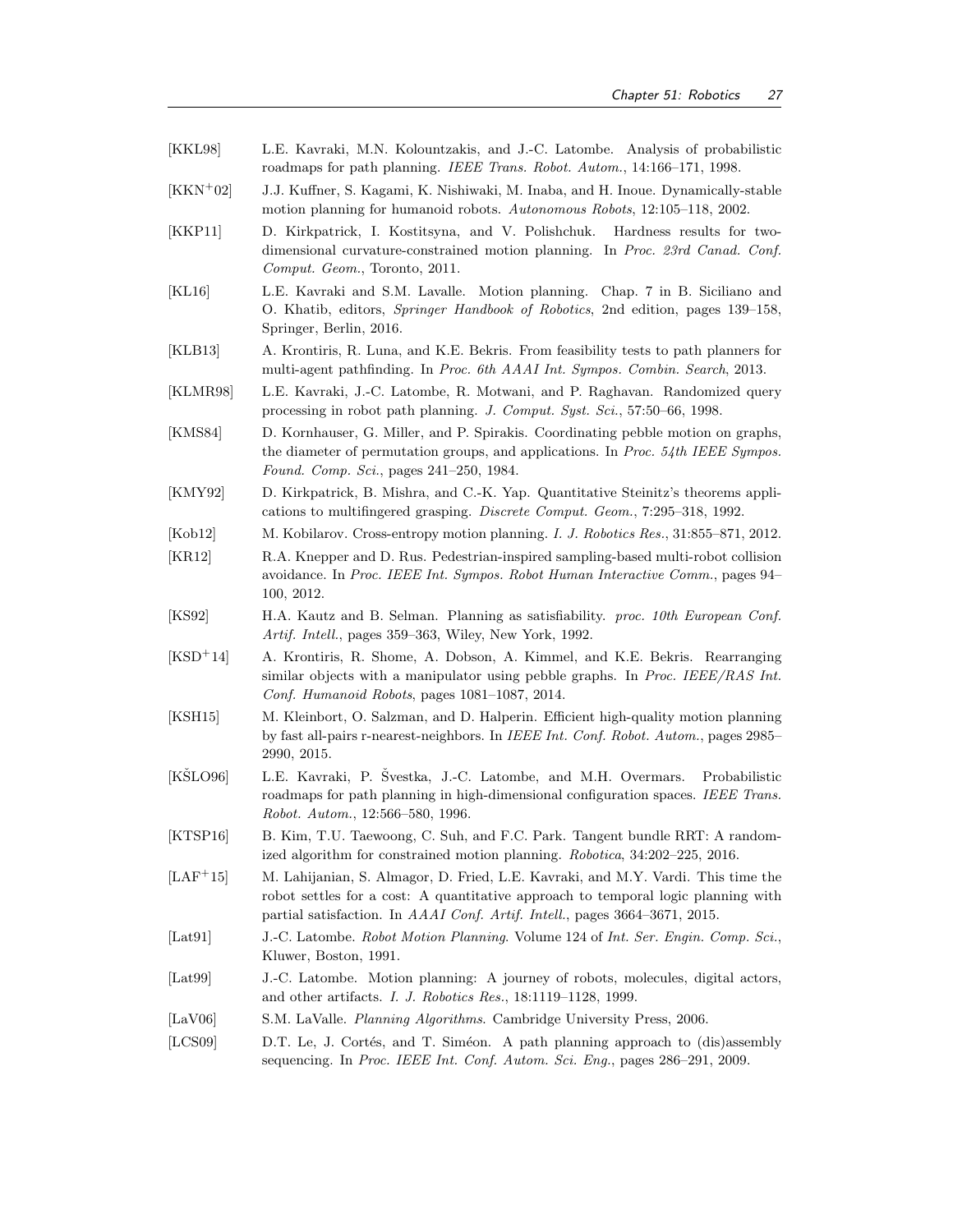<span id="page-27-18"></span><span id="page-27-17"></span><span id="page-27-16"></span><span id="page-27-15"></span><span id="page-27-14"></span><span id="page-27-13"></span><span id="page-27-12"></span><span id="page-27-11"></span><span id="page-27-10"></span><span id="page-27-9"></span><span id="page-27-8"></span><span id="page-27-7"></span><span id="page-27-6"></span><span id="page-27-5"></span><span id="page-27-4"></span><span id="page-27-3"></span><span id="page-27-2"></span><span id="page-27-1"></span><span id="page-27-0"></span>

| [LF09]            | M. Likhachev and D. Ferguson. Planning long dynamically feasible maneuvers for<br>autonomous vehicles. I. J. Robotics Res., 28:933-945, 2009.                                                                            |
|-------------------|--------------------------------------------------------------------------------------------------------------------------------------------------------------------------------------------------------------------------|
| $[LG^+16]$        | J. Lee, M.X. Grey, M. Stilman, K. Liu, et al. Dart simulator. http://dartsim.<br>$g$ ithub.io/, 2016.                                                                                                                    |
| [LJTM94]          | J.-P. Laumond, P.E. Jacobs, M. Taïx, and R.M. Murray. A motion planner for<br>nonholonomic mobile robots. IEEE Trans. Robot. Autom., 10:577-593, 1994.                                                                   |
| [LK01a]           | F. Lamiraux and L.E. Kavraki. Planning paths for elastic objects under manipula-<br>tion constraints. $I. J. Robotics Res., 20:188-208, 2001.$                                                                           |
| $[\text{LK01b}]$  | F. Lamiraux and L.E. Kavraki. Positioning of symmetric and nonsymmetric parts<br>using radial and constant fields: Computation of all equilibrium configurations. I.<br>J. Robotics Res., 20:635–659, 2001.              |
| [LK01c]           | S.M. LaValle and J.J. Kuffner. Randomized kinodynamic planning. I. J. Robotics<br>$Res., 20:378-400, 2001.$                                                                                                              |
| [ $LK04a$ ]       | A.M. Ladd and L.E. Kavraki. Fast tree-based exploration of state space for robots<br>with dynamics. In <i>Algorithmic Foundations of Robotics VI</i> , pages 297–312, Springer,<br>Berlin, 2004.                         |
| [LK04b]           | A.M. Ladd and L.E. Kavraki. Measure theoretic analysis of probabilistic path<br>planning. IEEE Trans. Robot. Autom., 20:229-242, 2004.                                                                                   |
| [LLB14]           | Y. Li, Z. Littlefield, and K.E. Bekris. Sparse methods for efficient asymptotically<br>optimal kinodynamic planning. In Algorithmic Foundations of Robotics XI, pages<br>263-282, Springer, Berlin, 2014.                |
| $[LLG+15]$        | A.X. Lee, H. Lu, A. Gupta, S. Levine, and P. Abbeel. Learning force-based ma-<br>nipulation of deformable objects from multiple demonstrations. In Proc. IEEE Int.<br>Conf. Robot. Autom., pages 177-184, 2015.          |
| [LLS99]           | S. Leroy, J.-P. Laumond, and T. Siméon. Multiple path coordination for mobile<br>robots: A geometric algorithm. In Proc. 16th Int. Joint Conf. Artif. Intell., pages<br>1118–1123, Morgan Kaufmann, San Francisco, 1999. |
| [LMCO1]           | J.E. Luntz, W.C. Messner, and H. Choset. Distributed manipulation using discrete<br>actuator arrays. I. J. Robotics Res., 20:553-583, 2001.                                                                              |
| [LMS14]           | B. León, A. Morales, and J. Sancho-Bru. From Robot to Human Grasping Simula-<br>tion. Vol. 19 of Cognitive Systems Monographs, Springer, Berlin, 2014.                                                                   |
| [LP83]            | T. Lozano-Pérez. Spatial planning: A configuration space approach. IEEE Trans.<br>$Comput., C-32:108-120, 1983.$                                                                                                         |
| $[\mathrm{LR}96]$ | J.-P. Laumond and J.J. Risler. Nonholonomic systems: Controllability and com-<br>plexity. Theor. Comput. Sci., 157:101-114, 1996.                                                                                        |
| [LSL99]           | F. Lamiraux, S. Sekhavat, and J.-P. Laumond. Motion planning and control for<br>hilare pulling a trailer. IEEE Trans. Robot. Autom., 15:640-652, 1999.                                                                   |
| [LTA03]           | J.M. Lien, S.L. Thomas, and N.M. Amato. A general framework for sampling on<br>the medial axis of the free space. In Proc. IEEE Int. Conf. Robot. Autom., pages<br>4439-4444, 2003.                                      |
| [LWA15]           | S. Levine, N. Wagener, and P. Abbeel. Learning contact-rich manipulation skills<br>with guided policy search. In <i>Proc. IEEE Int. Conf. Robot. Autom.</i> , pages 156–163,<br>2015.                                    |
| [MA10]            | D.M. Mount and S. Arya. ANN: A library for approximate nearest neighbor search-<br>ing. https://www.cs.umd.edu/~mount/ANN/, 2010.                                                                                        |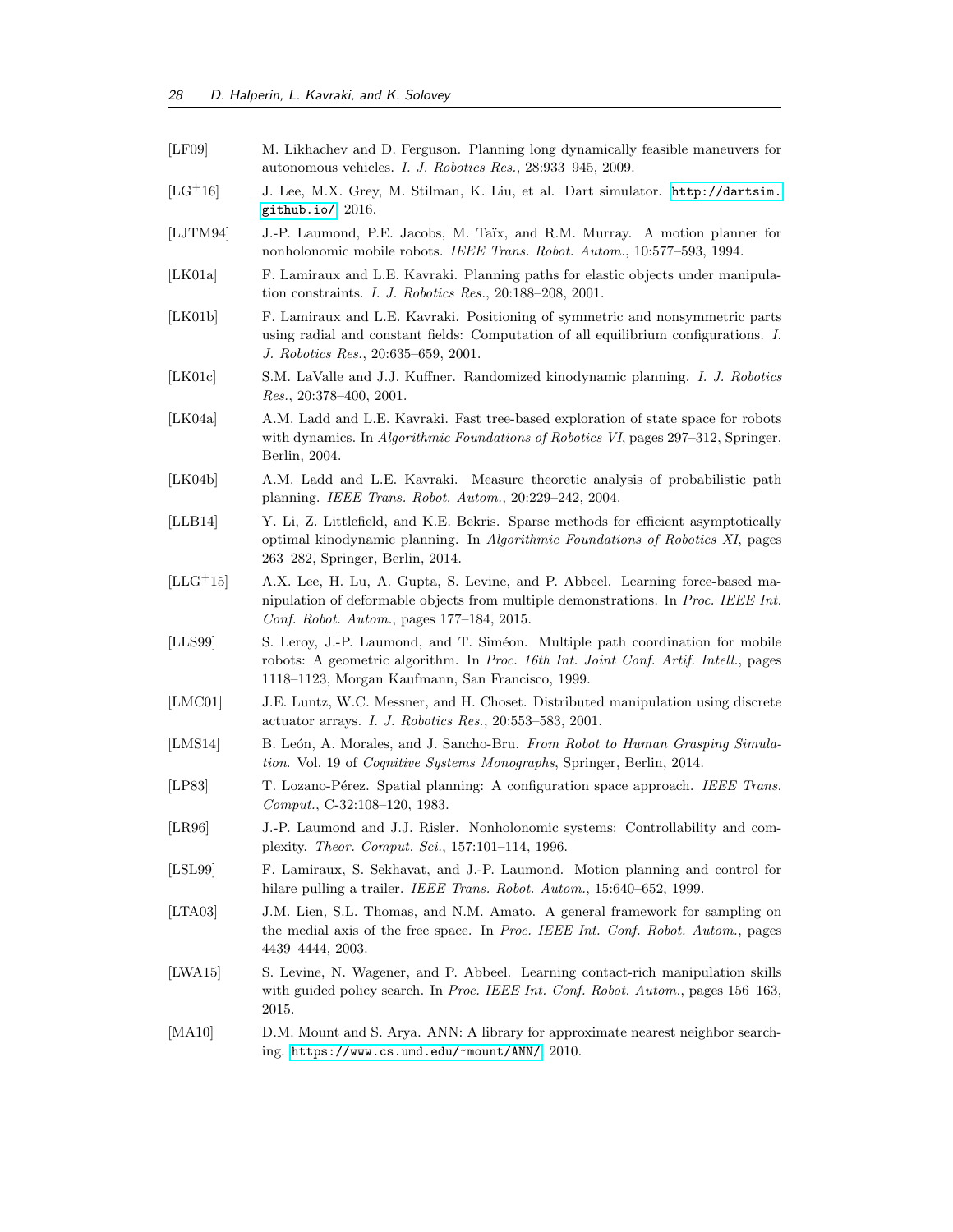- <span id="page-28-8"></span>[Mas82] M.T. Mason. *Manipulation by grasping and pushing operations*. PhD. thesis, MIT, Artificial Intelligence Lab., Cambridge, 1982.
- <span id="page-28-19"></span>[Mas01] M.T. Mason. *Mechanics of Robotic Manipulation*. MIT Press, Cambridge, 2001.
- <span id="page-28-6"></span>[Mat95] R.S. Mattikalli. Mechanics Based Assembly Planning. PhD. thesis, Carnegie Mellon Univ., Pittsburgh, 1995.
- <span id="page-28-13"></span>[MBH12] Z. McCarthy, T. Bretl, and S. Hutchinson. Proving path non-existence using sampling and alpha shapes. In Proc. IEEE Int. Conf. Robot. Autom., pages 2563–2569, 2012.
- <span id="page-28-11"></span>[ME02] M. Moll and M.A. Erdmann. Manipulation of pose distributions. I. J. Robotics Res., 21:277–292, 2002.
- <span id="page-28-9"></span>[MGEF02] M. Moll, K. Goldberg, M.A. Erdmann, and R. Fearing. Aligning parts for micro assemblies. Assembly Automation, 22:46–54, 2002.
- <span id="page-28-4"></span>[Mis91] B. Mishra. Workholding: analysis and planning. In Proc. IEEE/RSJ Int. Workshop Intell. Robots and Systems, pages 53–57, 1991.
- <span id="page-28-2"></span>[Mis95] B. Mishra. Grasp metrics: Optimality and complexity. In Proc. Algorithmic Foundations of Robotics I, pages 137–165, A.K. Peters, Natick, 1995.
- <span id="page-28-18"></span>[ML10] M. Muja and D.G. Lowe. FLANN - Fast library for approximate nearest neighbors. <http://www.cs.ubc.ca/research/flann/>, 2010.
- <span id="page-28-0"></span>[MLP90] X. Markenscoff, N. Luqun, and C.H. Papadimitriou. The geometry of grasping. I. J. Robotics Res., 9:61–74, 1990.
- <span id="page-28-1"></span>[MSS87] B. Mishra, J.T. Schwartz, and M. Sharir. On the existence and synthesis of multifinger positive grips. Algorithmica, 2:541–558, 1987.
- <span id="page-28-10"></span>[MZG<sup>+</sup>96] B. Mirtich, Y. Zhuang, K.Y. Goldberg, J. Craig, R. Zanutta, B. Carlisle, and J.F. Canny. Estimating pose statistics for robotic part feeders. In Proc. IEEE Int. Conf. Robot. Autom., pages 1140–1146, 1996.
- <span id="page-28-12"></span>[Nat88] B.K. Natarajan. On planning assemblies. In Proc. 4th Sympos. Comput. Geom., pages 299–308, ACM Press, 1988.
- <span id="page-28-7"></span>[Nat89] B.K. Natarajan. Some paradigms for the automated design of parts feeders. I. J. Robotics Res., 8:98–109, 1989.
- <span id="page-28-3"></span>[Ngu88] V.-D. Nguyen. Constructing force-closure grasps. I. J. Robotics Res., 7:3–16, 1988.
- <span id="page-28-14"></span>[NO04] D. Nieuwenhuisen and M.H. Overmars. Useful cycles in probabilistic roadmap graphs. In Proc. IEEE Int. Conf. Robot. Autom., pages 446–452, 2004.
- <span id="page-28-15"></span>[NRH10] O. Nechushtan, B. Raveh, and D. Halperin. Sampling-diagram automata: A tool for analyzing path quality in tree planners. In Algorithmic Foundations of Robotics IX, pages 285–301, Springer, Berlin, 2010.
- <span id="page-28-17"></span>[NSO08] D. Nieuwenhuisen, A.F. van der Stappen, and M.H. Overmars. An effective framework for path planning amidst movable obstacles. In *Algorithmic Foundations of* Robotics VIII, pages 87–102, Springer, Berlin, 2008.
- <span id="page-28-16"></span>[NSO07] D. Nieuwenhuisen, A.F. van der Stappen, and M.H. Overmars. Pushing a disk using compliance. IEEE Trans. Robot., 23:431–442, 2007.
- <span id="page-28-20"></span>[O'R98] J. O'Rourke. *Computational Geometry in C.* Cambridge University Press, 1998.
- <span id="page-28-5"></span>[ORSW95] M.H. Overmars, A.S. Rao, O. Schwarzkopf, and C. Wentink. Immobilizing polygons against a wall. In Proc. 11th Sympos. Comput. Geom., pages 29–38, ACM Press, 1995.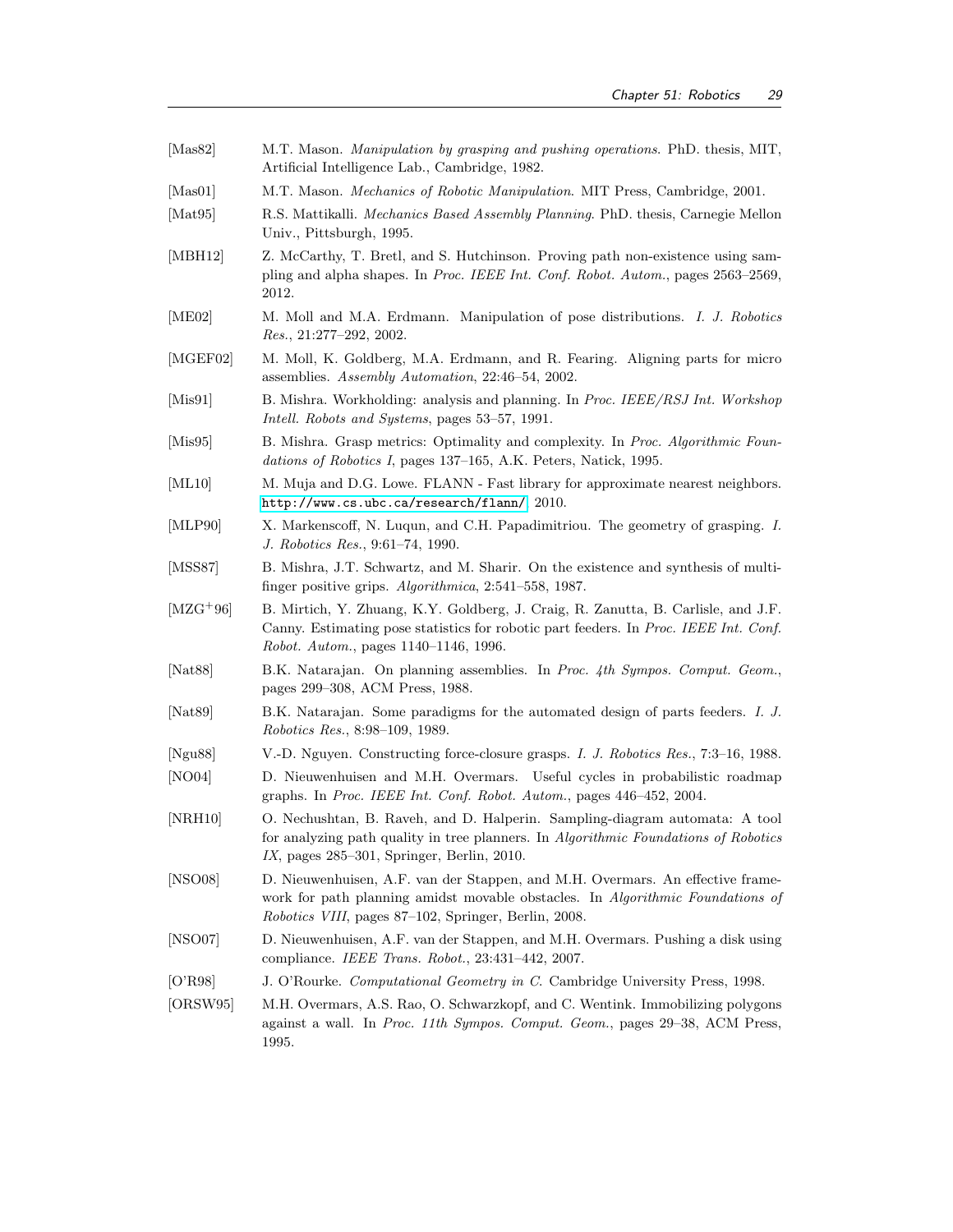<span id="page-29-18"></span><span id="page-29-17"></span><span id="page-29-16"></span><span id="page-29-15"></span><span id="page-29-14"></span><span id="page-29-13"></span><span id="page-29-12"></span><span id="page-29-11"></span><span id="page-29-10"></span><span id="page-29-9"></span><span id="page-29-8"></span><span id="page-29-7"></span><span id="page-29-6"></span><span id="page-29-5"></span><span id="page-29-4"></span><span id="page-29-3"></span><span id="page-29-2"></span><span id="page-29-1"></span><span id="page-29-0"></span>

| [PCM12]                 | J. Pan, S. Chitta, and D. Manocha. FCL: A general purpose library for collision<br>and proximity queries. In Proc. IEEE Int. Conf. Robot. Autom., pages 3859–3866,<br>2012.                                                                                     |
|-------------------------|-----------------------------------------------------------------------------------------------------------------------------------------------------------------------------------------------------------------------------------------------------------------|
| [PKV10]                 | E. Plaku, L.E. Kavraki, and M.Y. Vardi. Motion planning with dynamics by a<br>synergistic combination of layers of planning. IEEE Trans. Robot., 26:469-482, jun.<br>2010.                                                                                      |
| [Pnu77]                 | A. Pnueli. The temporal logic of programs. In <i>Proc. 18th IEEE Sympos. Found.</i><br>Comp. Sci., pages 46–57, 1977.                                                                                                                                           |
| $[PPK+12]$              | A. Perez, R. Platt, G. Konidaris, L.P. Kaelbling, and T Lozano-Pérez.<br>LQR-<br>RRT <sup>*</sup> : Optimal sampling-based motion planning with automatically derived ex-<br>tension heuristics. In Proc. IEEE Int. Conf. Robot. Autom., pages 2537-2542, 2012. |
| [PS06]                  | P. Pipattanasomporn and A. Sudsang. Two-finger caging of concave polygon. In<br>Proc. IEEE Int. Conf. Robot. Autom., pages 2137-2142, 2006.                                                                                                                     |
| $\left[$ PS11 $\right]$ | P. Pipattanasomporn and A. Sudsang. Two-finger caging of nonconvex polytopes.<br>IEEE Trans. Robot., 27:324-333, 2011.                                                                                                                                          |
| [PS15]                  | F. Panahi and A.F. van der Stappen. Reprint of: Bounding the locus of the center<br>of mass for a part with shape variation. Comput. Geom., 48:398-406, 2015.                                                                                                   |
| $[{\rm PSS^+97}]$       | J. Ponce, S. Sullivan, A. Sudsang, J.-D. Boissonnat, and J.-P. Merlet. On computing<br>four-finger equilibrium and force-closure grasps of polyhedral objects. I. J. Robotics<br><i>Res.</i> , $16:11-35$ , 1997.                                               |
| [PVS08]                 | P. Pipattanasomporn, P. Vongmasa, and A. Sudsang. Caging rigid polytopes via<br>finger dispersion control. In Proc. IEEE Int. Conf. Robot. Autom., pages 1181-1186,<br>2008.                                                                                    |
| $[QGC^+09]$             | M. Quigley, B. Gerkey, K. Conley, J. Faust, T. Foote, J. Leibs, E. Berger,<br>R. Wheeler, and A. Ng. ROS: an open-source robot operating system. In IEEE<br>ICRA Workshop on Open Source Robotics, 2009.                                                        |
| [RB98]                  | E. Rimon and J.W. Burdick. Mobility of bodies in contact. i. A 2nd-order mobility<br>index for multiple-finger grasps. IEEE Trans. Robot. Autom., 14:696–708, 1998.                                                                                             |
| [RB99]                  | E. Rimon and A. Blake. Caging planar bodies by one-parameter two-fingered grip-<br>ping systems. I. J. Robotics Res., 18:299-318, 1999.                                                                                                                         |
| [REH11]                 | B. Raveh, A. Enosh, and D. Halperin. A little more, a lot better: Improving path<br>quality by a path-merging algorithm. IEEE Trans. Robot., 27:365-371, 2011.                                                                                                  |
| [RESH09]                | B. Raveh, A. Enosh, O. Schueler-Furman, and D. Halperin.<br>Rapid sampling<br>of molecular motions with prior information constraints. PLoS Comput. Biol.,<br>5:e1000295, 2009.                                                                                 |
| [RG95]                  | A.S. Rao and K.Y. Goldberg. Manipulating algebraic parts in the plane. IEEE<br>Trans. Robot. Autom., 11:598-602, 1995.                                                                                                                                          |
| [RMCO0]                 | D. Reznik, E. Moshkovich, and J.F. Canny. Building a universal planar manipulator.<br>In K.F. Böhringer and H. Choset, editors, <i>Distributed Manipulation</i> , pages 147–171,<br>Springer, New York, 2000.                                                   |
| [RMF12]                 | A. Rodriguez, M.T. Mason, and S. Ferry. From caging to grasping. I. J. Robotics<br>$Res., 31(7):886-900, 2012.$                                                                                                                                                 |
| [Rus99]                 | D. Rus. In-hand dexterous manipulation of piecewise-smooth 3-d objects. I. J.<br><i>Robotics Res.</i> , 18:355–381, 1999.                                                                                                                                       |
| [RS12]                  | E. Rimon and A.F. van der Stappen. Immobilizing 2-d serial chains in form-closure<br>grasps. IEEE Trans. Robot, 28:32-43, 2012.                                                                                                                                 |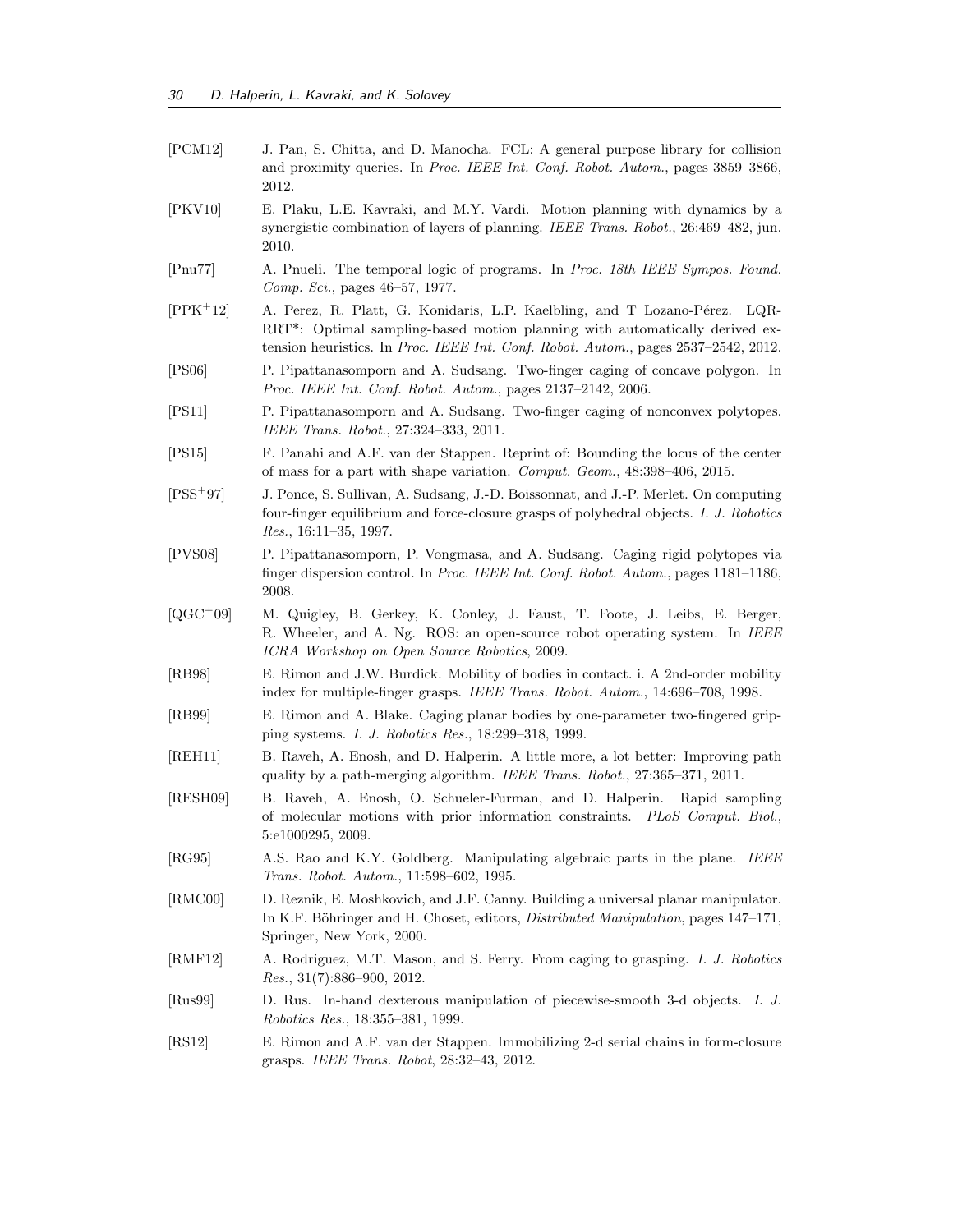- <span id="page-30-17"></span>[S<sup>+</sup>05] R. Smith et al. Open dynamics engine. <http://www.ode.org/>, 2005.
- <span id="page-30-19"></span>[SA95] M. Sharir and P.K. Agarwal. Davenport-Schinzel sequences and their geometric applications. Cambridge University Press, 1995.
- <span id="page-30-7"></span>[SBGM11] J. Snape, J.P. van den Berg, S.J. Guy, and D. Manocha. The hybrid reciprocal velocity obstacle. IEEE Trans. Robot., 27:696–706, 2011.
- <span id="page-30-16"></span>[SC15] I. Sucan and S. Chitta. MoveIt! <http://moveit.ros.org>, 2015.
- <span id="page-30-6"></span>[SDH<sup>+</sup>14] J. Schulman, Y. Duan, J. Ho, A. Lee, I. Awwal, H. Bradlow, J. Pan, S. Patil, K. Goldberg, and P. Abbeel. Motion planning with sequential convex optimization and convex collision checking. I. J. Robotics Res., 33:1251–1270, 2014.
- <span id="page-30-12"></span>[SEBK15] J.A. Stork, C.H. Ek, Y. Bekiroglu, and D. Kragic. Learning predictive state representation for in-hand manipulation. In Proc. IEEE Int. Conf. Robot. Autom., pages 3207–3214, 2015.
- <span id="page-30-14"></span>[SFR<sup>+</sup>14] S. Srivastava, E. Fang, L. Riano, R. Chitnis, S.J. Russell, and P. Abbeel. Combined task and motion planning through an extensible planner-independent interface layer. In Proc. IEEE Int. Conf. Robot. Autom., pages 639–646, 2014.
- <span id="page-30-0"></span>[SG00] A.F. van der Stappen and K.Y. Goldberg. Geometric eccentricity and the complexity of manipulation plans. Algorithmica, 26:494–514, 2000.
- <span id="page-30-5"></span>[SH14a] O. Salzman and D. Halperin. Asymptotically near-optimal RRT for fast, highquality, motion planning. In Proc. IEEE Int. Conf. Robot. Autom., pages 4680–4685, 2014.
- <span id="page-30-9"></span>[SH14b] K. Solovey and D. Halperin. k-Color multi-robot motion planning. I. J. Robotics Res., 33:82–97, 2014.
- <span id="page-30-4"></span>[SH15a] O. Salzman and D. Halperin. Asymptotically-optimal motion planning using lower bounds on cost. In Proc. IEEE Int. Conf. Robot. Autom., pages 4167–4172, 2015.
- <span id="page-30-10"></span>[SH15b] K. Solovey and D. Halperin. On the hardness of unlabeled multi-robot motion planning. In Proc. Robotics: Science and Systems, 2015.
- <span id="page-30-8"></span>[SHH15] O. Salzman, M. Hemmer, and D. Halperin. On the power of manifold samples in exploring configuration spaces and the dimensionality of narrow passages. IEEE Trans. Autom. Sci. Eng., 12:529–538, 2015.
- <span id="page-30-1"></span>[SK01] A. Sudsang and L.E. Kavraki. A geometric approach to designing a programmable force field with a unique stable equilibrium for parts in the plane. In Proc. IEEE Int. Conf. Robot. Autom., pages 1079–1085, 2001.
- <span id="page-30-11"></span>[SK05] M. Stilman and J.J Kuffner. Navigation among movable obstacles: Real-time reasoning in complex environments. I. J. Humanoid Robot., 2:479–503, 2005.
- <span id="page-30-13"></span>[SK11] I.A. Sucan and L.E. Kavraki. Mobile manipulation: Encoding motion planning options using task motion multigraphs. In Proc. IEEE Int. Conf. Robot. Autom., pages 5492–5498, 2011.
- <span id="page-30-15"></span>[SK12] I. Sucan and L.E. Kavraki. A sampling-based tree planner for systems with complex dynamics. IEEE Trans. Robot., 28:116–131, 2012.
- <span id="page-30-18"></span>[SK16] B. Siciliano and O. Khatib, editors. Springer Handbook of Robotics. Springer, Berlin, 2016.
- <span id="page-30-2"></span>[SL03] G. Sánchez and J.-C. Latombe. A single-query bi-directional probabilistic roadmap planner with lazy collision checking. In Robotics Research, vol. 6 of Tracts in Advanced Robotics, pages 403–417, Springer, Berlin, 2003.
- <span id="page-30-3"></span>[SL02] G. S´anchez and J.-C. Latombe. On delaying collision checking in PRM planning. I. J. Robotics Res., 21:5–26, 2002.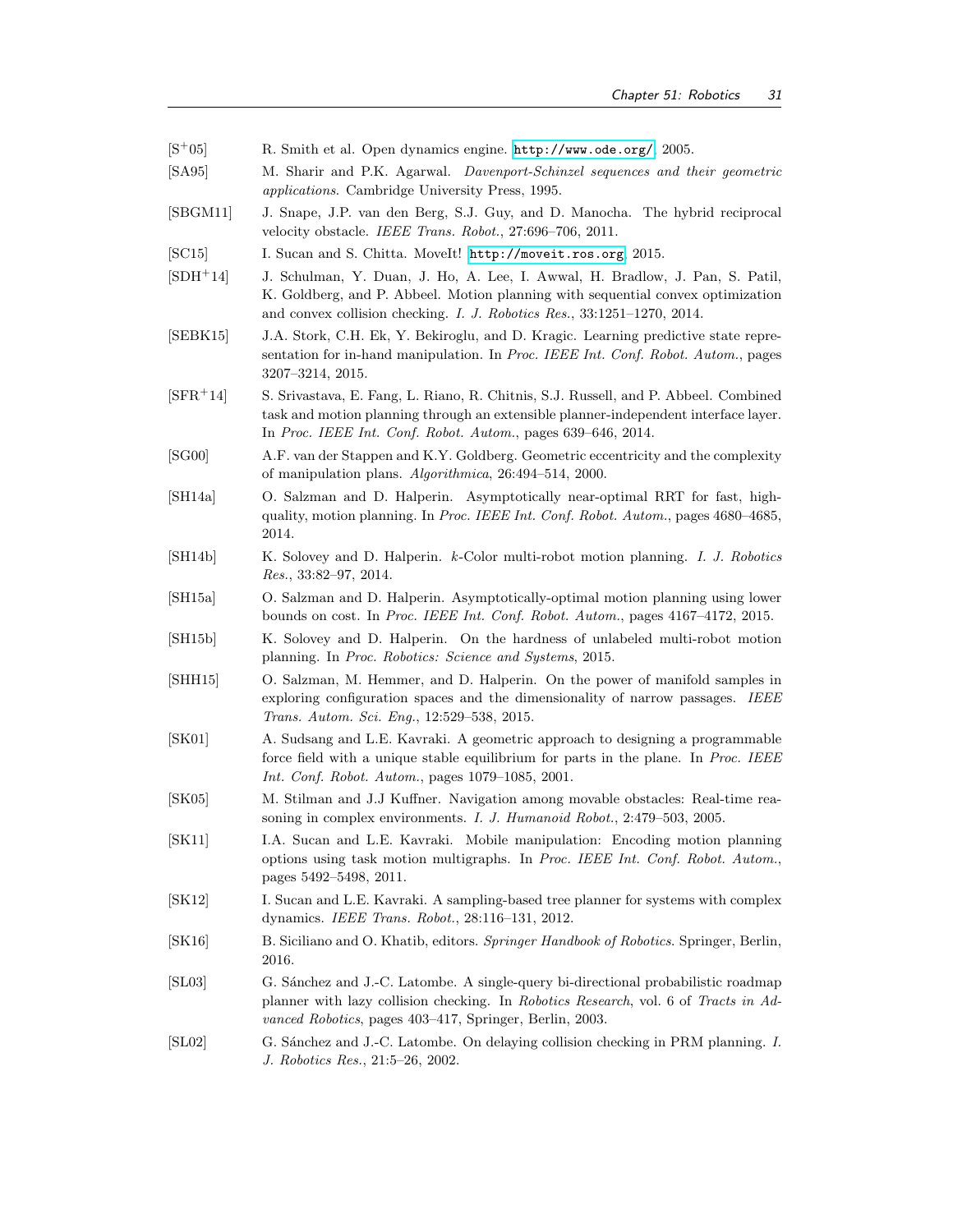<span id="page-31-19"></span><span id="page-31-18"></span><span id="page-31-17"></span><span id="page-31-16"></span><span id="page-31-15"></span><span id="page-31-14"></span><span id="page-31-13"></span><span id="page-31-12"></span><span id="page-31-11"></span><span id="page-31-10"></span><span id="page-31-9"></span><span id="page-31-8"></span><span id="page-31-7"></span><span id="page-31-6"></span><span id="page-31-5"></span><span id="page-31-4"></span><span id="page-31-3"></span><span id="page-31-2"></span><span id="page-31-1"></span><span id="page-31-0"></span>

| [SLN00]                     | T. Siméon, J.-P. Laumond, and C. Nissoux. Visibility-based probabilistic roadmaps<br>for motion planning. Advanced Robotics, 14:477-493, 2000.                                                                                         |
|-----------------------------|----------------------------------------------------------------------------------------------------------------------------------------------------------------------------------------------------------------------------------------|
| $[\text{Smi}]$              | R. Smits. KDL: Kinematics and Dynamics Library. http://www.orocos.org/kdl.                                                                                                                                                             |
| [SMK12]                     | I. Sucan, M. Moll, and L.E. Kavraki. The open motion planning library. Robotics<br>$\&$ Automation Magazine, 19(4):72-82, 2012.                                                                                                        |
| [ŠO97]                      | P. Svestka and M.H. Overmars. Motion planning for carlike robots using a proba-<br>bilistic learning approach. I. J. Robotics Res., 16:119–143, 1997.                                                                                  |
| [ŠO98]                      | P. Švestka and M.H. Overmars. Coordinated pat planning for multiple robots.<br><i>Robotics Autonom. Syst.</i> , 23:125-152, 1998.                                                                                                      |
| $\left[\text{SRP}02\right]$ | A. Sudsang, F. Rothganger, and J. Ponce. Motion planning for disc-shaped robots<br>pushing a polygonal object in the plane. IEEE Trans. Robot. Autom., 18:550-562,<br>2002.                                                            |
| SS94                        | J. Snoeyink and J. Stolfi. Objects that cannot be taken apart with two hands.<br>Discrete Comput. Geom., 12:367-384, 1994.                                                                                                             |
| [SSAH14]                    | O. Salzman, D. Shaharabani, P.K. Agarwal, and D. Halperin. Sparsification of<br>motion-planning roadmaps by edge contraction. I. J. Robotics Res., 33:1711-1725,<br>2014.                                                              |
| [SSD11]                     | M.A. Sherman, A. Seth, and S.L. Delp. Simbody: multibody dynamics for biomed-<br>ical research. <i>Procedia Iutam</i> , $2:241-261$ , $2011$ .                                                                                         |
| [ <b>SSH16</b> ]            | K. Solovey, O. Salzman, and D. Halperin. Finding a needle in an exponential<br>haystack: Discrete RRT for exploration of implicit roadmaps in multi-robot motion<br>planning. I. J. Robotics Res., 35:501-513, 2016.                   |
| [SSKA07]                    | M. Stilman, J.U. Schamburek, J.J. Kuffner, and T. Asfour. Manipulation planning<br>among movable obstacles. In <i>Proc. IEEE Int. Conf. Robot. Autom.</i> , pages 3327–<br>3332, 2007.                                                 |
| [SWO00]                     | A.F. van der Stappen, C. Wentink, and M.H. Overmars. Computing immobilizing<br>grasps of polygonal parts. $I. J. Robotics Res., 19:467-479, 2000.$                                                                                     |
| [SYZH15]                    | K. Solovey, J. Yu, O. Zamir, and D. Halperin. Motion planning for unlabeled discs<br>with optimality guarantees. In Proc. Robotics: Science and Systems, 2015.                                                                         |
| [TMMK14]                    | M. Turpin, K. Mohta, N. Michael, and V. Kumar. Goal assignment and trajectory<br>planning for large teams of interchangeable robots. Auton. Robots, 37:401-415, 2014.                                                                  |
| [TTCA10]                    | X. Tang, S. Thomas, P. Coleman, and N.M. Amato. Reachable distance space:<br>Efficient sampling-based planning for spatially constrained systems. I. J. Robotics<br>$Res., 29:916-934, 2010.$                                          |
| [US03]                      | C. Urmson and R.G. Simmons. Approaches for heuristically biasing RRT growth.<br>In Proc. IEEE/RSJ Int. Conf. Intell. Robots and Systems, pages 1178–1183, 2003.                                                                        |
| $[USD+13]$                  | A. Ulusoy, S.L. Smith, X.C. Ding, C. Belta, and D. Rus. Optimality and robustness<br>in multi-robot path planning with temporal logic constraints. I. J. Robotics Res.,<br>$32:889 - 911, 2013.$                                       |
| $[\text{Vár14}]$            | P.L. Várkonyi. Estimating part pose statistics with application to industrial parts<br>feeding and shape design: New metrics, algorithms, simulation experiments and<br>datasets. IEEE Trans. Autom. Sci. Eng, $11:658-667$ , $2014$ . |
| [VB13]                      | C.I. Vasile and C. Belta. Sampling-based temporal logic path planning. In Proc.<br>IEEE/RSJ Int. Conf. Intell. Robots and Systems, pages 4817–4822, 2013.                                                                              |
| [VS08]                      | M. Vahedi and A.F. van der Stappen. Caging polygons with two and three fingers.<br><i>I. J. Robotics Res.</i> , 27:1308-1324, 2008.                                                                                                    |